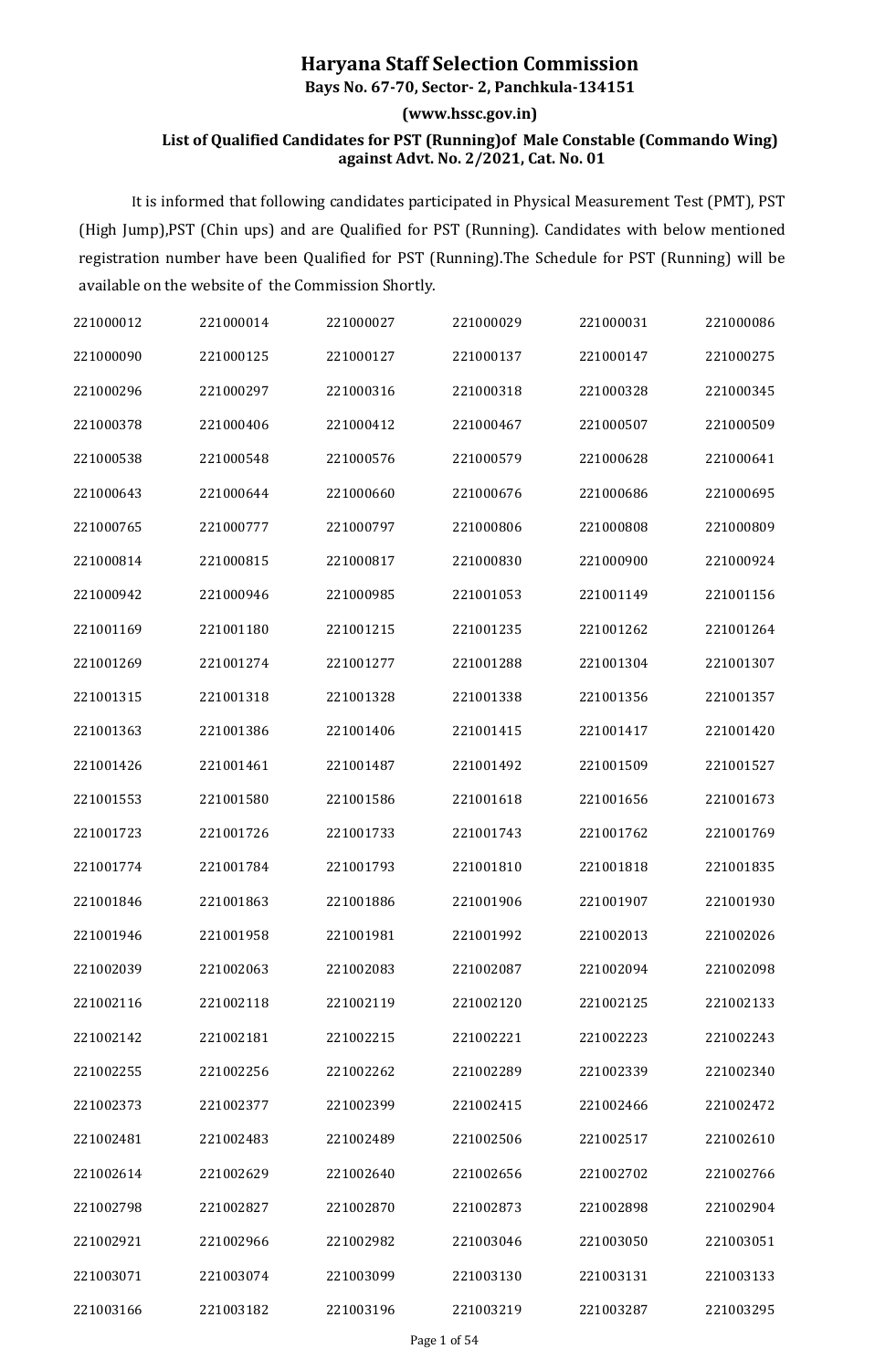| 221003329 | 221003333 | 221003339 | 221003368 | 221003426 | 221003494 |
|-----------|-----------|-----------|-----------|-----------|-----------|
| 221003525 | 221003590 | 221003602 | 221003652 | 221003655 | 221003675 |
| 221003696 | 221003700 | 221003730 | 221003743 | 221003751 | 221003754 |
| 221003757 | 221003760 | 221003795 | 221003813 | 221003821 | 221003823 |
| 221003826 | 221003832 | 221003843 | 221003845 | 221003851 | 221003856 |
| 221003862 | 221003867 | 221003872 | 221003902 | 221003911 | 221003933 |
| 221003940 | 221003980 | 221003988 | 221003994 | 221004001 | 221004010 |
| 221004017 | 221004049 | 221004104 | 221004108 | 221004120 | 221004124 |
| 221004137 | 221004155 | 221004171 | 221004233 | 221004313 | 221004320 |
| 221004339 | 221004381 | 221004390 | 221004404 | 221004409 | 221004410 |
| 221004438 | 221004443 | 221004473 | 221004490 | 221004492 | 221004504 |
| 221004511 | 221004547 | 221004557 | 221004605 | 221004625 | 221004645 |
| 221004649 | 221004705 | 221004715 | 221004732 | 221004745 | 221004783 |
| 221004806 | 221004812 | 221004819 | 221004860 | 221004890 | 221004912 |
| 221004937 | 221004964 | 221005052 | 221005123 | 221005157 | 221005171 |
| 221005204 | 221005219 | 221005264 | 221005278 | 221005301 | 221005344 |
| 221005352 | 221005366 | 221005374 | 221005385 | 221005389 | 221005454 |
| 221005455 | 221005459 | 221005487 | 221005506 | 221005534 | 221005536 |
| 221005569 | 221005585 | 221005605 | 221005612 | 221005661 | 221005697 |
| 221005700 | 221005716 | 221005720 | 221005752 | 221005772 | 221005788 |
| 221005810 | 221005850 | 221005853 | 221005911 | 221005918 | 221005962 |
| 221005972 | 221005981 | 221005997 | 221006183 | 221006194 | 221006236 |
| 221006318 | 221006415 | 221006504 | 221006572 | 221006577 | 221006612 |
| 221006686 | 221006774 | 221006805 | 221006811 | 221006856 | 221006908 |
| 221006963 | 221006969 | 221006997 | 221007003 | 221007052 | 221007089 |
| 221007119 | 221007124 | 221007149 | 221007206 | 221007237 | 221007249 |
| 221007255 | 221007267 | 221007296 | 221007350 | 221007351 | 221007386 |
| 221007395 | 221007416 | 221007422 | 221007434 | 221007439 | 221007442 |
| 221007466 | 221007481 | 221007482 | 221007493 | 221007520 | 221007565 |
| 221007581 | 221007641 | 221007645 | 221007655 | 221007665 | 221007669 |
| 221007682 | 221007683 | 221007689 | 221007697 | 221007739 | 221007753 |
| 221007768 | 221007781 | 221007783 | 221007832 | 221007838 | 221007840 |
| 221007849 | 221007858 | 221007859 | 221007865 | 221007874 | 221007890 |
| 221007913 | 221007937 | 221007949 | 221007970 | 221007971 | 221007973 |
| 221007981 | 221007984 | 221007985 | 221008000 | 221008024 | 221008025 |
| 221008064 | 221008067 | 221008070 | 221008071 | 221008109 | 221008135 |
| 221008148 | 221008154 | 221008170 | 221008172 | 221008188 | 221008192 |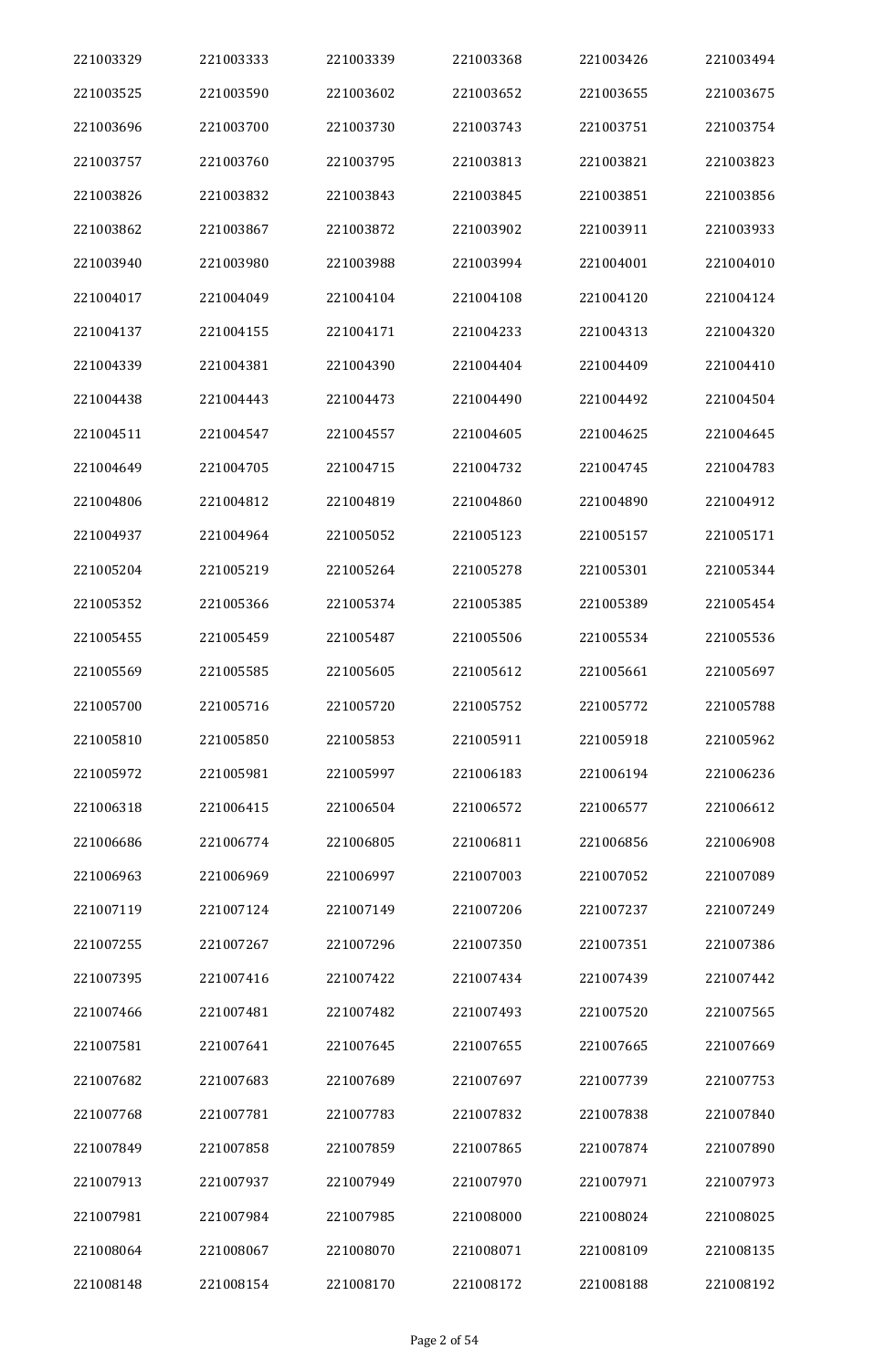| 221008197 | 221008203 | 221008220 | 221008227 | 221008229 | 221008240 |
|-----------|-----------|-----------|-----------|-----------|-----------|
| 221008245 | 221008289 | 221008298 | 221008301 | 221008308 | 221008309 |
| 221008316 | 221008319 | 221008327 | 221008337 | 221008356 | 221008373 |
| 221008376 | 221008382 | 221008383 | 221008390 | 221008397 | 221008405 |
| 221008409 | 221008411 | 221008451 | 221008452 | 221008476 | 221008481 |
| 221008484 | 221008496 | 221008510 | 221008530 | 221008539 | 221008565 |
| 221008571 | 221008582 | 221008589 | 221008602 | 221008612 | 221008630 |
| 221008635 | 221008660 | 221008684 | 221008701 | 221008705 | 221008715 |
| 221008729 | 221008733 | 221008741 | 221008746 | 221008751 | 221008756 |
| 221008772 | 221008783 | 221008793 | 221008796 | 221008800 | 221008807 |
| 221008811 | 221008864 | 221008868 | 221008873 | 221008886 | 221008892 |
| 221008896 | 221008938 | 221008972 | 221008975 | 221008977 | 221008992 |
| 221008993 | 221008996 | 221009000 | 221009009 | 221009013 | 221009022 |
| 221009024 | 221009056 | 221009064 | 221009066 | 221009073 | 221009083 |
| 221009100 | 221009101 | 221009109 | 221009125 | 221009126 | 221009128 |
| 221009135 | 221009145 | 221009153 | 221009163 | 221009171 | 221009176 |
| 221009188 | 221009189 | 221009191 | 221009206 | 221009241 | 221009248 |
| 221009271 | 221009274 | 221009278 | 221009282 | 221009285 | 221009286 |
| 221009289 | 221009290 | 221009292 | 221009301 | 221009333 | 221009345 |
| 221009362 | 221009363 | 221009367 | 221009379 | 221009389 | 221009398 |
| 221009411 | 221009432 | 221009519 | 221009521 | 221009527 | 221009529 |
| 221009533 | 221009547 | 221009558 | 221009581 | 221009618 | 221009624 |
| 221009626 | 221009629 | 221009639 | 221009642 | 221009649 | 221009657 |
| 221009684 | 221009687 | 221009693 | 221009705 | 221009708 | 221009710 |
| 221009733 | 221009734 | 221009745 | 221009747 | 221009790 | 221009801 |
| 221009816 | 221009821 | 221009822 | 221009848 | 221009885 | 221009894 |
| 221009948 | 221009958 | 221009961 | 221009964 | 221009973 | 221009982 |
| 221010028 | 221010031 | 221010073 | 221010089 | 221010095 | 221010102 |
| 221010112 | 221010116 | 221010119 | 221010131 | 221010142 | 221010146 |
| 221010154 | 221010155 | 221010202 | 221010211 | 221010239 | 221010252 |
| 221010257 | 221010258 | 221010267 | 221010283 | 221010308 | 221010310 |
| 221010324 | 221010337 | 221010338 | 221010371 | 221010425 | 221010440 |
| 221010444 | 221010448 | 221010457 | 221010469 | 221010476 | 221010486 |
| 221010491 | 221010495 | 221010497 | 221010538 | 221010540 | 221010544 |
| 221010599 | 221010622 | 221010623 | 221010641 | 221010677 | 221010707 |
| 221010713 | 221010719 | 221010753 | 221010755 | 221010765 | 221010769 |
| 221010785 | 221010795 | 221010811 | 221010818 | 221010880 | 221010930 |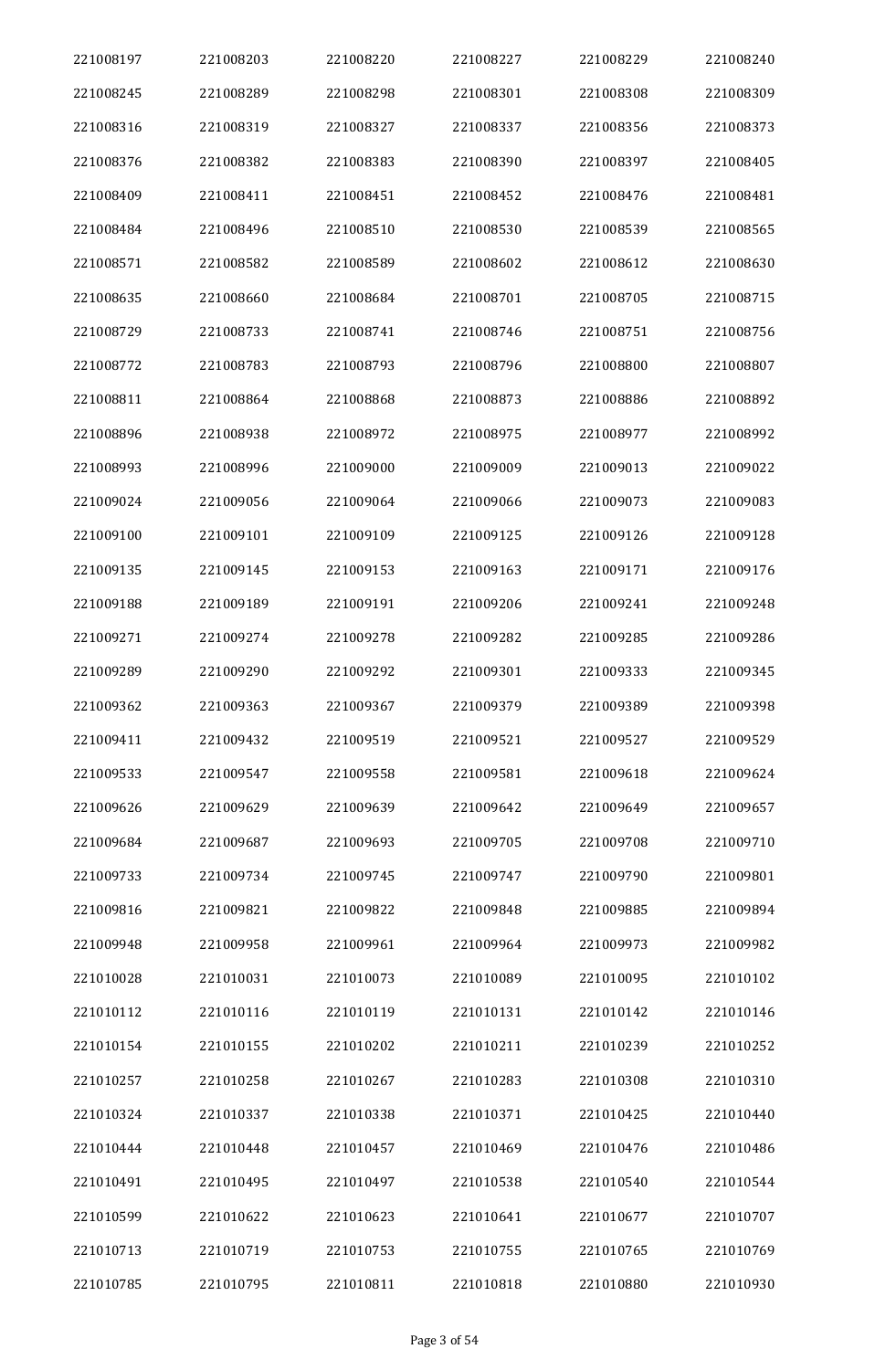| 221010970 | 221011001 | 221011008 | 221011031 | 221011033 | 221011073 |
|-----------|-----------|-----------|-----------|-----------|-----------|
| 221011075 | 221011086 | 221011100 | 221011138 | 221011192 | 221011203 |
| 221011218 | 221011226 | 221011294 | 221011299 | 221011300 | 221011312 |
| 221011313 | 221011335 | 221011341 | 221011345 | 221011364 | 221011368 |
| 221011377 | 221011379 | 221011386 | 221011393 | 221011410 | 221011418 |
| 221011439 | 221011454 | 221011461 | 221011478 | 221011495 | 221011502 |
| 221011529 | 221011537 | 221011538 | 221011565 | 221011595 | 221011596 |
| 221011597 | 221011606 | 221011634 | 221011643 | 221011658 | 221011667 |
| 221011692 | 221011734 | 221011740 | 221011742 | 221011746 | 221011747 |
| 221011758 | 221011769 | 221011801 | 221011813 | 221011833 | 221011887 |
| 221011894 | 221011911 | 221011925 | 221011928 | 221011953 | 221011956 |
| 221011965 | 221011991 | 221011995 | 221012003 | 221012007 | 221012023 |
| 221012040 | 221012077 | 221012102 | 221012120 | 221012130 | 221012137 |
| 221012184 | 221012187 | 221012205 | 221012228 | 221012264 | 221012279 |
| 221012300 | 221012319 | 221012343 | 221012346 | 221012369 | 221012372 |
| 221012375 | 221012377 | 221012395 | 221012400 | 221012446 | 221012450 |
| 221012511 | 221012515 | 221012550 | 221012553 | 221012563 | 221012607 |
| 221012687 | 221012742 | 221012761 | 221012796 | 221012844 | 221012877 |
| 221012879 | 221012913 | 221013149 | 221013191 | 221013194 | 221013330 |
| 221013335 | 221013342 | 221013349 | 221013398 | 221013409 | 221013413 |
| 221013416 | 221013419 | 221013439 | 221013442 | 221013444 | 221013457 |
| 221013475 | 221013481 | 221013488 | 221013496 | 221013545 | 221013585 |
| 221013588 | 221013609 | 221013623 | 221013651 | 221013657 | 221013669 |
| 221013670 | 221013675 | 221013678 | 221013681 | 221013683 | 221013697 |
| 221013703 | 221013705 | 221013712 | 221013757 | 221013767 | 221013773 |
| 221013776 | 221013777 | 221013781 | 221013791 | 221013805 | 221013810 |
| 221013814 | 221013823 | 221013825 | 221013826 | 221013831 | 221013834 |
| 221013846 | 221013852 | 221013863 | 221013870 | 221013877 | 221013895 |
| 221013902 | 221013906 | 221013956 | 221013961 | 221013968 | 221013969 |
| 221013979 | 221013983 | 221013985 | 221013988 | 221014007 | 221014017 |
| 221014022 | 221014030 | 221014047 | 221014070 | 221014078 | 221014080 |
| 221014081 | 221014083 | 221014093 | 221014096 | 221014136 | 221014194 |
| 221014205 | 221014206 | 221014233 | 221014237 | 221014239 | 221014244 |
| 221014246 | 221014247 | 221014249 | 221014250 | 221014269 | 221014280 |
| 221014291 | 221014297 | 221014298 | 221014322 | 221014336 | 221014338 |
| 221014349 | 221014353 | 221014355 | 221014367 | 221014373 | 221014386 |
| 221014388 | 221014391 | 221014398 | 221014399 | 221014419 | 221014420 |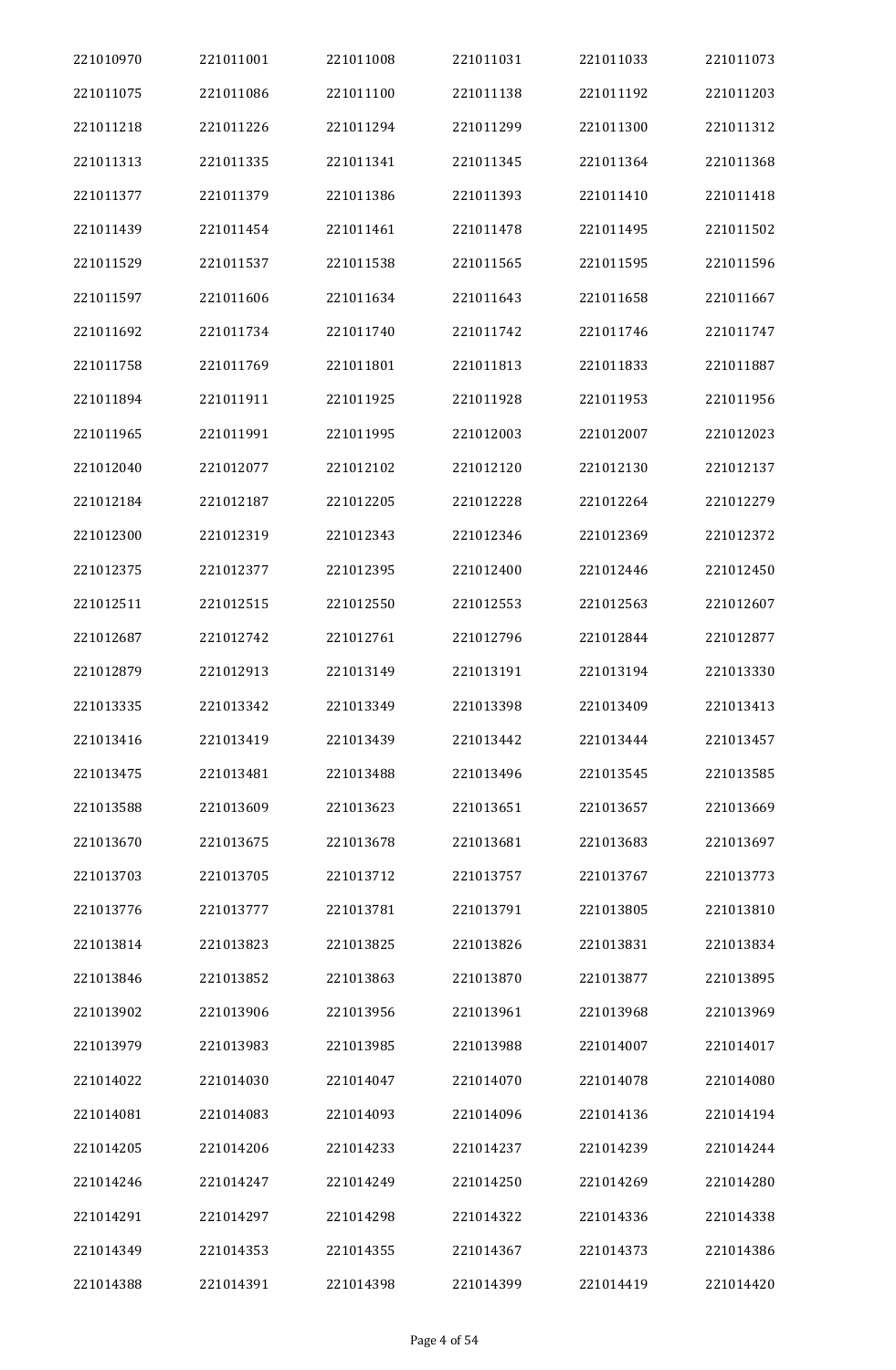| 221014437 | 221014453 | 221014478 | 221014492 | 221014495 | 221014500 |
|-----------|-----------|-----------|-----------|-----------|-----------|
| 221014507 | 221014514 | 221014515 | 221014523 | 221014548 | 221014562 |
| 221014566 | 221014584 | 221014585 | 221014604 | 221014618 | 221014620 |
| 221014628 | 221014642 | 221014643 | 221014649 | 221014656 | 221014680 |
| 221014691 | 221014694 | 221014700 | 221014708 | 221014720 | 221014728 |
| 221014734 | 221014744 | 221014749 | 221014755 | 221014756 | 221014768 |
| 221014774 | 221014786 | 221014792 | 221014803 | 221014829 | 221014832 |
| 221014841 | 221014846 | 221014849 | 221014855 | 221014859 | 221014860 |
| 221014867 | 221014868 | 221014884 | 221014895 | 221014924 | 221014925 |
| 221014935 | 221014939 | 221014942 | 221014960 | 221014964 | 221014968 |
| 221014990 | 221014996 | 221015007 | 221015013 | 221015016 | 221015019 |
| 221015025 | 221015028 | 221015040 | 221015056 | 221015058 | 221015062 |
| 221015063 | 221015078 | 221015090 | 221015096 | 221015111 | 221015115 |
| 221015136 | 221015140 | 221015149 | 221015150 | 221015152 | 221015155 |
| 221015161 | 221015172 | 221015199 | 221015230 | 221015236 | 221015239 |
| 221015242 | 221015243 | 221015249 | 221015259 | 221015267 | 221015297 |
| 221015301 | 221015302 | 221015314 | 221015315 | 221015332 | 221015338 |
| 221015347 | 221015351 | 221015355 | 221015364 | 221015365 | 221015371 |
| 221015377 | 221015385 | 221015396 | 221015398 | 221015411 | 221015425 |
| 221015434 | 221015452 | 221015459 | 221015469 | 221015477 | 221015484 |
| 221015499 | 221015554 | 221015563 | 221015566 | 221015600 | 221015603 |
| 221015618 | 221015621 | 221015638 | 221015639 | 221015641 | 221015643 |
| 221015650 | 221015670 | 221015682 | 221015686 | 221015691 | 221015707 |
| 221015710 | 221015712 | 221015728 | 221015736 | 221015743 | 221015746 |
| 221015755 | 221015757 | 221015769 | 221015772 | 221015783 | 221015793 |
| 221015794 | 221015795 | 221015798 | 221015823 | 221015831 | 221015837 |
| 221015863 | 221015870 | 221015886 | 221015890 | 221015893 | 221015898 |
| 221015903 | 221015923 | 221015925 | 221015947 | 221015949 | 221015955 |
| 221015961 | 221015964 | 221015968 | 221015970 | 221015973 | 221015983 |
| 221015984 | 221015997 | 221016009 | 221016022 | 221016029 | 221016056 |
| 221016079 | 221016101 | 221016140 | 221016141 | 221016142 | 221016144 |
| 221016148 | 221016149 | 221016164 | 221016168 | 221016169 | 221016171 |
| 221016173 | 221016174 | 221016178 | 221016209 | 221016245 | 221016277 |
| 221016284 | 221016287 | 221016296 | 221016316 | 221016320 | 221016362 |
| 221016384 | 221016386 | 221016387 | 221016397 | 221016410 | 221016413 |
| 221016421 | 221016449 | 221016453 | 221016468 | 221016486 | 221016498 |
| 221016505 | 221016508 | 221016514 | 221016524 | 221016535 | 221016537 |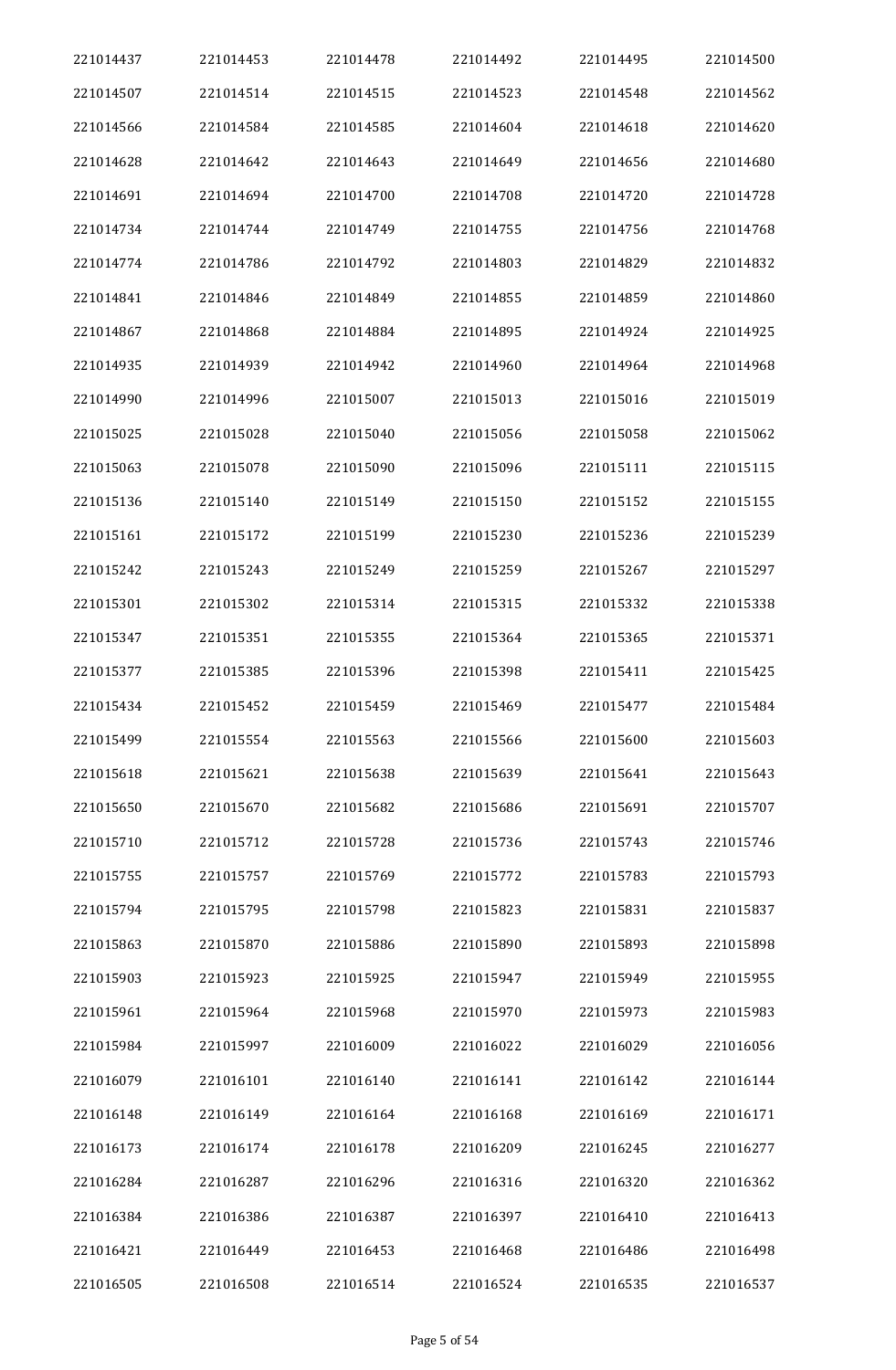| 221016546 | 221016548 | 221016560 | 221016578 | 221016586 | 221016595 |
|-----------|-----------|-----------|-----------|-----------|-----------|
| 221016601 | 221016613 | 221016619 | 221016629 | 221016632 | 221016638 |
| 221016645 | 221016647 | 221016648 | 221016650 | 221016668 | 221016696 |
| 221016704 | 221016755 | 221016760 | 221016772 | 221016775 | 221016777 |
| 221016789 | 221016816 | 221016818 | 221016831 | 221016866 | 221016877 |
| 221016883 | 221016891 | 221016895 | 221016897 | 221016906 | 221016908 |
| 221016909 | 221016920 | 221016956 | 221016970 | 221016978 | 221016985 |
| 221016986 | 221016993 | 221017009 | 221017016 | 221017025 | 221017027 |
| 221017036 | 221017038 | 221017054 | 221017055 | 221017060 | 221017062 |
| 221017090 | 221017096 | 221017098 | 221017114 | 221017125 | 221017140 |
| 221017151 | 221017154 | 221017175 | 221017185 | 221017199 | 221017210 |
| 221017228 | 221017230 | 221017240 | 221017244 | 221017259 | 221017274 |
| 221017317 | 221017334 | 221017371 | 221017403 | 221017418 | 221017434 |
| 221017442 | 221017444 | 221017459 | 221017477 | 221017479 | 221017489 |
| 221017502 | 221017549 | 221017569 | 221017575 | 221017590 | 221017641 |
| 221017645 | 221017653 | 221017677 | 221017680 | 221017690 | 221017694 |
| 221017714 | 221017719 | 221017720 | 221017738 | 221017782 | 221017788 |
| 221017803 | 221017832 | 221017847 | 221017849 | 221017851 | 221017855 |
| 221017856 | 221017860 | 221017894 | 221017902 | 221017910 | 221017947 |
| 221017953 | 221017976 | 221017985 | 221017988 | 221017997 | 221018025 |
| 221018028 | 221018050 | 221018059 | 221018079 | 221018083 | 221018096 |
| 221018101 | 221018102 | 221018119 | 221018120 | 221018142 | 221018147 |
| 221018160 | 221018161 | 221018183 | 221018187 | 221018204 | 221018209 |
| 221018227 | 221018232 | 221018247 | 221018287 | 221018304 | 221018369 |
| 221018447 | 221018470 | 221018499 | 221018504 | 221018507 | 221018520 |
| 221018546 | 221018563 | 221018582 | 221018612 | 221018622 | 221018628 |
| 221018651 | 221018666 | 221018716 | 221018720 | 221018742 | 221018751 |
| 221018773 | 221018779 | 221018782 | 221018783 | 221018802 | 221018804 |
| 221018810 | 221018829 | 221018830 | 221018849 | 221018850 | 221018852 |
| 221018854 | 221018856 | 221018868 | 221018878 | 221018879 | 221018882 |
| 221018896 | 221018905 | 221018909 | 221018927 | 221018937 | 221018949 |
| 221018952 | 221018958 | 221018962 | 221018988 | 221019000 | 221019039 |
| 221019051 | 221019056 | 221019057 | 221019060 | 221019069 | 221019091 |
| 221019109 | 221019136 | 221019137 | 221019143 | 221019151 | 221019152 |
| 221019168 | 221019186 | 221019195 | 221019210 | 221019218 | 221019221 |
| 221019239 | 221019240 | 221019248 | 221019258 | 221019268 | 221019276 |
| 221019290 | 221019302 | 221019314 | 221019318 | 221019325 | 221019326 |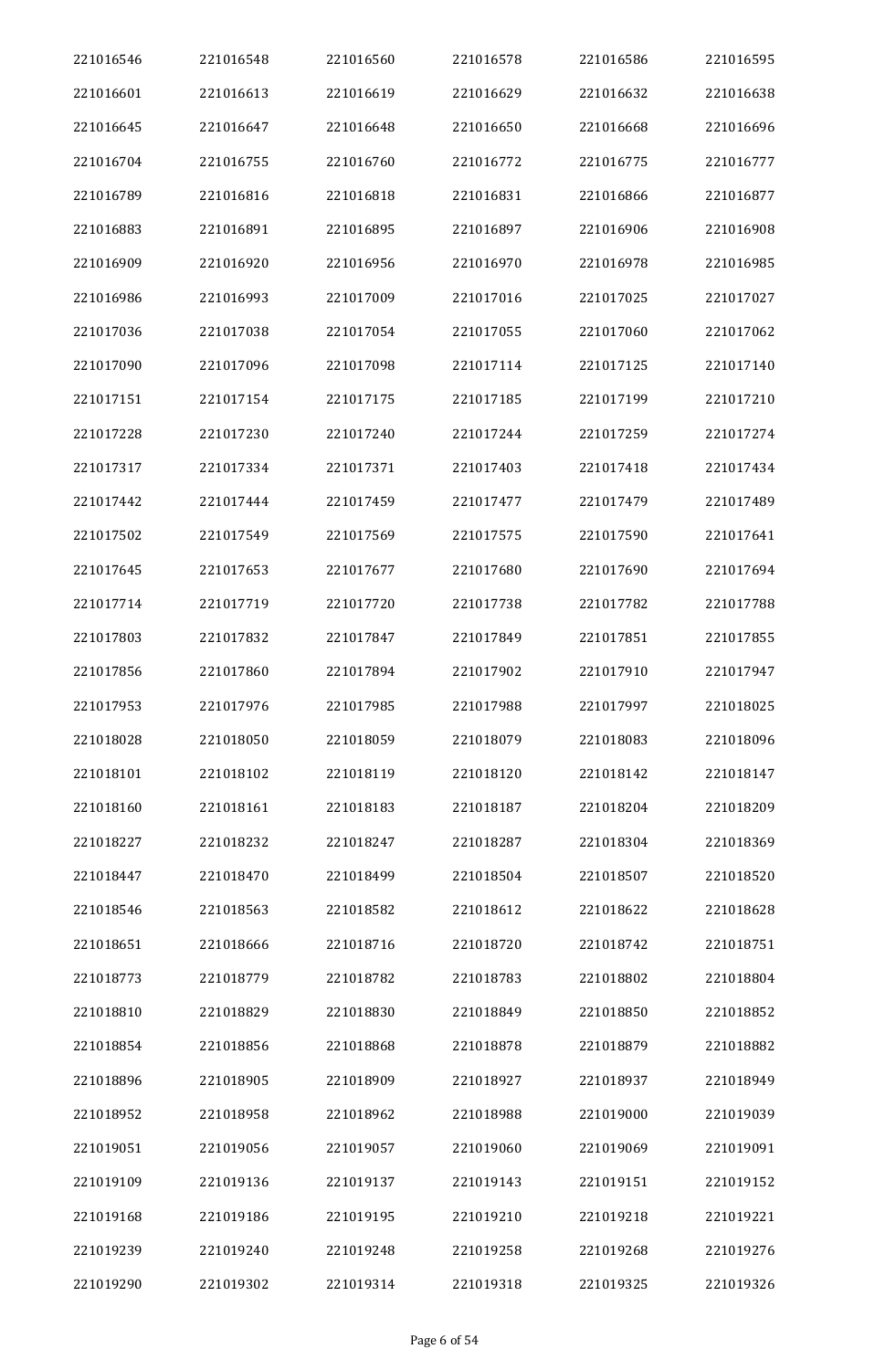| 221019350 | 221019372 | 221019374 | 221019383 | 221019387 | 221019390 |
|-----------|-----------|-----------|-----------|-----------|-----------|
| 221019393 | 221019400 | 221019410 | 221019414 | 221019418 | 221019427 |
| 221019447 | 221019451 | 221019455 | 221019462 | 221019471 | 221019472 |
| 221019482 | 221019489 | 221019493 | 221019494 | 221019498 | 221019504 |
| 221019505 | 221019509 | 221019528 | 221019538 | 221019548 | 221019569 |
| 221019573 | 221019588 | 221019589 | 221019611 | 221019629 | 221019636 |
| 221019649 | 221019651 | 221019652 | 221019653 | 221019654 | 221019656 |
| 221019663 | 221019665 | 221019674 | 221019683 | 221019687 | 221019695 |
| 221019711 | 221019729 | 221019742 | 221019743 | 221019754 | 221019757 |
| 221019758 | 221019770 | 221019805 | 221019827 | 221019828 | 221019838 |
| 221019848 | 221019853 | 221019881 | 221019929 | 221019947 | 221019952 |
| 221019959 | 221019971 | 221019989 | 221019991 | 221019996 | 221019997 |
| 221020007 | 221020012 | 221020015 | 221020016 | 221020038 | 221020040 |
| 221020041 | 221020048 | 221020086 | 221020100 | 221020103 | 221020119 |
| 221020136 | 221020152 | 221020172 | 221020190 | 221020191 | 221020200 |
| 221020209 | 221020221 | 221020226 | 221020233 | 221020244 | 221020249 |
| 221020260 | 221020265 | 221020267 | 221020281 | 221020292 | 221020295 |
| 221020299 | 221020355 | 221020357 | 221020360 | 221020373 | 221020376 |
| 221020388 | 221020394 | 221020396 | 221020399 | 221020413 | 221020435 |
| 221020463 | 221020472 | 221020491 | 221020493 | 221020525 | 221020527 |
| 221020550 | 221020555 | 221020576 | 221020595 | 221020609 | 221020616 |
| 221020634 | 221020638 | 221020647 | 221020677 | 221020678 | 221020705 |
| 221020710 | 221020720 | 221020721 | 221020733 | 221020735 | 221020747 |
| 221020760 | 221020767 | 221020779 | 221020787 | 221020794 | 221020810 |
| 221020818 | 221020860 | 221020873 | 221020881 | 221020899 | 221020901 |
| 221020923 | 221020934 | 221020945 | 221020950 | 221020962 | 221020994 |
| 221021020 | 221021024 | 221021029 | 221021057 | 221021064 | 221021088 |
| 221021099 | 221021107 | 221021144 | 221021147 | 221021153 | 221021154 |
| 221021177 | 221021185 | 221021193 | 221021212 | 221021216 | 221021221 |
| 221021237 | 221021245 | 221021247 | 221021252 | 221021271 | 221021276 |
| 221021301 | 221021305 | 221021306 | 221021307 | 221021315 | 221021336 |
| 221021346 | 221021347 | 221021353 | 221021369 | 221021374 | 221021377 |
| 221021379 | 221021385 | 221021390 | 221021409 | 221021430 | 221021438 |
| 221021442 | 221021452 | 221021457 | 221021470 | 221021480 | 221021509 |
| 221021527 | 221021531 | 221021543 | 221021544 | 221021552 | 221021571 |
| 221021579 | 221021587 | 221021613 | 221021614 | 221021637 | 221021645 |
| 221021680 | 221021684 | 221021708 | 221021737 | 221021751 | 221021759 |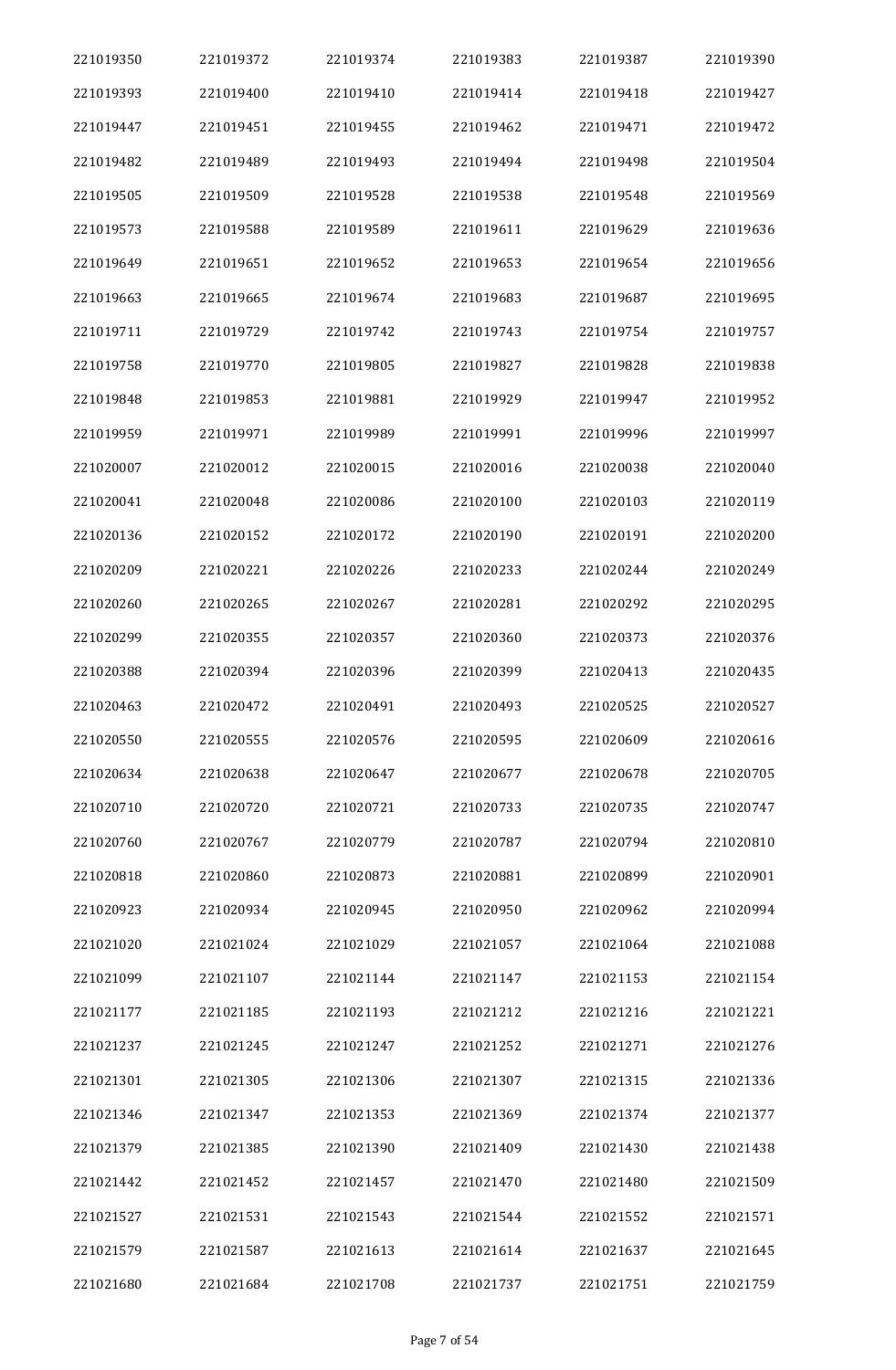| 221021762 | 221021768 | 221021770 | 221021772 | 221021805 | 221021809 |
|-----------|-----------|-----------|-----------|-----------|-----------|
| 221021813 | 221021830 | 221021838 | 221021845 | 221021847 | 221021880 |
| 221021896 | 221021899 | 221021902 | 221021910 | 221021922 | 221021926 |
| 221021933 | 221021945 | 221021954 | 221021971 | 221021972 | 221021979 |
| 221022001 | 221022009 | 221022048 | 221022052 | 221022053 | 221022059 |
| 221022099 | 221022107 | 221022136 | 221022142 | 221022160 | 221022178 |
| 221022189 | 221022245 | 221022256 | 221022268 | 221022280 | 221022298 |
| 221022305 | 221022314 | 221022322 | 221022359 | 221022365 | 221022367 |
| 221022375 | 221022385 | 221022387 | 221022395 | 221022397 | 221022402 |
| 221022406 | 221022413 | 221022414 | 221022422 | 221022433 | 221022457 |
| 221022462 | 221022481 | 221022512 | 221022540 | 221022554 | 221022555 |
| 221022568 | 221022572 | 221022581 | 221022603 | 221022613 | 221022615 |
| 221022616 | 221022626 | 221022636 | 221022641 | 221022647 | 221022655 |
| 221022660 | 221022671 | 221022677 | 221022692 | 221022693 | 221022705 |
| 221022713 | 221022717 | 221022730 | 221022747 | 221022772 | 221022777 |
| 221022780 | 221022800 | 221022809 | 221022826 | 221022832 | 221022845 |
| 221022853 | 221022863 | 221022881 | 221022890 | 221022893 | 221022903 |
| 221022913 | 221022917 | 221022933 | 221022965 | 221023014 | 221023024 |
| 221023061 | 221023063 | 221023085 | 221023087 | 221023118 | 221023139 |
| 221023163 | 221023173 | 221023201 | 221023220 | 221023264 | 221023300 |
| 221023308 | 221023319 | 221023330 | 221023360 | 221023361 | 221023373 |
| 221023378 | 221023385 | 221023387 | 221023389 | 221023391 | 221023449 |
| 221023452 | 221023460 | 221023464 | 221023494 | 221023500 | 221023514 |
| 221023540 | 221023557 | 221023565 | 221023566 | 221023593 | 221023609 |
| 221023622 | 221023635 | 221023638 | 221023643 | 221023644 | 221023669 |
| 221023676 | 221023683 | 221023686 | 221023694 | 221023718 | 221023722 |
| 221023727 | 221023736 | 221023737 | 221023738 | 221023739 | 221023741 |
| 221023758 | 221023774 | 221023779 | 221023782 | 221023783 | 221023798 |
| 221023819 | 221023821 | 221023829 | 221023837 | 221023859 | 221023877 |
| 221023882 | 221023900 | 221023920 | 221023927 | 221023937 | 221023943 |
| 221023948 | 221023951 | 221023954 | 221023959 | 221023987 | 221023992 |
| 221024002 | 221024011 | 221024015 | 221024020 | 221024035 | 221024052 |
| 221024055 | 221024064 | 221024070 | 221024083 | 221024084 | 221024103 |
| 221024104 | 221024119 | 221024126 | 221024131 | 221024158 | 221024192 |
| 221024200 | 221024210 | 221024215 | 221024216 | 221024220 | 221024232 |
| 221024235 | 221024269 | 221024292 | 221024301 | 221024303 | 221024305 |
| 221024307 | 221024321 | 221024326 | 221024346 | 221024351 | 221024364 |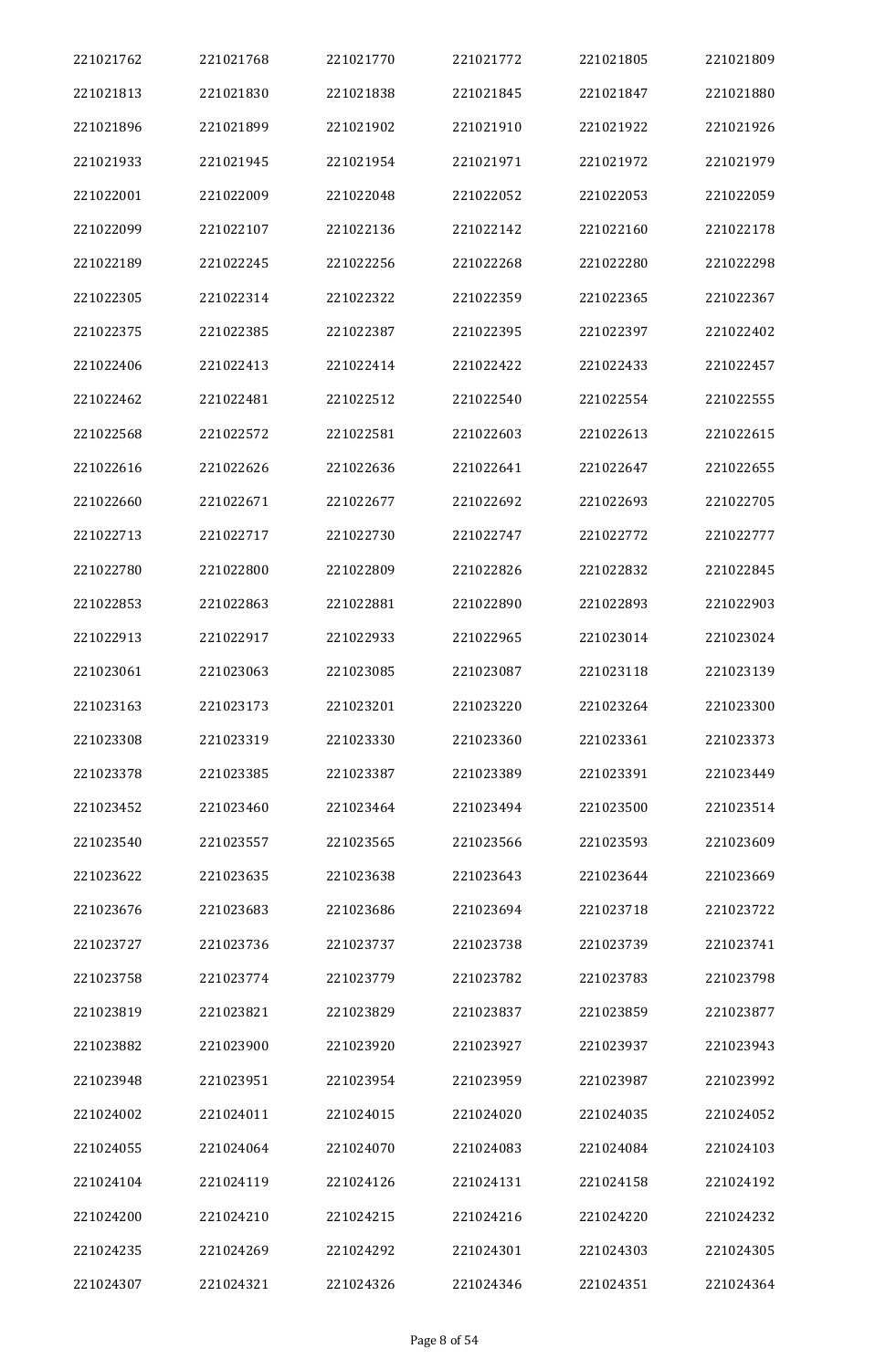| 221024377 | 221024398 | 221024418 | 221024421 | 221024441 | 221024448 |
|-----------|-----------|-----------|-----------|-----------|-----------|
| 221024453 | 221024456 | 221024459 | 221024463 | 221024468 | 221024476 |
| 221024483 | 221024495 | 221024500 | 221024511 | 221024532 | 221024538 |
| 221024540 | 221024544 | 221024575 | 221024594 | 221024603 | 221024609 |
| 221024656 | 221024661 | 221024668 | 221024669 | 221024672 | 221024677 |
| 221024679 | 221024687 | 221024692 | 221024699 | 221024704 | 221024709 |
| 221024711 | 221024712 | 221024715 | 221024729 | 221024737 | 221024748 |
| 221024751 | 221024766 | 221024779 | 221024780 | 221024808 | 221024809 |
| 221024812 | 221024825 | 221024831 | 221024835 | 221024846 | 221024849 |
| 221024855 | 221024862 | 221024873 | 221024892 | 221024897 | 221024898 |
| 221024907 | 221024913 | 221024922 | 221024923 | 221024925 | 221024932 |
| 221024933 | 221024965 | 221024997 | 221025002 | 221025004 | 221025018 |
| 221025038 | 221025040 | 221025060 | 221025084 | 221025102 | 221025103 |
| 221025108 | 221025118 | 221025136 | 221025137 | 221025149 | 221025185 |
| 221025198 | 221025199 | 221025211 | 221025237 | 221025239 | 221025243 |
| 221025265 | 221025282 | 221025303 | 221025318 | 221025319 | 221025331 |
| 221025332 | 221025348 | 221025370 | 221025375 | 221025381 | 221025390 |
| 221025391 | 221025393 | 221025402 | 221025427 | 221025434 | 221025436 |
| 221025452 | 221025455 | 221025456 | 221025472 | 221025480 | 221025482 |
| 221025493 | 221025496 | 221025508 | 221025511 | 221025522 | 221025531 |
| 221025538 | 221025554 | 221025562 | 221025579 | 221025581 | 221025595 |
| 221025621 | 221025625 | 221025661 | 221025668 | 221025695 | 221025734 |
| 221025747 | 221025748 | 221025753 | 221025756 | 221025765 | 221025771 |
| 221025779 | 221025784 | 221025806 | 221025807 | 221025816 | 221025829 |
| 221025846 | 221025850 | 221025863 | 221025872 | 221025881 | 221025885 |
| 221025886 | 221025890 | 221025893 | 221025905 | 221025913 | 221025926 |
| 221025928 | 221025950 | 221025971 | 221026001 | 221026022 | 221026037 |
| 221026038 | 221026048 | 221026070 | 221026078 | 221026085 | 221026090 |
| 221026107 | 221026110 | 221026112 | 221026121 | 221026127 | 221026178 |
| 221026182 | 221026185 | 221026191 | 221026212 | 221026244 | 221026302 |
| 221026333 | 221026345 | 221026357 | 221026372 | 221026376 | 221026389 |
| 221026390 | 221026401 | 221026411 | 221026428 | 221026435 | 221026455 |
| 221026458 | 221026463 | 221026464 | 221026466 | 221026487 | 221026488 |
| 221026497 | 221026498 | 221026502 | 221026512 | 221026518 | 221026521 |
| 221026524 | 221026552 | 221026570 | 221026576 | 221026589 | 221026590 |
| 221026599 | 221026633 | 221026637 | 221026640 | 221026647 | 221026648 |
| 221026649 | 221026662 | 221026671 | 221026695 | 221026713 | 221026725 |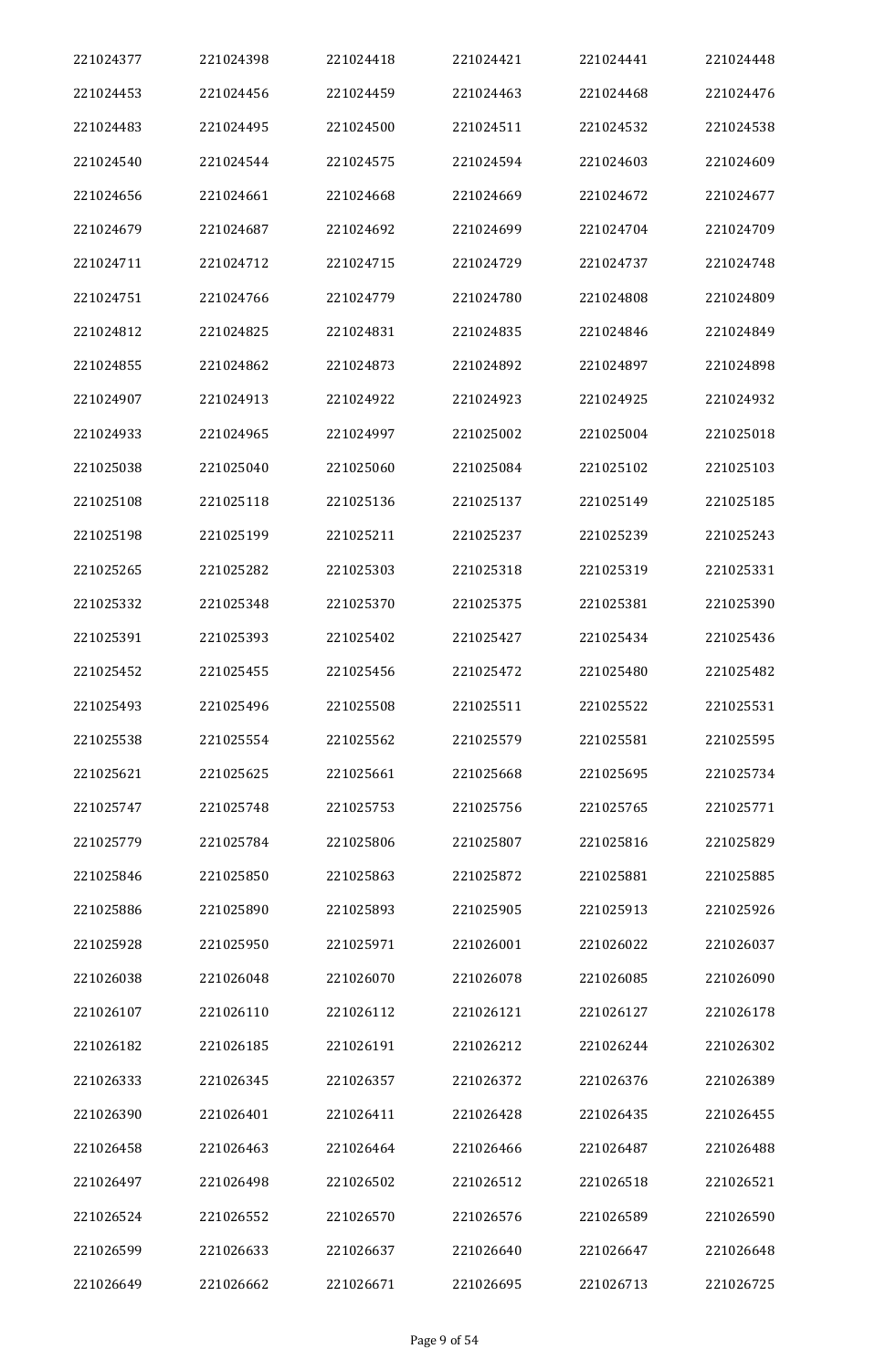| 221026742 | 221026749 | 221026755 | 221026764 | 221026767 | 221026782 |
|-----------|-----------|-----------|-----------|-----------|-----------|
| 221026804 | 221026816 | 221026823 | 221026830 | 221026831 | 221026837 |
| 221026881 | 221026885 | 221026886 | 221026898 | 221026901 | 221026904 |
| 221026915 | 221026939 | 221026948 | 221026951 | 221026965 | 221026997 |
| 221027002 | 221027003 | 221027042 | 221027051 | 221027058 | 221027065 |
| 221027066 | 221027082 | 221027094 | 221027101 | 221027106 | 221027127 |
| 221027144 | 221027164 | 221027165 | 221027175 | 221027203 | 221027207 |
| 221027209 | 221027212 | 221027222 | 221027233 | 221027241 | 221027243 |
| 221027257 | 221027272 | 221027286 | 221027287 | 221027303 | 221027306 |
| 221027308 | 221027310 | 221027311 | 221027317 | 221027322 | 221027346 |
| 221027365 | 221027375 | 221027382 | 221027387 | 221027395 | 221027396 |
| 221027402 | 221027427 | 221027430 | 221027432 | 221027435 | 221027470 |
| 221027477 | 221027485 | 221027488 | 221027512 | 221027517 | 221027524 |
| 221027527 | 221027544 | 221027561 | 221027562 | 221027568 | 221027574 |
| 221027575 | 221027578 | 221027580 | 221027592 | 221027599 | 221027614 |
| 221027628 | 221027635 | 221027645 | 221027647 | 221027655 | 221027656 |
| 221027671 | 221027686 | 221027698 | 221027708 | 221027709 | 221027711 |
| 221027732 | 221027738 | 221027755 | 221027763 | 221027784 | 221027792 |
| 221027809 | 221027830 | 221027834 | 221027841 | 221027846 | 221027933 |
| 221027957 | 221027983 | 221027996 | 221027999 | 221028017 | 221028022 |
| 221028063 | 221028064 | 221028113 | 221028115 | 221028186 | 221028189 |
| 221028204 | 221028209 | 221028213 | 221028235 | 221028252 | 221028268 |
| 221028271 | 221028276 | 221028286 | 221028307 | 221028392 | 221028393 |
| 221028423 | 221028425 | 221028427 | 221028439 | 221028443 | 221028472 |
| 221028501 | 221028505 | 221028530 | 221028537 | 221028546 | 221028554 |
| 221028565 | 221028573 | 221028579 | 221028592 | 221028597 | 221028599 |
| 221028606 | 221028620 | 221028627 | 221028631 | 221028643 | 221028670 |
| 221028671 | 221028675 | 221028679 | 221028683 | 221028685 | 221028757 |
| 221028764 | 221028802 | 221028815 | 221028821 | 221028822 | 221028836 |
| 221028845 | 221028847 | 221028863 | 221028885 | 221028897 | 221028900 |
| 221028921 | 221028931 | 221028937 | 221028938 | 221028957 | 221028967 |
| 221028973 | 221028974 | 221028982 | 221028995 | 221028999 | 221029006 |
| 221029010 | 221029021 | 221029024 | 221029040 | 221029052 | 221029053 |
| 221029056 | 221029065 | 221029068 | 221029069 | 221029086 | 221029112 |
| 221029128 | 221029138 | 221029145 | 221029150 | 221029163 | 221029166 |
| 221029170 | 221029171 | 221029176 | 221029196 | 221029204 | 221029250 |
| 221029271 | 221029273 | 221029274 | 221029279 | 221029298 | 221029315 |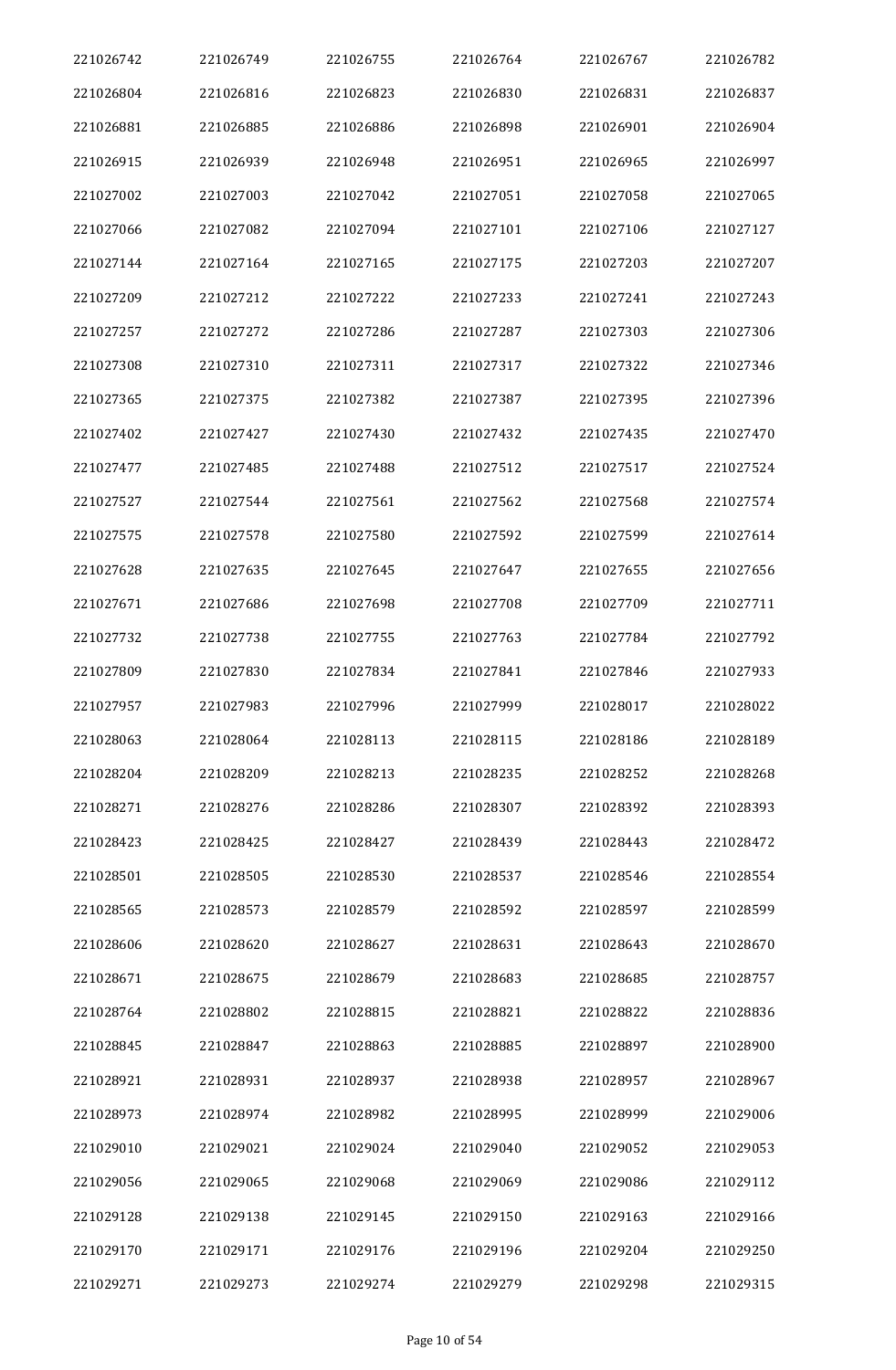| 221029316 | 221029334 | 221029348 | 221029353 | 221029358 | 221029387 |
|-----------|-----------|-----------|-----------|-----------|-----------|
| 221029404 | 221029407 | 221029415 | 221029434 | 221029436 | 221029439 |
| 221029440 | 221029462 | 221029479 | 221029492 | 221029514 | 221029522 |
| 221029524 | 221029540 | 221029543 | 221029548 | 221029550 | 221029552 |
| 221029567 | 221029572 | 221029578 | 221029587 | 221029593 | 221029597 |
| 221029598 | 221029621 | 221029628 | 221029630 | 221029632 | 221029702 |
| 221029752 | 221029770 | 221029771 | 221029778 | 221029779 | 221029791 |
| 221029793 | 221029806 | 221029813 | 221029847 | 221029849 | 221029858 |
| 221029866 | 221029869 | 221029884 | 221029887 | 221029899 | 221029908 |
| 221029927 | 221029933 | 221029944 | 221029957 | 221029960 | 221029966 |
| 221029969 | 221029973 | 221029977 | 221029998 | 221030011 | 221030030 |
| 221030034 | 221030048 | 221030061 | 221030073 | 221030078 | 221030081 |
| 221030084 | 221030095 | 221030102 | 221030109 | 221030116 | 221030128 |
| 221030166 | 221030180 | 221030190 | 221030191 | 221030196 | 221030197 |
| 221030200 | 221030207 | 221030233 | 221030253 | 221030255 | 221030275 |
| 221030280 | 221030283 | 221030322 | 221030324 | 221030328 | 221030330 |
| 221030333 | 221030340 | 221030341 | 221030345 | 221030385 | 221030409 |
| 221030440 | 221030450 | 221030454 | 221030460 | 221030475 | 221030481 |
| 221030489 | 221030500 | 221030501 | 221030521 | 221030532 | 221030572 |
| 221030573 | 221030578 | 221030580 | 221030607 | 221030613 | 221030620 |
| 221030630 | 221030638 | 221030664 | 221030679 | 221030685 | 221030695 |
| 221030701 | 221030705 | 221030710 | 221030718 | 221030729 | 221030734 |
| 221030745 | 221030751 | 221030755 | 221030758 | 221030780 | 221030796 |
| 221030799 | 221030814 | 221030841 | 221030844 | 221030847 | 221030848 |
| 221030863 | 221030868 | 221030888 | 221030918 | 221030925 | 221030926 |
| 221030955 | 221030960 | 221030970 | 221030971 | 221030988 | 221031017 |
| 221031031 | 221031032 | 221031034 | 221031040 | 221031044 | 221031061 |
| 221031068 | 221031073 | 221031107 | 221031112 | 221031132 | 221031137 |
| 221031170 | 221031173 | 221031175 | 221031185 | 221031212 | 221031237 |
| 221031240 | 221031243 | 221031259 | 221031261 | 221031284 | 221031285 |
| 221031293 | 221031308 | 221031312 | 221031324 | 221031329 | 221031342 |
| 221031352 | 221031371 | 221031376 | 221031387 | 221031406 | 221031425 |
| 221031427 | 221031435 | 221031440 | 221031457 | 221031462 | 221031471 |
| 221031476 | 221031484 | 221031485 | 221031492 | 221031495 | 221031504 |
| 221031514 | 221031516 | 221031530 | 221031539 | 221031542 | 221031544 |
| 221031555 | 221031582 | 221031587 | 221031603 | 221031611 | 221031615 |
| 221031617 | 221031627 | 221031637 | 221031659 | 221031672 | 221031687 |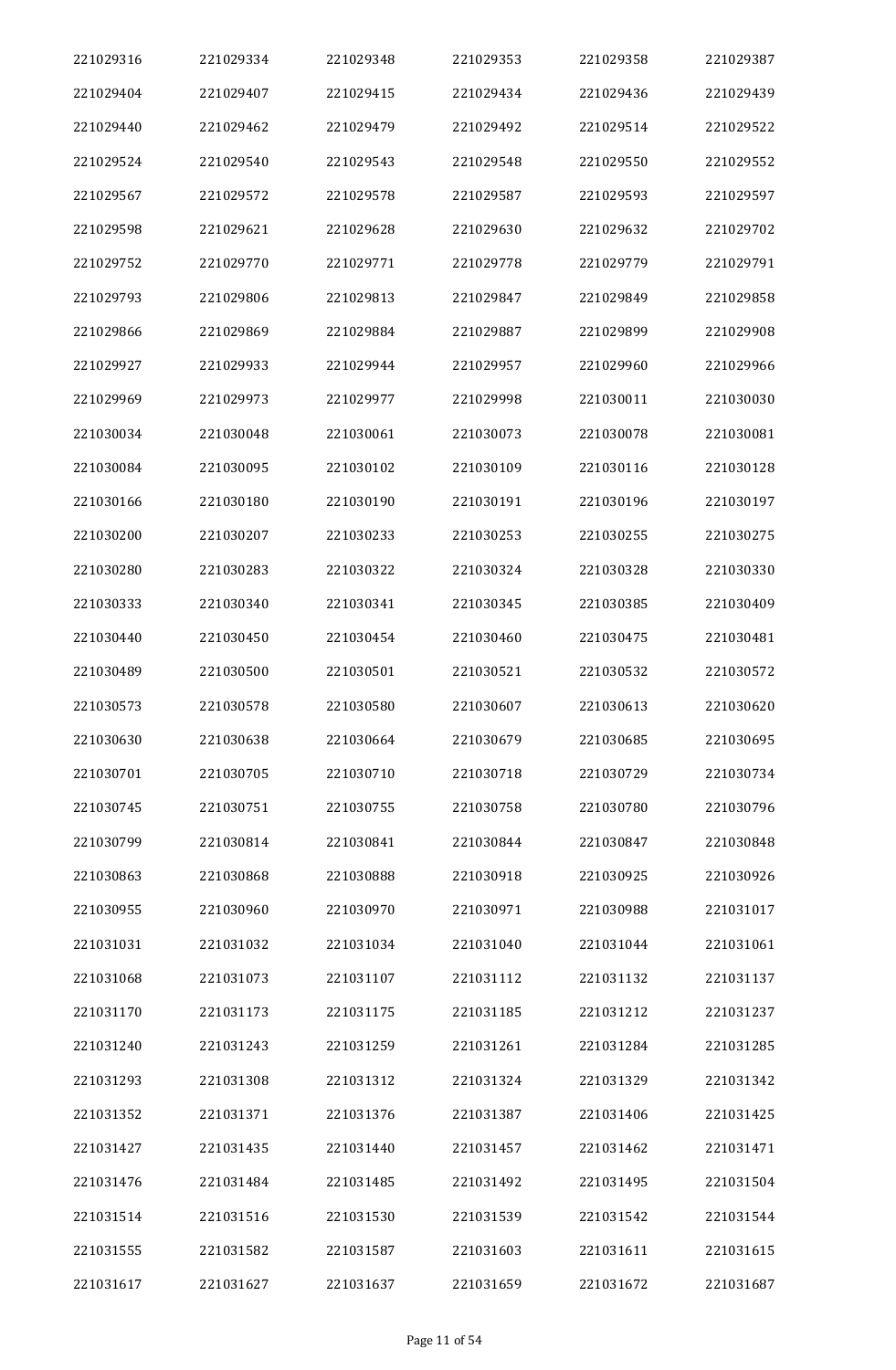| 221031704 | 221031706 | 221031711 | 221031723 | 221031725 | 221031736 |
|-----------|-----------|-----------|-----------|-----------|-----------|
| 221031744 | 221031753 | 221031754 | 221031767 | 221031779 | 221031798 |
| 221031799 | 221031815 | 221031820 | 221031835 | 221031838 | 221031842 |
| 221031851 | 221031864 | 221031893 | 221031899 | 221031902 | 221031918 |
| 221031919 | 221031921 | 221031940 | 221031948 | 221031981 | 221031990 |
| 221032025 | 221032042 | 221032084 | 221032091 | 221032096 | 221032110 |
| 221032112 | 221032124 | 221032134 | 221032175 | 221032187 | 221032193 |
| 221032204 | 221032210 | 221032213 | 221032214 | 221032253 | 221032254 |
| 221032258 | 221032269 | 221032272 | 221032279 | 221032293 | 221032303 |
| 221032308 | 221032309 | 221032310 | 221032314 | 221032334 | 221032436 |
| 221032441 | 221032453 | 221032458 | 221032459 | 221032473 | 221032477 |
| 221032487 | 221032488 | 221032489 | 221032500 | 221032504 | 221032513 |
| 221032521 | 221032522 | 221032533 | 221032543 | 221032544 | 221032545 |
| 221032549 | 221032554 | 221032560 | 221032571 | 221032574 | 221032601 |
| 221032621 | 221032622 | 221032625 | 221032643 | 221032650 | 221032654 |
| 221032668 | 221032685 | 221032687 | 221032688 | 221032707 | 221032716 |
| 221032718 | 221032719 | 221032731 | 221032737 | 221032740 | 221032755 |
| 221032761 | 221032764 | 221032779 | 221032782 | 221032783 | 221032786 |
| 221032787 | 221032789 | 221032799 | 221032820 | 221032823 | 221032824 |
| 221032826 | 221032839 | 221032842 | 221032849 | 221032858 | 221032873 |
| 221032875 | 221032880 | 221032884 | 221032897 | 221032919 | 221032921 |
| 221032928 | 221032946 | 221032950 | 221032951 | 221032954 | 221032981 |
| 221032989 | 221032991 | 221032993 | 221032994 | 221032995 | 221033002 |
| 221033004 | 221033029 | 221033041 | 221033043 | 221033057 | 221033065 |
| 221033072 | 221033075 | 221033077 | 221033087 | 221033090 | 221033096 |
| 221033098 | 221033118 | 221033132 | 221033134 | 221033138 | 221033174 |
| 221033176 | 221033182 | 221033185 | 221033189 | 221033198 | 221033208 |
| 221033223 | 221033226 | 221033248 | 221033250 | 221033260 | 221033277 |
| 221033287 | 221033289 | 221033313 | 221033317 | 221033328 | 221033337 |
| 221033347 | 221033358 | 221033362 | 221033384 | 221033393 | 221033398 |
| 221033418 | 221033423 | 221033424 | 221033428 | 221033429 | 221033452 |
| 221033517 | 221033529 | 221033532 | 221033548 | 221033555 | 221033559 |
| 221033581 | 221033585 | 221033590 | 221033601 | 221033630 | 221033633 |
| 221033644 | 221033649 | 221033652 | 221033656 | 221033678 | 221033692 |
| 221033694 | 221033700 | 221033702 | 221033714 | 221033716 | 221033726 |
| 221033736 | 221033740 | 221033743 | 221033747 | 221033759 | 221033760 |
| 221033768 | 221033783 | 221033790 | 221033791 | 221033803 | 221033809 |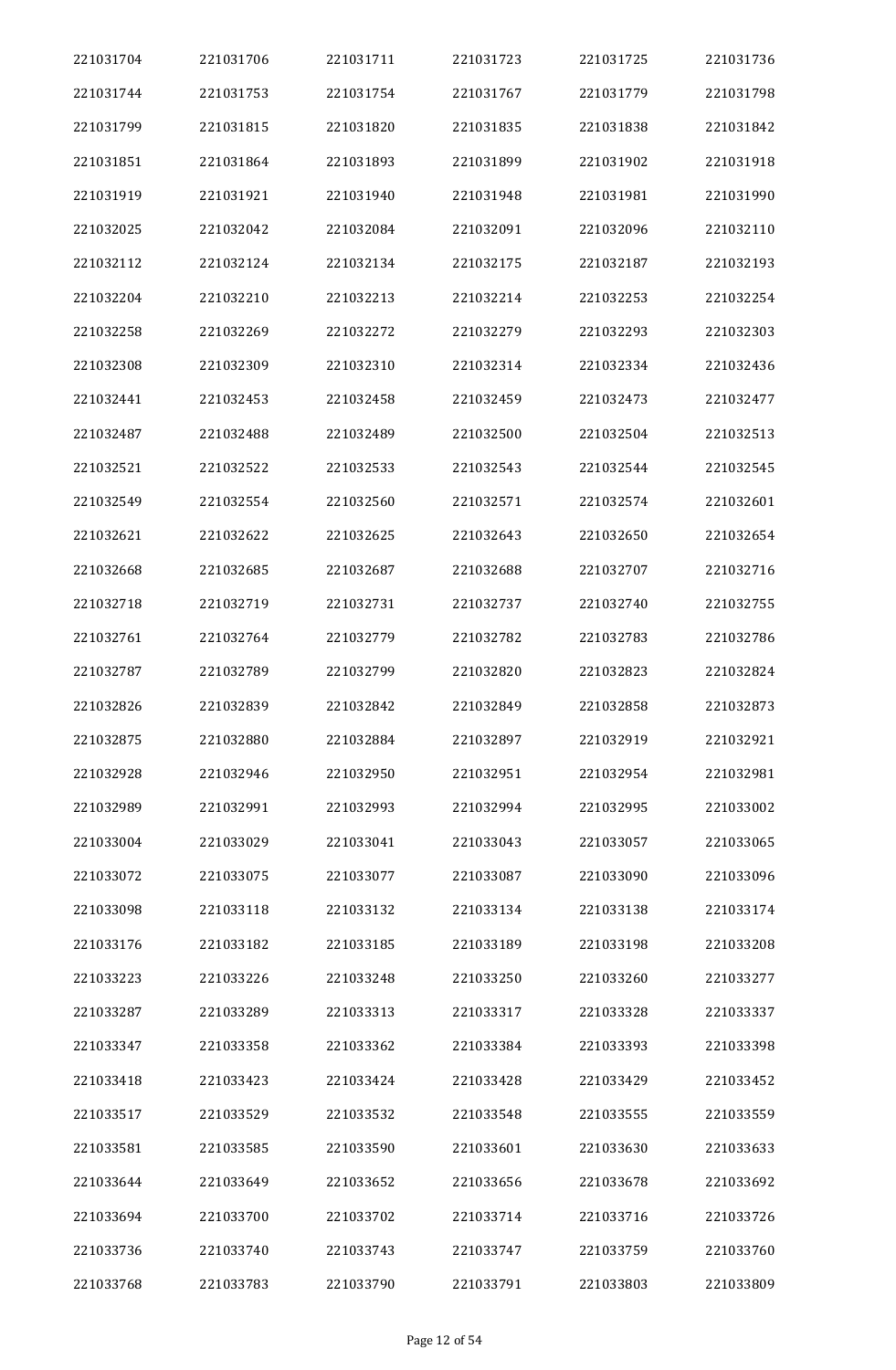| 221033814 | 221033833 | 221033848 | 221033852 | 221033853 | 221033855 |
|-----------|-----------|-----------|-----------|-----------|-----------|
| 221033861 | 221033862 | 221033869 | 221033872 | 221033875 | 221033883 |
| 221033887 | 221033898 | 221033908 | 221033915 | 221033927 | 221033932 |
| 221033935 | 221033937 | 221033951 | 221033962 | 221033972 | 221033984 |
| 221033994 | 221033995 | 221034010 | 221034018 | 221034023 | 221034038 |
| 221034041 | 221034042 | 221034051 | 221034057 | 221034059 | 221034063 |
| 221034065 | 221034071 | 221034079 | 221034083 | 221034092 | 221034093 |
| 221034098 | 221034109 | 221034111 | 221034115 | 221034129 | 221034132 |
| 221034135 | 221034137 | 221034143 | 221034151 | 221034158 | 221034167 |
| 221034179 | 221034197 | 221034211 | 221034215 | 221034228 | 221034231 |
| 221034235 | 221034250 | 221034255 | 221034275 | 221034280 | 221034282 |
| 221034292 | 221034295 | 221034303 | 221034316 | 221034317 | 221034319 |
| 221034333 | 221034340 | 221034353 | 221034357 | 221034371 | 221034378 |
| 221034379 | 221034406 | 221034435 | 221034436 | 221034442 | 221034453 |
| 221034456 | 221034459 | 221034461 | 221034463 | 221034471 | 221034482 |
| 221034495 | 221034497 | 221034505 | 221034509 | 221034511 | 221034519 |
| 221034521 | 221034522 | 221034528 | 221034540 | 221034562 | 221034567 |
| 221034576 | 221034577 | 221034598 | 221034603 | 221034610 | 221034620 |
| 221034621 | 221034628 | 221034662 | 221034663 | 221034675 | 221034682 |
| 221034688 | 221034694 | 221034703 | 221034707 | 221034709 | 221034717 |
| 221034727 | 221034735 | 221034749 | 221034765 | 221034783 | 221034799 |
| 221034802 | 221034808 | 221034809 | 221034828 | 221034835 | 221034848 |
| 221034862 | 221034863 | 221034875 | 221034886 | 221034898 | 221034900 |
| 221034907 | 221034921 | 221034935 | 221034939 | 221034942 | 221034943 |
| 221034947 | 221034950 | 221034958 | 221034977 | 221034979 | 221034980 |
| 221034990 | 221034994 | 221035006 | 221035022 | 221035028 | 221035038 |
| 221035044 | 221035047 | 221035058 | 221035060 | 221035061 | 221035068 |
| 221035071 | 221035074 | 221035128 | 221035154 | 221035186 | 221035198 |
| 221035202 | 221035212 | 221035221 | 221035224 | 221035226 | 221035231 |
| 221035246 | 221035250 | 221035253 | 221035257 | 221035267 | 221035272 |
| 221035273 | 221035280 | 221035282 | 221035285 | 221035286 | 221035287 |
| 221035292 | 221035307 | 221035309 | 221035319 | 221035344 | 221035358 |
| 221035363 | 221035368 | 221035373 | 221035377 | 221035390 | 221035393 |
| 221035396 | 221035414 | 221035417 | 221035418 | 221035419 | 221035427 |
| 221035429 | 221035437 | 221035442 | 221035447 | 221035455 | 221035456 |
| 221035464 | 221035466 | 221035467 | 221035469 | 221035477 | 221035481 |
| 221035508 | 221035510 | 221035525 | 221035550 | 221035580 | 221035582 |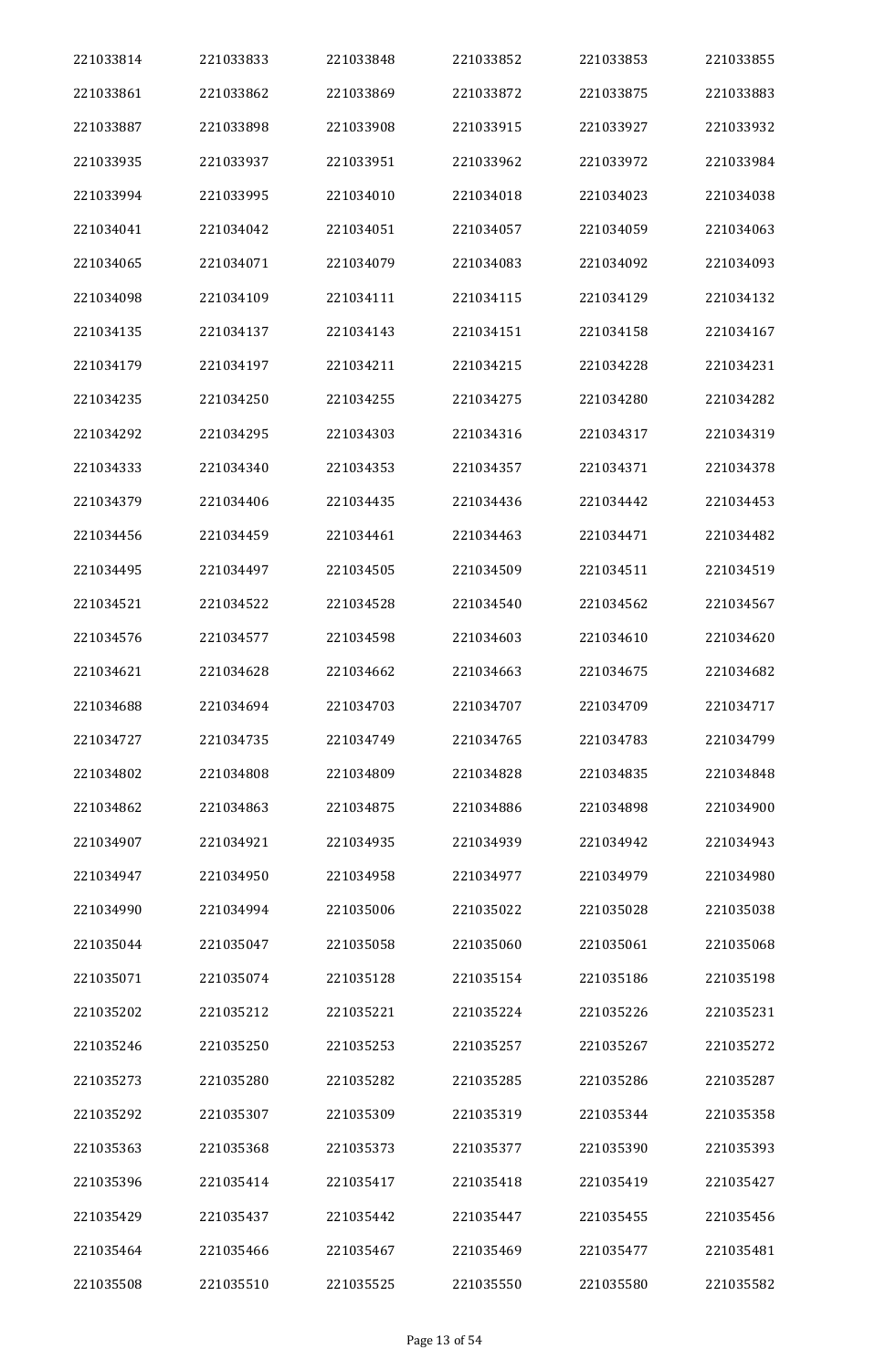| 221035584 | 221035595 | 221035597 | 221035623 | 221035624 | 221035626 |
|-----------|-----------|-----------|-----------|-----------|-----------|
| 221035633 | 221035636 | 221035651 | 221035674 | 221035677 | 221035690 |
| 221035693 | 221035702 | 221035703 | 221035704 | 221035718 | 221035719 |
| 221035744 | 221035749 | 221035751 | 221035754 | 221035757 | 221035763 |
| 221035795 | 221035798 | 221035800 | 221035802 | 221035816 | 221035818 |
| 221035847 | 221035854 | 221035892 | 221035913 | 221035930 | 221035938 |
| 221035966 | 221035967 | 221035971 | 221035980 | 221035987 | 221035992 |
| 221035994 | 221036014 | 221036022 | 221036025 | 221036028 | 221036032 |
| 221036051 | 221036095 | 221036099 | 221036103 | 221036104 | 221036113 |
| 221036117 | 221036125 | 221036150 | 221036157 | 221036164 | 221036166 |
| 221036182 | 221036183 | 221036204 | 221036210 | 221036211 | 221036222 |
| 221036264 | 221036278 | 221036287 | 221036290 | 221036302 | 221036306 |
| 221036309 | 221036316 | 221036317 | 221036331 | 221036333 | 221036340 |
| 221036341 | 221036344 | 221036346 | 221036351 | 221036353 | 221036360 |
| 221036364 | 221036365 | 221036377 | 221036380 | 221036400 | 221036403 |
| 221036415 | 221036425 | 221036430 | 221036454 | 221036458 | 221036470 |
| 221036494 | 221036502 | 221036513 | 221036517 | 221036521 | 221036524 |
| 221036530 | 221036547 | 221036558 | 221036563 | 221036577 | 221036580 |
| 221036583 | 221036585 | 221036617 | 221036623 | 221036624 | 221036625 |
| 221036629 | 221036631 | 221036639 | 221036659 | 221036669 | 221036671 |
| 221036679 | 221036683 | 221036688 | 221036692 | 221036700 | 221036704 |
| 221036712 | 221036728 | 221036738 | 221036745 | 221036777 | 221036781 |
| 221036785 | 221036825 | 221036846 | 221036851 | 221036868 | 221036870 |
| 221036878 | 221036881 | 221036905 | 221036912 | 221036914 | 221036927 |
| 221036930 | 221036935 | 221036953 | 221036982 | 221036991 | 221037008 |
| 221037012 | 221037044 | 221037045 | 221037051 | 221037053 | 221037057 |
| 221037063 | 221037089 | 221037097 | 221037107 | 221037108 | 221037112 |
| 221037130 | 221037135 | 221037146 | 221037147 | 221037149 | 221037161 |
| 221037166 | 221037167 | 221037169 | 221037172 | 221037183 | 221037199 |
| 221037221 | 221037224 | 221037236 | 221037241 | 221037244 | 221037258 |
| 221037263 | 221037265 | 221037267 | 221037268 | 221037270 | 221037279 |
| 221037280 | 221037305 | 221037316 | 221037330 | 221037331 | 221037340 |
| 221037342 | 221037349 | 221037377 | 221037378 | 221037395 | 221037399 |
| 221037407 | 221037408 | 221037412 | 221037419 | 221037424 | 221037439 |
| 221037443 | 221037449 | 221037467 | 221037468 | 221037477 | 221037491 |
| 221037509 | 221037514 | 221037518 | 221037522 | 221037530 | 221037534 |
| 221037540 | 221037545 | 221037566 | 221037569 | 221037572 | 221037575 |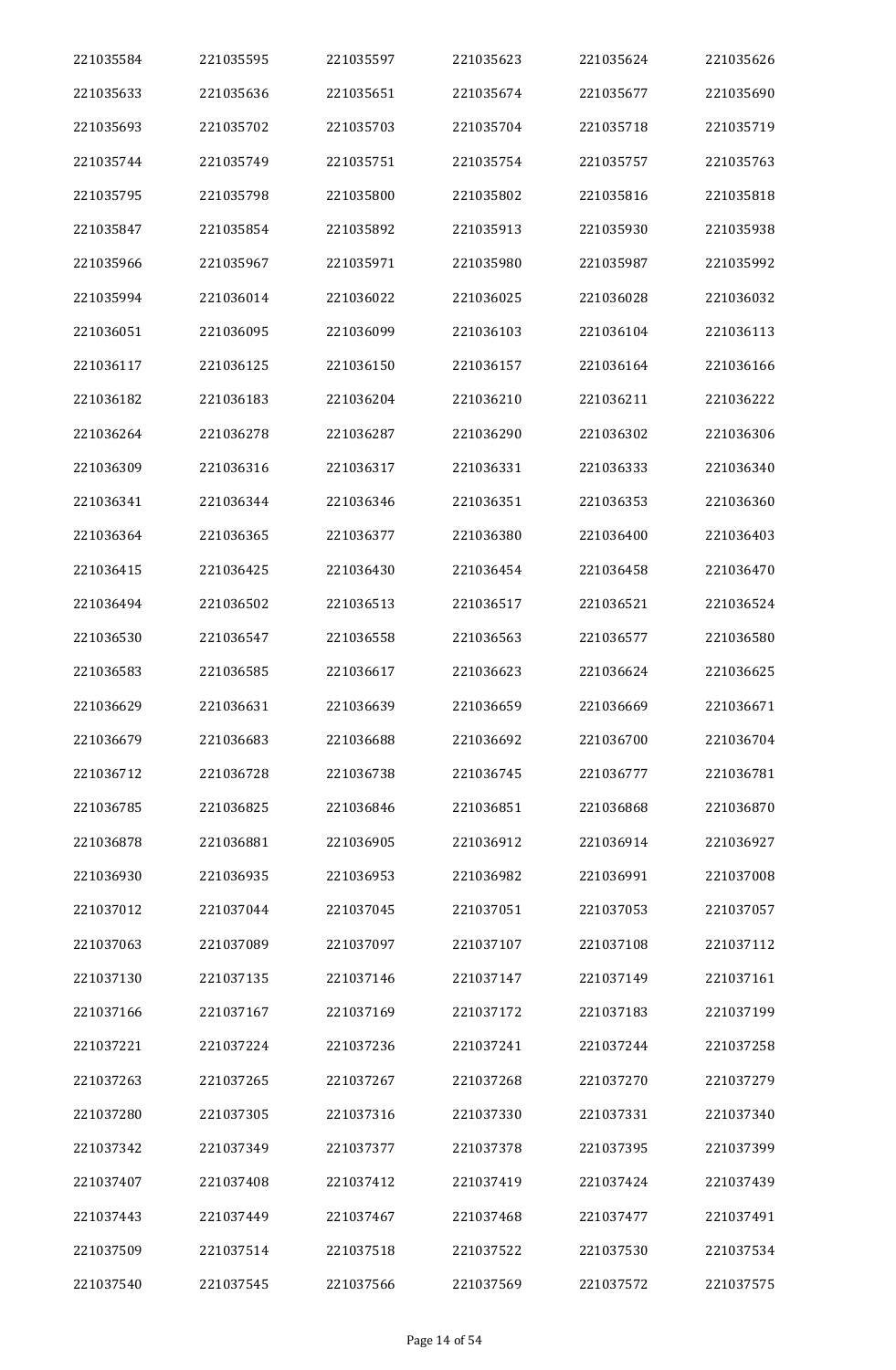| 221037579 | 221037613 | 221037619 | 221037638 | 221037672 | 221037694 |
|-----------|-----------|-----------|-----------|-----------|-----------|
| 221037707 | 221037708 | 221037718 | 221037726 | 221037730 | 221037732 |
| 221037739 | 221037743 | 221037751 | 221037754 | 221037763 | 221037772 |
| 221037794 | 221037810 | 221037828 | 221037852 | 221037861 | 221037871 |
| 221037891 | 221037894 | 221037897 | 221037905 | 221037907 | 221037912 |
| 221037935 | 221037945 | 221037952 | 221037958 | 221037972 | 221037993 |
| 221038000 | 221038010 | 221038029 | 221038039 | 221038047 | 221038048 |
| 221038062 | 221038065 | 221038073 | 221038075 | 221038083 | 221038088 |
| 221038089 | 221038095 | 221038102 | 221038124 | 221038137 | 221038154 |
| 221038169 | 221038183 | 221038191 | 221038200 | 221038201 | 221038216 |
| 221038223 | 221038227 | 221038230 | 221038235 | 221038247 | 221038264 |
| 221038268 | 221038270 | 221038291 | 221038299 | 221038303 | 221038313 |
| 221038319 | 221038325 | 221038338 | 221038347 | 221038356 | 221038377 |
| 221038382 | 221038389 | 221038393 | 221038404 | 221038429 | 221038430 |
| 221038444 | 221038449 | 221038453 | 221038472 | 221038475 | 221038488 |
| 221038493 | 221038495 | 221038496 | 221038497 | 221038503 | 221038504 |
| 221038510 | 221038519 | 221038520 | 221038537 | 221038541 | 221038563 |
| 221038567 | 221038569 | 221038580 | 221038581 | 221038589 | 221038590 |
| 221038592 | 221038596 | 221038602 | 221038608 | 221038610 | 221038611 |
| 221038616 | 221038617 | 221038636 | 221038637 | 221038641 | 221038645 |
| 221038649 | 221038663 | 221038670 | 221038672 | 221038674 | 221038681 |
| 221038708 | 221038710 | 221038722 | 221038765 | 221038768 | 221038779 |
| 221038787 | 221038807 | 221038810 | 221038817 | 221038818 | 221038826 |
| 221038833 | 221038837 | 221038840 | 221038849 | 221038856 | 221038886 |
| 221038894 | 221038895 | 221038896 | 221038903 | 221038907 | 221038909 |
| 221038913 | 221038915 | 221038922 | 221038924 | 221038926 | 221038928 |
| 221038929 | 221038936 | 221038950 | 221038953 | 221038961 | 221038966 |
| 221038974 | 221038996 | 221038998 | 221039001 | 221039010 | 221039017 |
| 221039023 | 221039035 | 221039054 | 221039071 | 221039086 | 221039093 |
| 221039096 | 221039098 | 221039102 | 221039115 | 221039117 | 221039120 |
| 221039124 | 221039136 | 221039137 | 221039141 | 221039156 | 221039157 |
| 221039160 | 221039182 | 221039217 | 221039219 | 221039221 | 221039229 |
| 221039239 | 221039273 | 221039275 | 221039280 | 221039301 | 221039310 |
| 221039337 | 221039339 | 221039340 | 221039341 | 221039350 | 221039368 |
| 221039381 | 221039386 | 221039391 | 221039395 | 221039410 | 221039421 |
| 221039446 | 221039451 | 221039456 | 221039472 | 221039479 | 221039488 |
| 221039492 | 221039505 | 221039517 | 221039518 | 221039537 | 221039539 |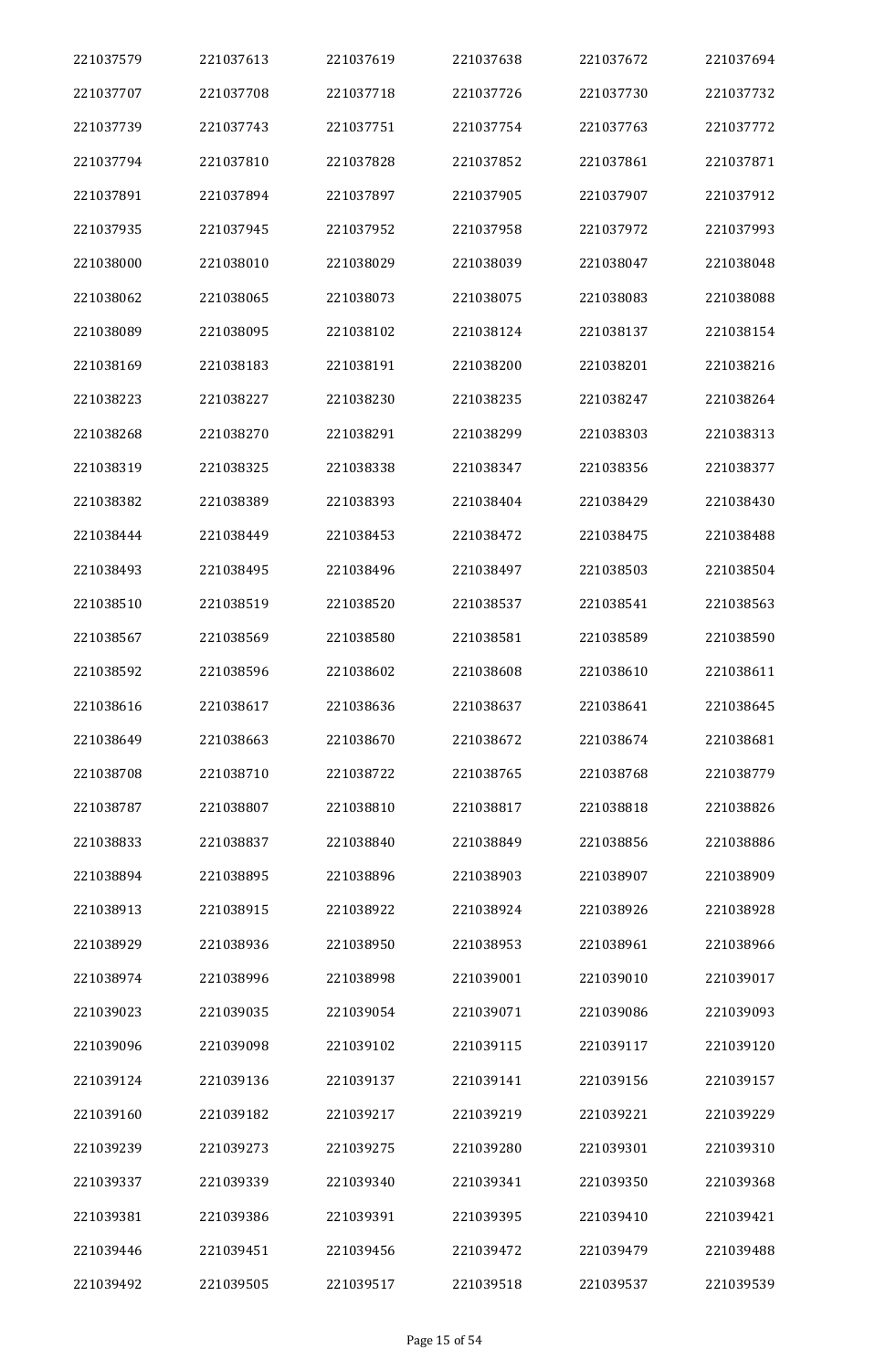| 221039540 | 221039545 | 221039547 | 221039557 | 221039591 | 221039611 |
|-----------|-----------|-----------|-----------|-----------|-----------|
| 221039614 | 221039617 | 221039625 | 221039644 | 221039650 | 221039654 |
| 221039669 | 221039673 | 221039690 | 221039700 | 221039705 | 221039710 |
| 221039711 | 221039715 | 221039721 | 221039730 | 221039735 | 221039737 |
| 221039747 | 221039772 | 221039782 | 221039785 | 221039788 | 221039801 |
| 221039805 | 221039809 | 221039832 | 221039836 | 221039847 | 221039849 |
| 221039852 | 221039857 | 221039876 | 221039877 | 221039896 | 221039901 |
| 221039904 | 221039922 | 221039933 | 221039945 | 221039952 | 221039961 |
| 221039971 | 221039975 | 221039998 | 221040001 | 221040002 | 221040005 |
| 221040006 | 221040023 | 221040028 | 221040030 | 221040034 | 221040052 |
| 221040063 | 221040085 | 221040086 | 221040093 | 221040096 | 221040105 |
| 221040113 | 221040114 | 221040118 | 221040125 | 221040130 | 221040133 |
| 221040177 | 221040188 | 221040190 | 221040199 | 221040203 | 221040221 |
| 221040227 | 221040229 | 221040245 | 221040248 | 221040254 | 221040260 |
| 221040287 | 221040289 | 221040292 | 221040294 | 221040297 | 221040300 |
| 221040308 | 221040310 | 221040327 | 221040334 | 221040339 | 221040358 |
| 221040361 | 221040375 | 221040382 | 221040383 | 221040386 | 221040411 |
| 221040412 | 221040420 | 221040422 | 221040442 | 221040447 | 221040448 |
| 221040455 | 221040464 | 221040488 | 221040496 | 221040515 | 221040521 |
| 221040523 | 221040532 | 221040537 | 221040547 | 221040554 | 221040573 |
| 221040583 | 221040585 | 221040597 | 221040610 | 221040611 | 221040621 |
| 221040637 | 221040656 | 221040691 | 221040696 | 221040708 | 221040711 |
| 221040721 | 221040723 | 221040725 | 221040727 | 221040773 | 221040776 |
| 221040791 | 221040797 | 221040802 | 221040810 | 221040814 | 221040819 |
| 221040829 | 221040833 | 221040849 | 221040852 | 221040853 | 221040872 |
| 221040873 | 221040874 | 221040876 | 221040883 | 221040884 | 221040890 |
| 221040899 | 221040915 | 221040934 | 221040935 | 221040939 | 221040963 |
| 221040967 | 221040974 | 221040979 | 221040982 | 221040991 | 221041009 |
| 221041013 | 221041035 | 221041042 | 221041048 | 221041055 | 221041056 |
| 221041063 | 221041079 | 221041108 | 221041129 | 221041138 | 221041154 |
| 221041159 | 221041169 | 221041189 | 221041200 | 221041213 | 221041225 |
| 221041235 | 221041240 | 221041241 | 221041257 | 221041273 | 221041296 |
| 221041303 | 221041306 | 221041309 | 221041312 | 221041324 | 221041339 |
| 221041348 | 221041349 | 221041356 | 221041382 | 221041385 | 221041389 |
| 221041427 | 221041432 | 221041438 | 221041439 | 221041460 | 221041463 |
| 221041483 | 221041487 | 221041509 | 221041538 | 221041542 | 221041551 |
| 221041558 | 221041562 | 221041563 | 221041582 | 221041589 | 221041601 |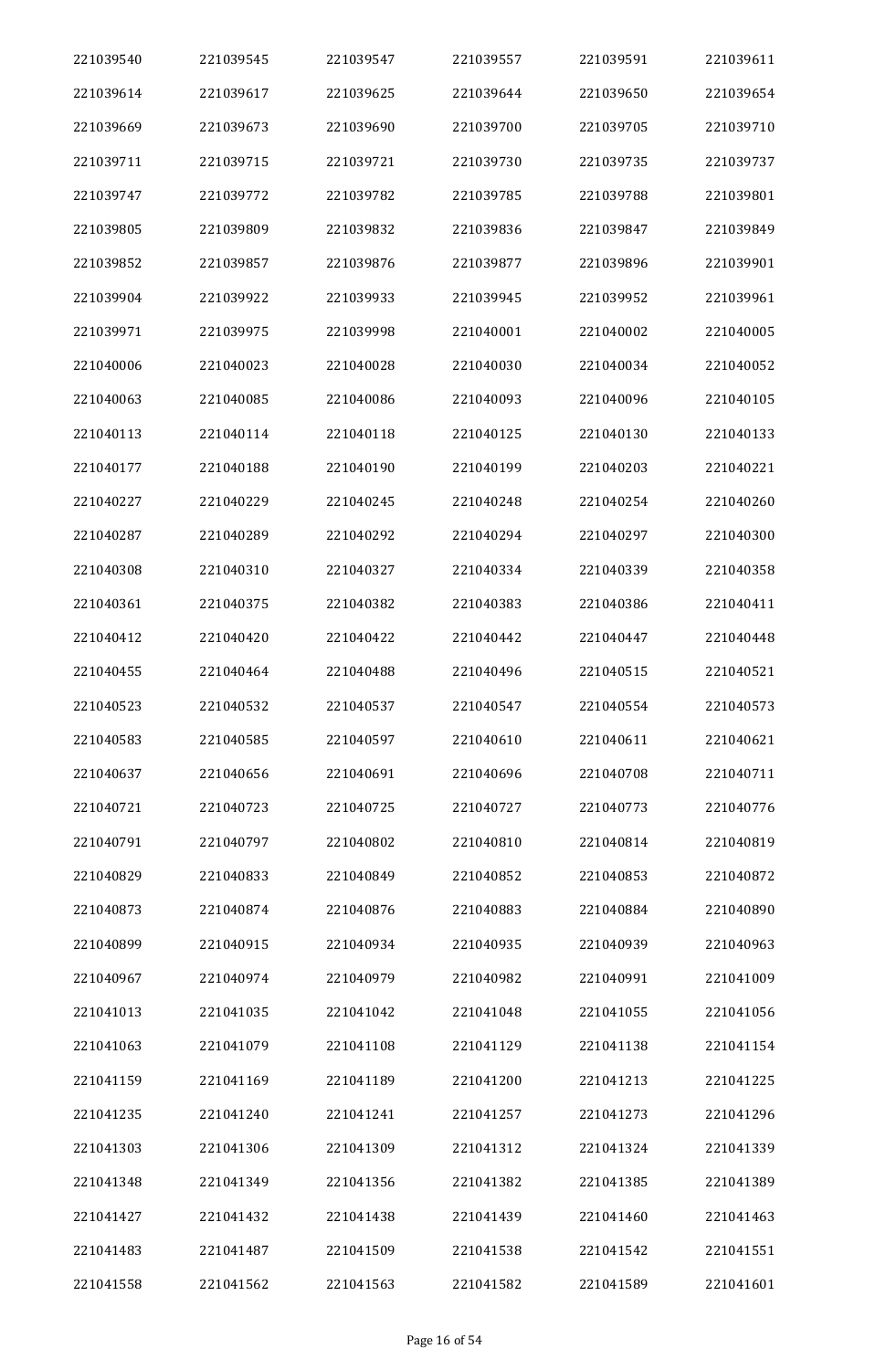| 221041608 | 221041662 | 221041683 | 221041704 | 221041708 | 221041713 |
|-----------|-----------|-----------|-----------|-----------|-----------|
| 221041716 | 221041718 | 221041722 | 221041759 | 221041764 | 221041770 |
| 221041771 | 221041777 | 221041780 | 221041786 | 221041811 | 221041812 |
| 221041847 | 221041861 | 221041871 | 221041882 | 221041884 | 221041888 |
| 221041894 | 221041910 | 221041925 | 221041945 | 221041955 | 221041970 |
| 221042036 | 221042052 | 221042065 | 221042078 | 221042081 | 221042086 |
| 221042089 | 221042091 | 221042094 | 221042099 | 221042109 | 221042124 |
| 221042127 | 221042138 | 221042141 | 221042145 | 221042195 | 221042207 |
| 221042223 | 221042230 | 221042236 | 221042237 | 221042240 | 221042269 |
| 221042277 | 221042278 | 221042280 | 221042289 | 221042293 | 221042294 |
| 221042314 | 221042326 | 221042344 | 221042346 | 221042347 | 221042348 |
| 221042372 | 221042381 | 221042382 | 221042388 | 221042391 | 221042397 |
| 221042415 | 221042416 | 221042417 | 221042430 | 221042438 | 221042445 |
| 221042447 | 221042449 | 221042461 | 221042468 | 221042478 | 221042486 |
| 221042500 | 221042502 | 221042504 | 221042517 | 221042518 | 221042528 |
| 221042560 | 221042561 | 221042574 | 221042575 | 221042578 | 221042581 |
| 221042582 | 221042590 | 221042612 | 221042615 | 221042624 | 221042632 |
| 221042633 | 221042635 | 221042654 | 221042658 | 221042673 | 221042676 |
| 221042680 | 221042684 | 221042696 | 221042699 | 221042701 | 221042704 |
| 221042705 | 221042729 | 221042742 | 221042751 | 221042753 | 221042771 |
| 221042776 | 221042777 | 221042786 | 221042788 | 221042790 | 221042800 |
| 221042802 | 221042809 | 221042815 | 221042820 | 221042827 | 221042847 |
| 221042851 | 221042865 | 221042868 | 221042903 | 221042908 | 221042927 |
| 221042931 | 221042952 | 221042976 | 221042978 | 221042982 | 221042985 |
| 221042989 | 221043028 | 221043040 | 221043050 | 221043066 | 221043073 |
| 221043081 | 221043092 | 221043109 | 221043117 | 221043158 | 221043164 |
| 221043165 | 221043169 | 221043190 | 221043192 | 221043199 | 221043205 |
| 221043209 | 221043219 | 221043220 | 221043238 | 221043240 | 221043268 |
| 221043289 | 221043298 | 221043299 | 221043300 | 221043318 | 221043319 |
| 221043322 | 221043328 | 221043346 | 221043354 | 221043356 | 221043361 |
| 221043367 | 221043368 | 221043385 | 221043390 | 221043391 | 221043402 |
| 221043408 | 221043412 | 221043413 | 221043424 | 221043431 | 221043436 |
| 221043449 | 221043452 | 221043455 | 221043462 | 221043467 | 221043471 |
| 221043472 | 221043475 | 221043498 | 221043505 | 221043511 | 221043515 |
| 221043518 | 221043551 | 221043553 | 221043562 | 221043588 | 221043589 |
| 221043594 | 221043596 | 221043606 | 221043612 | 221043625 | 221043628 |
| 221043639 | 221043641 | 221043651 | 221043654 | 221043657 | 221043662 |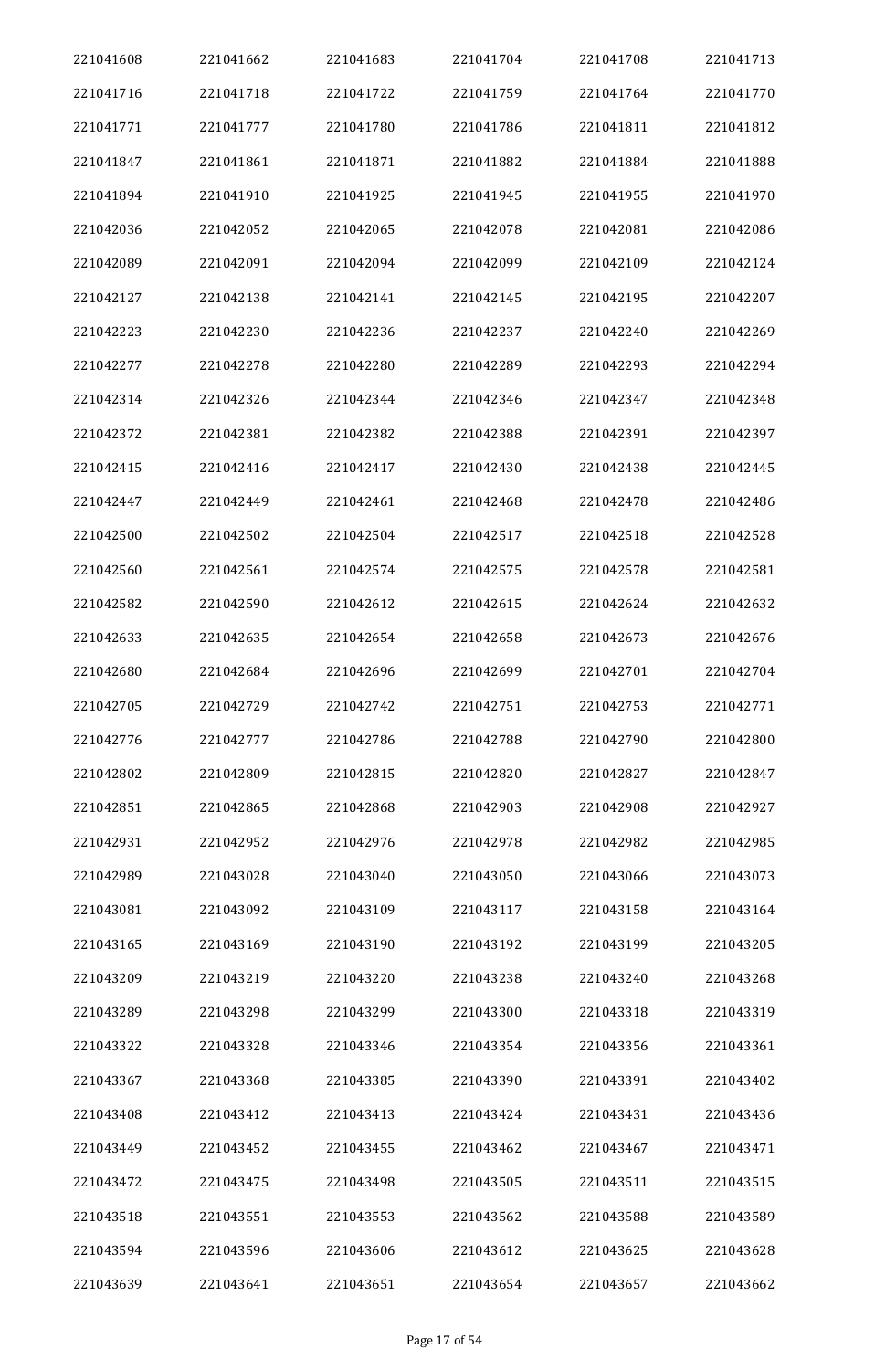| 221043674 | 221043676 | 221043682 | 221043689 | 221043698 | 221043713 |
|-----------|-----------|-----------|-----------|-----------|-----------|
| 221043734 | 221043747 | 221043760 | 221043770 | 221043776 | 221043785 |
| 221043786 | 221043795 | 221043797 | 221043842 | 221043844 | 221043863 |
| 221043869 | 221043870 | 221043920 | 221043930 | 221043936 | 221043941 |
| 221043943 | 221043945 | 221043952 | 221043963 | 221043964 | 221043972 |
| 221043978 | 221043979 | 221043988 | 221043992 | 221044002 | 221044027 |
| 221044047 | 221044051 | 221044054 | 221044070 | 221044071 | 221044075 |
| 221044077 | 221044082 | 221044096 | 221044101 | 221044102 | 221044104 |
| 221044118 | 221044122 | 221044126 | 221044151 | 221044163 | 221044177 |
| 221044184 | 221044189 | 221044198 | 221044202 | 221044206 | 221044207 |
| 221044232 | 221044237 | 221044262 | 221044263 | 221044265 | 221044267 |
| 221044277 | 221044278 | 221044300 | 221044305 | 221044314 | 221044315 |
| 221044336 | 221044345 | 221044346 | 221044371 | 221044387 | 221044399 |
| 221044402 | 221044411 | 221044439 | 221044447 | 221044456 | 221044457 |
| 221044463 | 221044468 | 221044487 | 221044489 | 221044512 | 221044517 |
| 221044538 | 221044552 | 221044553 | 221044558 | 221044563 | 221044574 |
| 221044575 | 221044603 | 221044614 | 221044620 | 221044627 | 221044640 |
| 221044643 | 221044645 | 221044651 | 221044653 | 221044661 | 221044662 |
| 221044668 | 221044682 | 221044686 | 221044688 | 221044701 | 221044733 |
| 221044740 | 221044746 | 221044783 | 221044784 | 221044788 | 221044808 |
| 221044812 | 221044835 | 221044836 | 221044855 | 221044857 | 221044871 |
| 221044878 | 221044887 | 221044894 | 221044915 | 221044917 | 221044922 |
| 221044928 | 221044933 | 221044942 | 221044947 | 221044948 | 221044955 |
| 221044958 | 221044967 | 221044973 | 221044978 | 221044993 | 221045000 |
| 221045009 | 221045016 | 221045017 | 221045019 | 221045026 | 221045028 |
| 221045041 | 221045069 | 221045074 | 221045094 | 221045119 | 221045120 |
| 221045124 | 221045129 | 221045131 | 221045140 | 221045152 | 221045161 |
| 221045164 | 221045173 | 221045183 | 221045184 | 221045186 | 221045203 |
| 221045204 | 221045210 | 221045219 | 221045230 | 221045240 | 221045245 |
| 221045256 | 221045260 | 221045263 | 221045264 | 221045265 | 221045277 |
| 221045282 | 221045285 | 221045292 | 221045295 | 221045304 | 221045308 |
| 221045334 | 221045345 | 221045347 | 221045350 | 221045358 | 221045363 |
| 221045367 | 221045371 | 221045375 | 221045377 | 221045386 | 221045389 |
| 221045391 | 221045408 | 221045411 | 221045427 | 221045431 | 221045436 |
| 221045437 | 221045438 | 221045445 | 221045481 | 221045486 | 221045493 |
| 221045494 | 221045501 | 221045516 | 221045520 | 221045530 | 221045532 |
| 221045533 | 221045538 | 221045549 | 221045554 | 221045570 | 221045576 |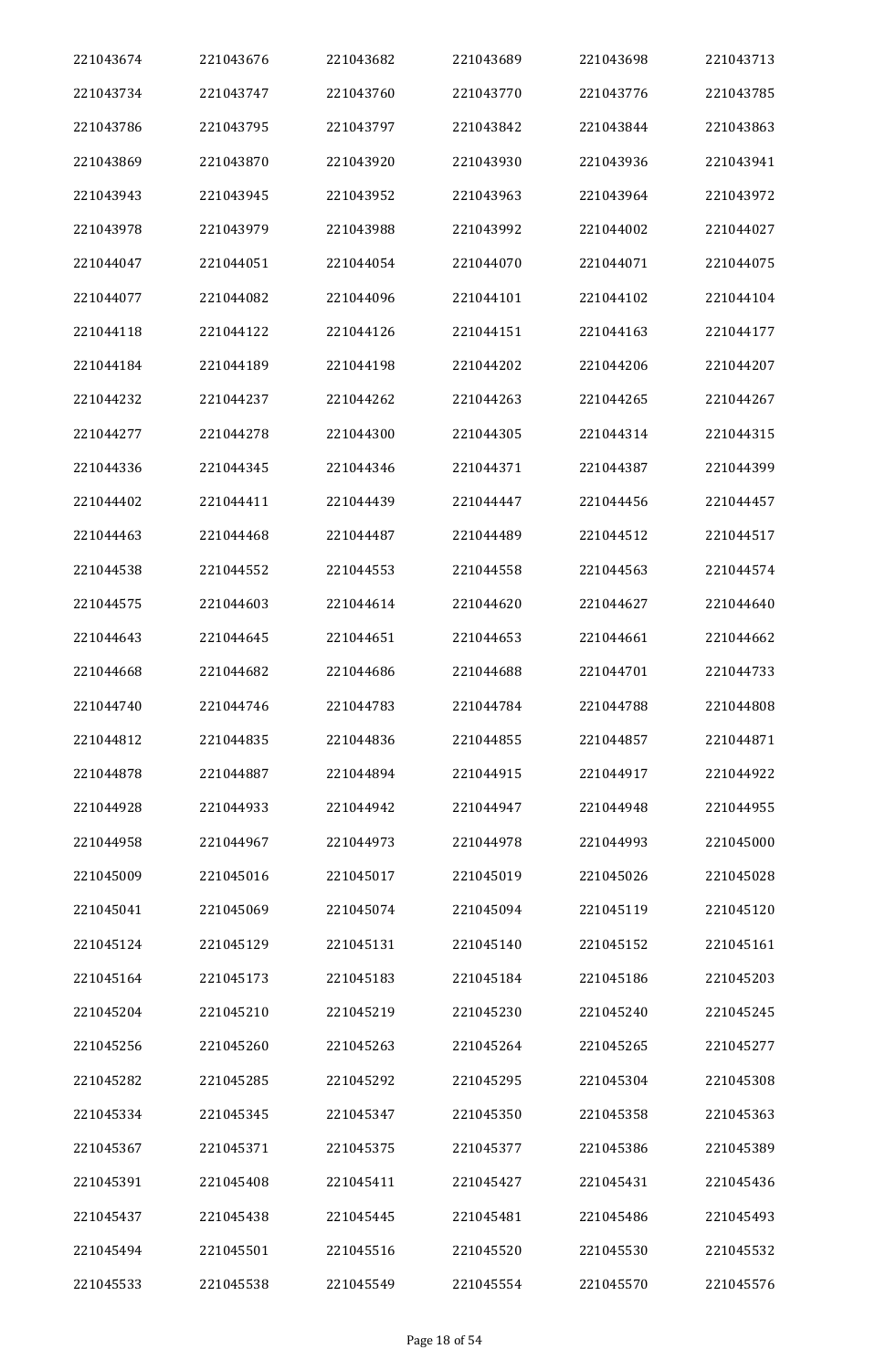| 221045587 | 221045598 | 221045603 | 221045619 | 221045620 | 221045624 |
|-----------|-----------|-----------|-----------|-----------|-----------|
| 221045636 | 221045640 | 221045642 | 221045643 | 221045645 | 221045657 |
| 221045664 | 221045666 | 221045674 | 221045698 | 221045703 | 221045710 |
| 221045711 | 221045745 | 221045755 | 221045761 | 221045766 | 221045770 |
| 221045773 | 221045776 | 221045793 | 221045797 | 221045802 | 221045803 |
| 221045804 | 221045806 | 221045809 | 221045814 | 221045816 | 221045817 |
| 221045819 | 221045822 | 221045825 | 221045831 | 221045834 | 221045837 |
| 221045842 | 221045843 | 221045858 | 221045860 | 221045863 | 221045871 |
| 221045875 | 221045885 | 221045893 | 221045906 | 221045910 | 221045915 |
| 221045920 | 221045932 | 221045934 | 221045941 | 221045947 | 221045956 |
| 221045969 | 221045972 | 221045987 | 221046009 | 221046012 | 221046019 |
| 221046024 | 221046029 | 221046035 | 221046041 | 221046043 | 221046046 |
| 221046050 | 221046058 | 221046068 | 221046069 | 221046078 | 221046079 |
| 221046080 | 221046087 | 221046089 | 221046097 | 221046104 | 221046122 |
| 221046140 | 221046148 | 221046149 | 221046153 | 221046156 | 221046159 |
| 221046163 | 221046164 | 221046167 | 221046168 | 221046169 | 221046180 |
| 221046182 | 221046188 | 221046189 | 221046204 | 221046218 | 221046221 |
| 221046245 | 221046247 | 221046250 | 221046265 | 221046270 | 221046275 |
| 221046282 | 221046291 | 221046299 | 221046313 | 221046314 | 221046317 |
| 221046318 | 221046323 | 221046333 | 221046337 | 221046341 | 221046346 |
| 221046347 | 221046352 | 221046354 | 221046368 | 221046381 | 221046395 |
| 221046397 | 221046400 | 221046404 | 221046405 | 221046413 | 221046422 |
| 221046426 | 221046450 | 221046452 | 221046458 | 221046463 | 221046473 |
| 221046477 | 221046478 | 221046487 | 221046489 | 221046490 | 221046503 |
| 221046508 | 221046513 | 221046519 | 221046525 | 221046539 | 221046540 |
| 221046543 | 221046555 | 221046574 | 221046575 | 221046589 | 221046590 |
| 221046592 | 221046610 | 221046621 | 221046647 | 221046663 | 221046665 |
| 221046670 | 221046674 | 221046677 | 221046683 | 221046730 | 221046731 |
| 221046779 | 221046782 | 221046792 | 221046794 | 221046818 | 221046830 |
| 221046833 | 221046863 | 221046868 | 221046870 | 221046871 | 221046873 |
| 221046879 | 221046883 | 221046892 | 221046903 | 221046906 | 221046935 |
| 221046939 | 221046945 | 221046951 | 221046954 | 221046961 | 221046962 |
| 221046964 | 221046968 | 221046970 | 221046972 | 221046973 | 221046974 |
| 221046975 | 221046996 | 221047012 | 221047026 | 221047028 | 221047039 |
| 221047042 | 221047049 | 221047050 | 221047063 | 221047065 | 221047066 |
| 221047073 | 221047074 | 221047081 | 221047103 | 221047111 | 221047116 |
| 221047123 | 221047124 | 221047129 | 221047137 | 221047144 | 221047151 |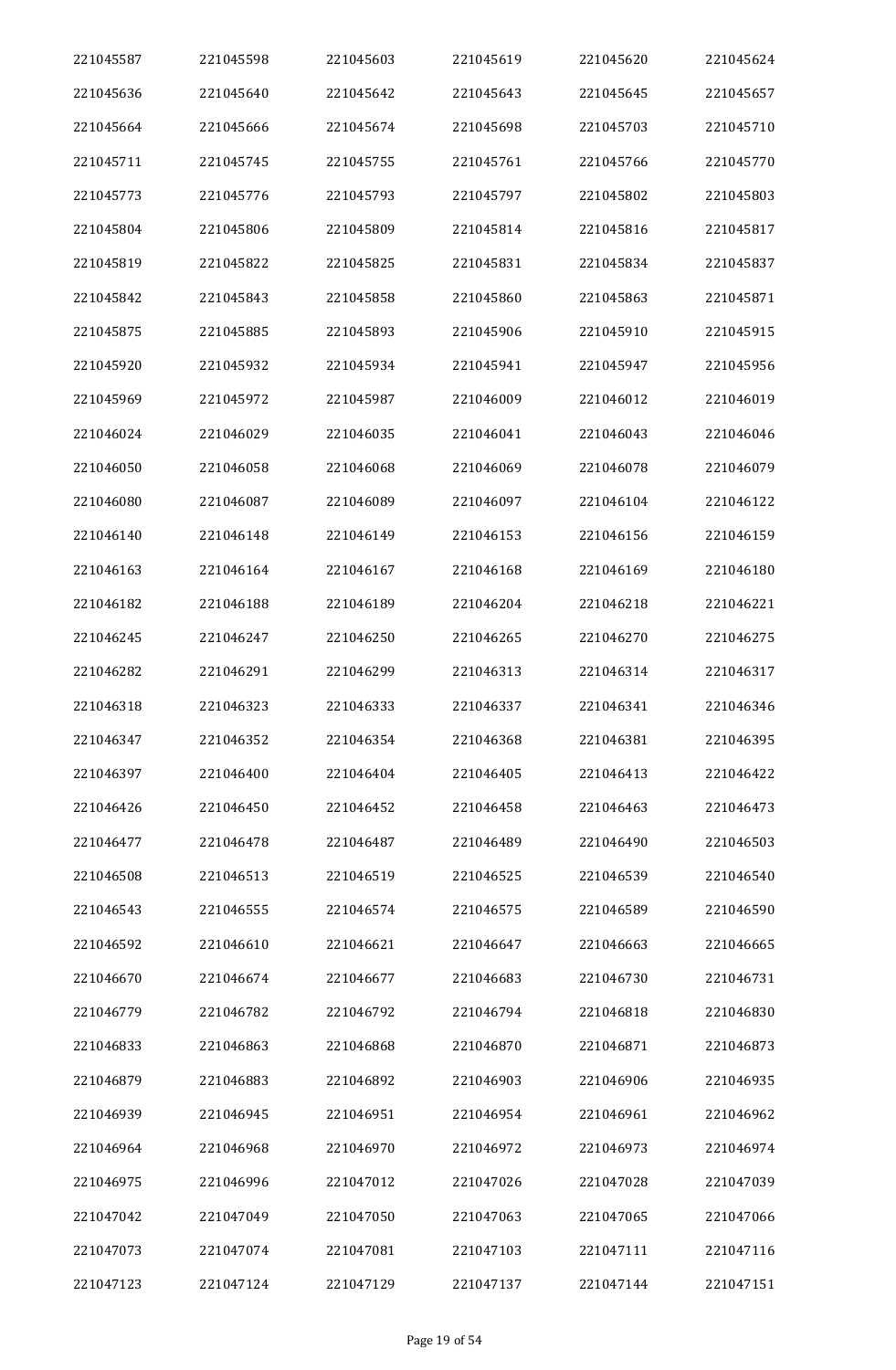| 221047162 | 221047168 | 221047177 | 221047182 | 221047184 | 221047188 |
|-----------|-----------|-----------|-----------|-----------|-----------|
| 221047201 | 221047213 | 221047217 | 221047222 | 221047241 | 221047248 |
| 221047251 | 221047256 | 221047284 | 221047310 | 221047315 | 221047321 |
| 221047325 | 221047333 | 221047345 | 221047348 | 221047359 | 221047362 |
| 221047369 | 221047388 | 221047398 | 221047399 | 221047411 | 221047413 |
| 221047418 | 221047420 | 221047443 | 221047449 | 221047454 | 221047458 |
| 221047461 | 221047473 | 221047479 | 221047489 | 221047499 | 221047509 |
| 221047518 | 221047519 | 221047520 | 221047523 | 221047526 | 221047539 |
| 221047555 | 221047561 | 221047564 | 221047585 | 221047593 | 221047600 |
| 221047612 | 221047625 | 221047631 | 221047635 | 221047660 | 221047675 |
| 221047676 | 221047677 | 221047687 | 221047708 | 221047713 | 221047721 |
| 221047735 | 221047737 | 221047738 | 221047748 | 221047759 | 221047765 |
| 221047787 | 221047800 | 221047807 | 221047812 | 221047830 | 221047844 |
| 221047849 | 221047866 | 221047869 | 221047871 | 221047872 | 221047876 |
| 221047879 | 221047881 | 221047891 | 221047897 | 221047905 | 221047906 |
| 221047909 | 221047930 | 221047941 | 221047950 | 221047962 | 221047975 |
| 221047976 | 221047977 | 221047980 | 221047987 | 221047988 | 221047991 |
| 221047996 | 221048006 | 221048007 | 221048016 | 221048017 | 221048025 |
| 221048050 | 221048053 | 221048067 | 221048072 | 221048088 | 221048092 |
| 221048094 | 221048171 | 221048177 | 221048181 | 221048190 | 221048192 |
| 221048200 | 221048211 | 221048215 | 221048220 | 221048235 | 221048249 |
| 221048255 | 221048262 | 221048271 | 221048280 | 221048286 | 221048292 |
| 221048298 | 221048307 | 221048312 | 221048334 | 221048346 | 221048360 |
| 221048369 | 221048370 | 221048380 | 221048384 | 221048395 | 221048410 |
| 221048413 | 221048425 | 221048432 | 221048467 | 221048468 | 221048472 |
| 221048477 | 221048483 | 221048486 | 221048497 | 221048503 | 221048515 |
| 221048520 | 221048535 | 221048540 | 221048549 | 221048554 | 221048574 |
| 221048580 | 221048595 | 221048596 | 221048597 | 221048604 | 221048610 |
| 221048615 | 221048617 | 221048633 | 221048636 | 221048641 | 221048657 |
| 221048684 | 221048692 | 221048699 | 221048718 | 221048720 | 221048721 |
| 221048758 | 221048762 | 221048768 | 221048774 | 221048780 | 221048783 |
| 221048784 | 221048796 | 221048804 | 221048805 | 221048807 | 221048815 |
| 221048819 | 221048820 | 221048823 | 221048825 | 221048828 | 221048840 |
| 221048857 | 221048876 | 221048881 | 221048889 | 221048893 | 221048906 |
| 221048915 | 221048925 | 221048934 | 221048948 | 221048967 | 221048977 |
| 221048979 | 221048986 | 221049010 | 221049020 | 221049025 | 221049044 |
| 221049045 | 221049054 | 221049064 | 221049065 | 221049110 | 221049117 |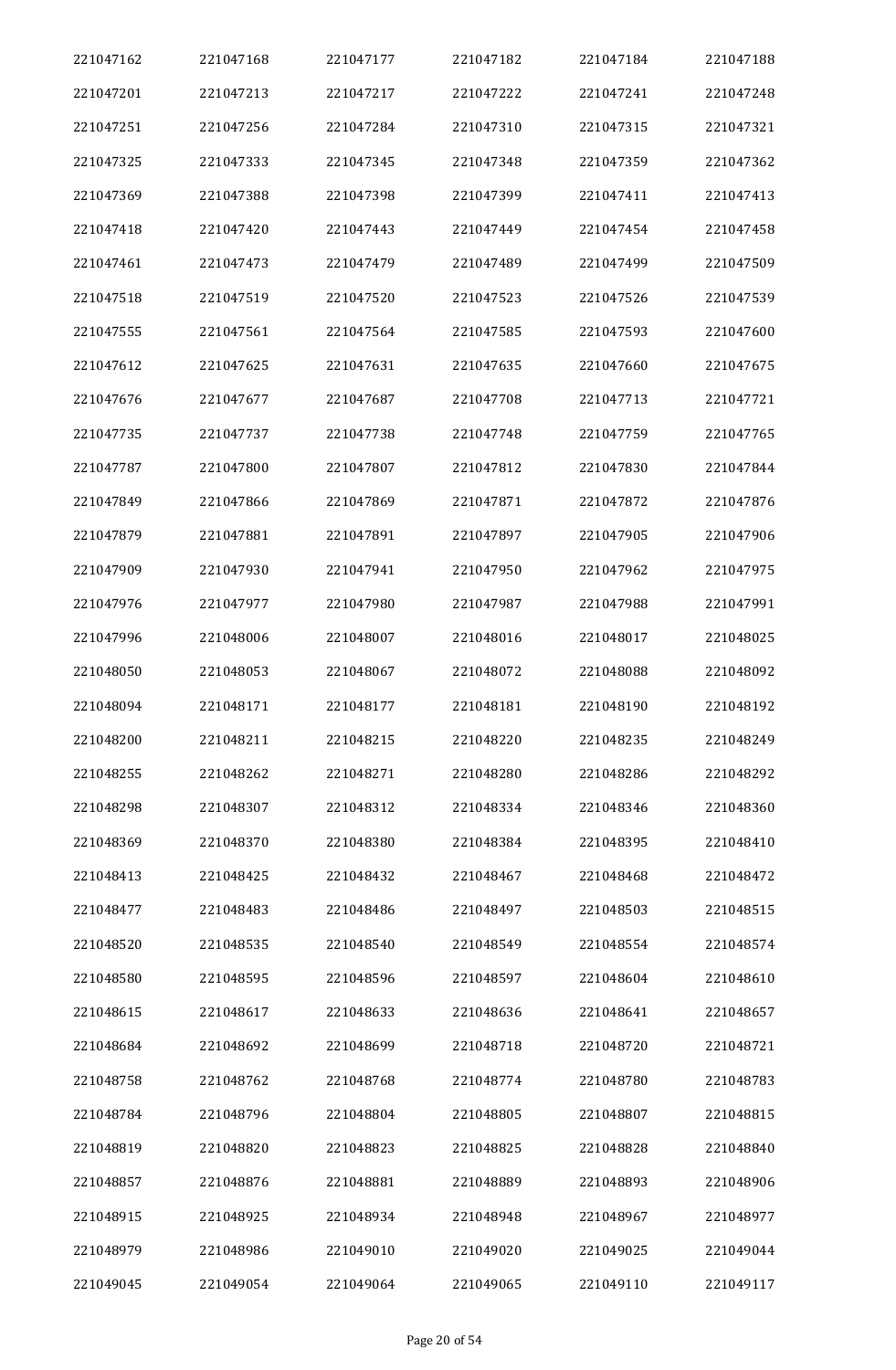| 221049119 | 221049124 | 221049132 | 221049137 | 221049140 | 221049155 |
|-----------|-----------|-----------|-----------|-----------|-----------|
| 221049179 | 221049182 | 221049196 | 221049205 | 221049227 | 221049228 |
| 221049233 | 221049234 | 221049248 | 221049274 | 221049293 | 221049311 |
| 221049319 | 221049321 | 221049341 | 221049342 | 221049351 | 221049355 |
| 221049390 | 221049392 | 221049403 | 221049416 | 221049432 | 221049439 |
| 221049440 | 221049477 | 221049484 | 221049485 | 221049505 | 221049507 |
| 221049521 | 221049541 | 221049586 | 221049588 | 221049593 | 221049597 |
| 221049602 | 221049607 | 221049636 | 221049659 | 221049665 | 221049670 |
| 221049677 | 221049685 | 221049688 | 221049698 | 221049703 | 221049705 |
| 221049711 | 221049717 | 221049718 | 221049719 | 221049727 | 221049743 |
| 221049744 | 221049747 | 221049751 | 221049799 | 221049805 | 221049806 |
| 221049807 | 221049808 | 221049810 | 221049818 | 221049830 | 221049832 |
| 221049846 | 221049852 | 221049854 | 221049857 | 221049859 | 221049875 |
| 221049885 | 221049889 | 221049903 | 221049919 | 221049929 | 221049930 |
| 221049949 | 221049960 | 221049970 | 221049974 | 221049978 | 221049981 |
| 221050029 | 221050042 | 221050049 | 221050050 | 221050073 | 221050080 |
| 221050085 | 221050086 | 221050087 | 221050088 | 221050093 | 221050098 |
| 221050111 | 221050148 | 221050153 | 221050166 | 221050169 | 221050178 |
| 221050183 | 221050193 | 221050200 | 221050202 | 221050207 | 221050228 |
| 221050229 | 221050244 | 221050270 | 221050278 | 221050300 | 221050305 |
| 221050316 | 221050317 | 221050320 | 221050322 | 221050337 | 221050356 |
| 221050357 | 221050368 | 221050399 | 221050413 | 221050419 | 221050421 |
| 221050438 | 221050467 | 221050477 | 221050480 | 221050506 | 221050508 |
| 221050540 | 221050564 | 221050593 | 221050601 | 221050606 | 221050617 |
| 221050629 | 221050638 | 221050641 | 221050652 | 221050656 | 221050658 |
| 221050673 | 221050681 | 221050693 | 221050698 | 221050717 | 221050718 |
| 221050719 | 221050720 | 221050738 | 221050748 | 221050749 | 221050753 |
| 221050766 | 221050777 | 221050782 | 221050790 | 221050804 | 221050819 |
| 221050828 | 221050834 | 221050841 | 221050852 | 221050854 | 221050855 |
| 221050857 | 221050864 | 221050876 | 221050886 | 221050917 | 221050918 |
| 221050925 | 221050941 | 221050948 | 221050954 | 221050956 | 221050989 |
| 221051009 | 221051013 | 221051014 | 221051015 | 221051033 | 221051034 |
| 221051036 | 221051041 | 221051042 | 221051050 | 221051075 | 221051077 |
| 221051087 | 221051097 | 221051121 | 221051132 | 221051135 | 221051144 |
| 221051163 | 221051164 | 221051191 | 221051200 | 221051209 | 221051214 |
| 221051217 | 221051224 | 221051227 | 221051230 | 221051234 | 221051245 |
| 221051259 | 221051289 | 221051290 | 221051305 | 221051315 | 221051319 |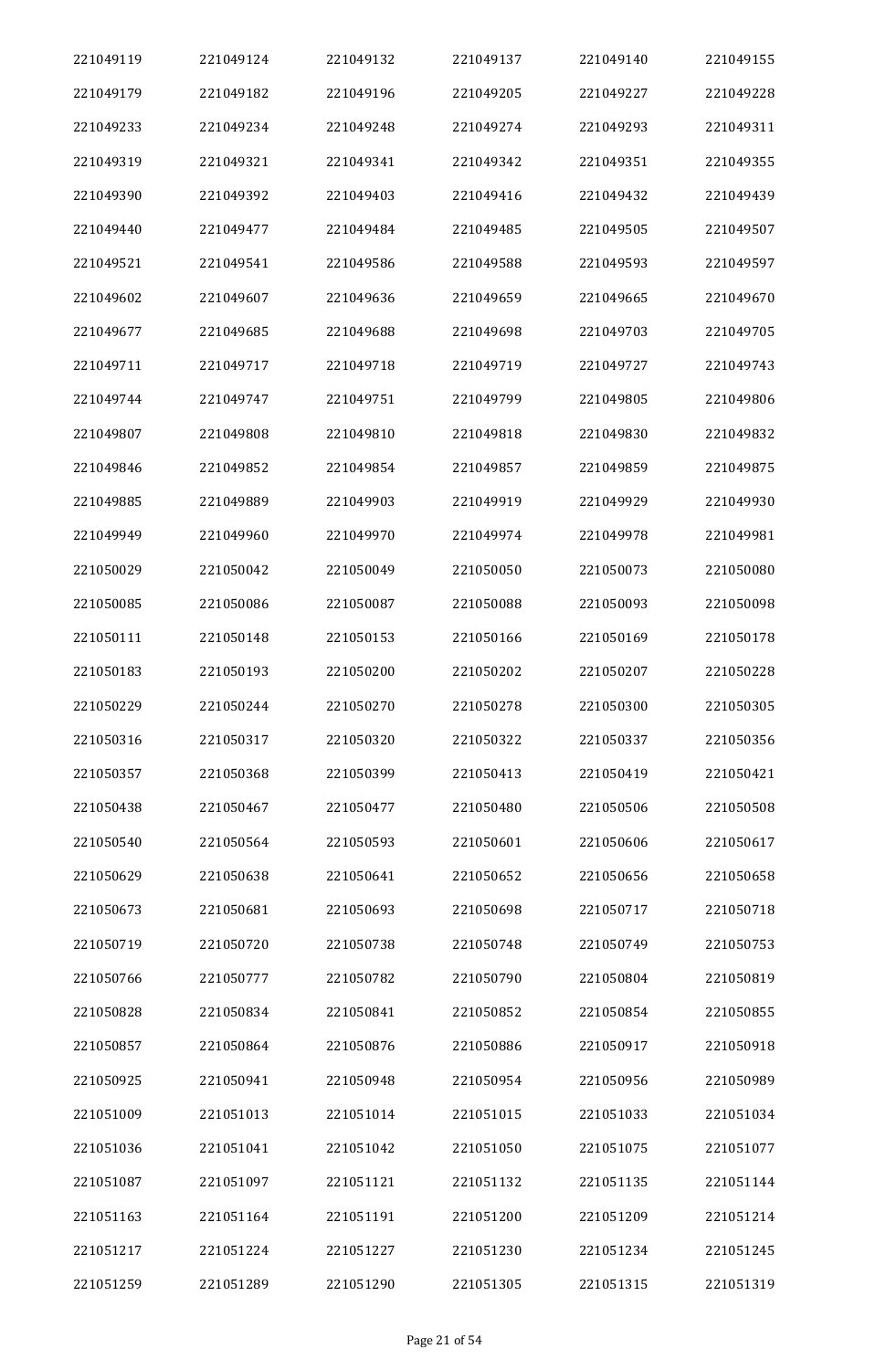| 221051320 | 221051330 | 221051339 | 221051342 | 221051344 | 221051349 |
|-----------|-----------|-----------|-----------|-----------|-----------|
| 221051353 | 221051363 | 221051377 | 221051384 | 221051399 | 221051410 |
| 221051411 | 221051417 | 221051421 | 221051428 | 221051458 | 221051464 |
| 221051475 | 221051501 | 221051519 | 221051522 | 221051523 | 221051543 |
| 221051548 | 221051553 | 221051557 | 221051560 | 221051561 | 221051568 |
| 221051577 | 221051587 | 221051593 | 221051596 | 221051599 | 221051600 |
| 221051609 | 221051610 | 221051618 | 221051625 | 221051626 | 221051643 |
| 221051682 | 221051683 | 221051686 | 221051691 | 221051700 | 221051701 |
| 221051702 | 221051703 | 221051710 | 221051714 | 221051717 | 221051732 |
| 221051735 | 221051756 | 221051757 | 221051763 | 221051765 | 221051770 |
| 221051771 | 221051783 | 221051786 | 221051804 | 221051805 | 221051806 |
| 221051813 | 221051815 | 221051822 | 221051823 | 221051826 | 221051830 |
| 221051841 | 221051848 | 221051856 | 221051859 | 221051881 | 221051883 |
| 221051896 | 221051901 | 221051906 | 221051910 | 221051911 | 221051915 |
| 221051919 | 221051921 | 221051930 | 221051936 | 221051941 | 221051943 |
| 221051948 | 221051952 | 221051974 | 221051984 | 221052003 | 221052007 |
| 221052016 | 221052021 | 221052027 | 221052033 | 221052042 | 221052043 |
| 221052062 | 221052070 | 221052119 | 221052128 | 221052146 | 221052155 |
| 221052163 | 221052165 | 221052180 | 221052184 | 221052186 | 221052189 |
| 221052191 | 221052200 | 221052201 | 221052212 | 221052221 | 221052252 |
| 221052256 | 221052258 | 221052262 | 221052282 | 221052297 | 221052302 |
| 221052303 | 221052315 | 221052317 | 221052323 | 221052324 | 221052329 |
| 221052360 | 221052368 | 221052385 | 221052386 | 221052388 | 221052390 |
| 221052392 | 221052398 | 221052400 | 221052404 | 221052441 | 221052442 |
| 221052443 | 221052448 | 221052449 | 221052456 | 221052466 | 221052476 |
| 221052479 | 221052483 | 221052491 | 221052492 | 221052511 | 221052513 |
| 221052515 | 221052517 | 221052523 | 221052529 | 221052541 | 221052577 |
| 221052585 | 221052593 | 221052596 | 221052638 | 221052639 | 221052646 |
| 221052647 | 221052671 | 221052672 | 221052679 | 221052684 | 221052687 |
| 221052690 | 221052693 | 221052696 | 221052703 | 221052730 | 221052738 |
| 221052747 | 221052756 | 221052762 | 221052765 | 221052767 | 221052768 |
| 221052770 | 221052773 | 221052787 | 221052796 | 221052834 | 221052858 |
| 221052864 | 221052875 | 221052876 | 221052879 | 221052887 | 221052891 |
| 221052898 | 221052904 | 221052926 | 221052933 | 221052937 | 221052949 |
| 221052952 | 221052957 | 221052961 | 221052962 | 221052980 | 221052981 |
| 221052990 | 221052992 | 221052994 | 221053003 | 221053004 | 221053007 |
| 221053012 | 221053023 | 221053024 | 221053025 | 221053038 | 221053046 |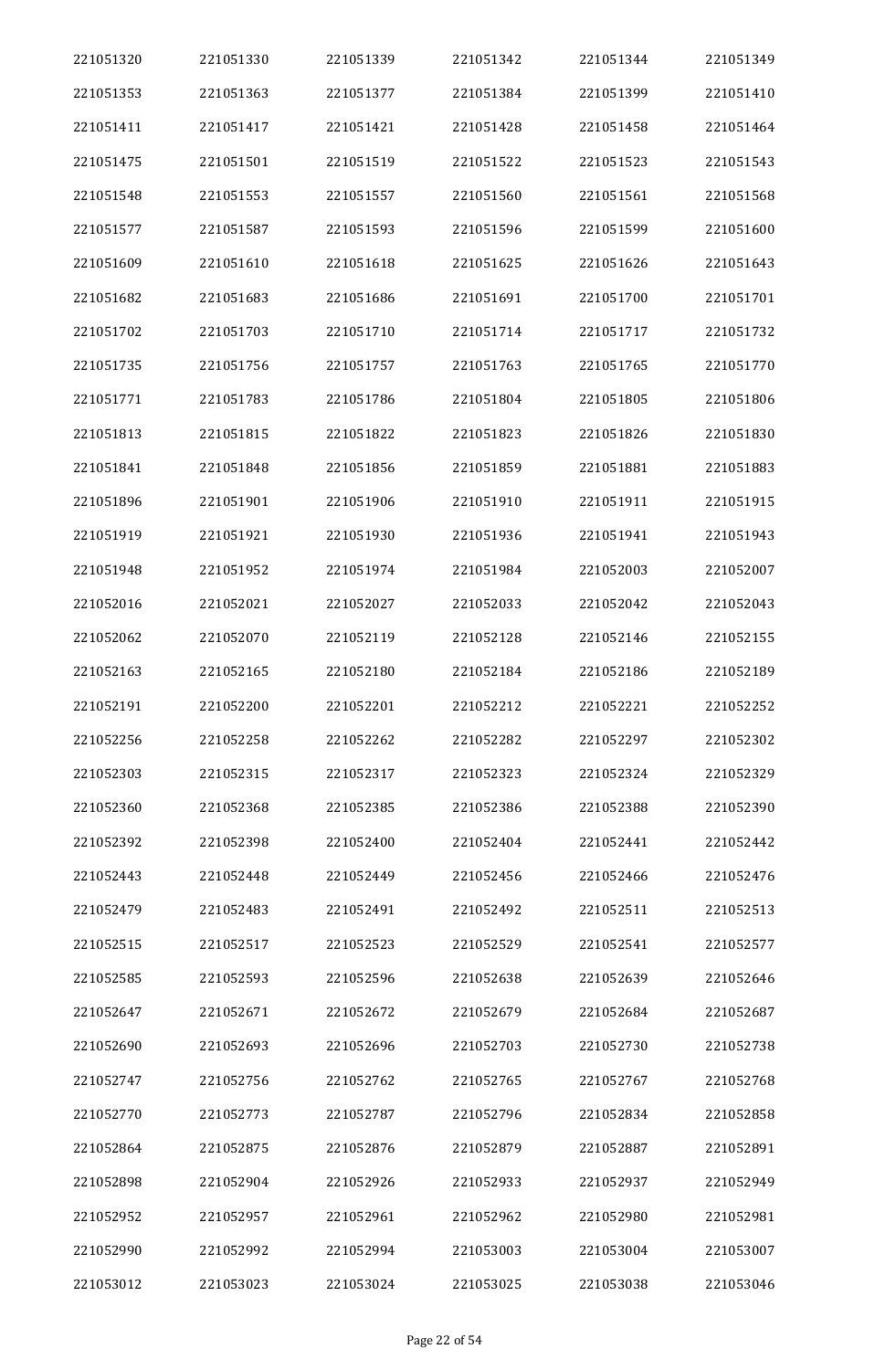| 221053058 | 221053064 | 221053066 | 221053069 | 221053070 | 221053073 |
|-----------|-----------|-----------|-----------|-----------|-----------|
| 221053082 | 221053083 | 221053097 | 221053105 | 221053109 | 221053122 |
| 221053129 | 221053135 | 221053142 | 221053144 | 221053145 | 221053148 |
| 221053164 | 221053172 | 221053178 | 221053204 | 221053213 | 221053222 |
| 221053231 | 221053238 | 221053242 | 221053243 | 221053258 | 221053264 |
| 221053271 | 221053276 | 221053297 | 221053298 | 221053303 | 221053304 |
| 221053306 | 221053316 | 221053322 | 221053324 | 221053327 | 221053330 |
| 221053333 | 221053342 | 221053346 | 221053349 | 221053356 | 221053358 |
| 221053366 | 221053369 | 221053370 | 221053371 | 221053375 | 221053380 |
| 221053382 | 221053384 | 221053397 | 221053407 | 221053412 | 221053413 |
| 221053419 | 221053425 | 221053429 | 221053443 | 221053455 | 221053468 |
| 221053470 | 221053480 | 221053483 | 221053485 | 221053499 | 221053503 |
| 221053515 | 221053524 | 221053534 | 221053548 | 221053557 | 221053563 |
| 221053571 | 221053577 | 221053579 | 221053590 | 221053592 | 221053593 |
| 221053615 | 221053619 | 221053632 | 221053633 | 221053647 | 221053660 |
| 221053669 | 221053679 | 221053680 | 221053681 | 221053696 | 221053698 |
| 221053711 | 221053714 | 221053716 | 221053726 | 221053745 | 221053755 |
| 221053762 | 221053766 | 221053790 | 221053791 | 221053792 | 221053795 |
| 221053796 | 221053808 | 221053823 | 221053824 | 221053849 | 221053871 |
| 221053872 | 221053891 | 221053916 | 221053918 | 221053925 | 221053930 |
| 221053947 | 221053958 | 221053962 | 221053963 | 221053968 | 221053971 |
| 221053989 | 221053990 | 221053991 | 221053992 | 221054004 | 221054008 |
| 221054013 | 221054018 | 221054019 | 221054031 | 221054050 | 221054053 |
| 221054058 | 221054061 | 221054080 | 221054081 | 221054100 | 221054102 |
| 221054126 | 221054130 | 221054138 | 221054150 | 221054157 | 221054158 |
| 221054176 | 221054177 | 221054181 | 221054182 | 221054184 | 221054186 |
| 221054195 | 221054209 | 221054211 | 221054213 | 221054215 | 221054255 |
| 221054285 | 221054296 | 221054308 | 221054309 | 221054321 | 221054332 |
| 221054341 | 221054353 | 221054356 | 221054372 | 221054382 | 221054390 |
| 221054395 | 221054398 | 221054423 | 221054425 | 221054445 | 221054448 |
| 221054453 | 221054461 | 221054476 | 221054487 | 221054496 | 221054497 |
| 221054503 | 221054511 | 221054518 | 221054521 | 221054531 | 221054533 |
| 221054538 | 221054542 | 221054560 | 221054574 | 221054581 | 221054582 |
| 221054588 | 221054593 | 221054601 | 221054602 | 221054610 | 221054622 |
| 221054628 | 221054640 | 221054658 | 221054660 | 221054661 | 221054662 |
| 221054665 | 221054672 | 221054676 | 221054678 | 221054681 | 221054684 |
| 221054710 | 221054727 | 221054728 | 221054732 | 221054733 | 221054752 |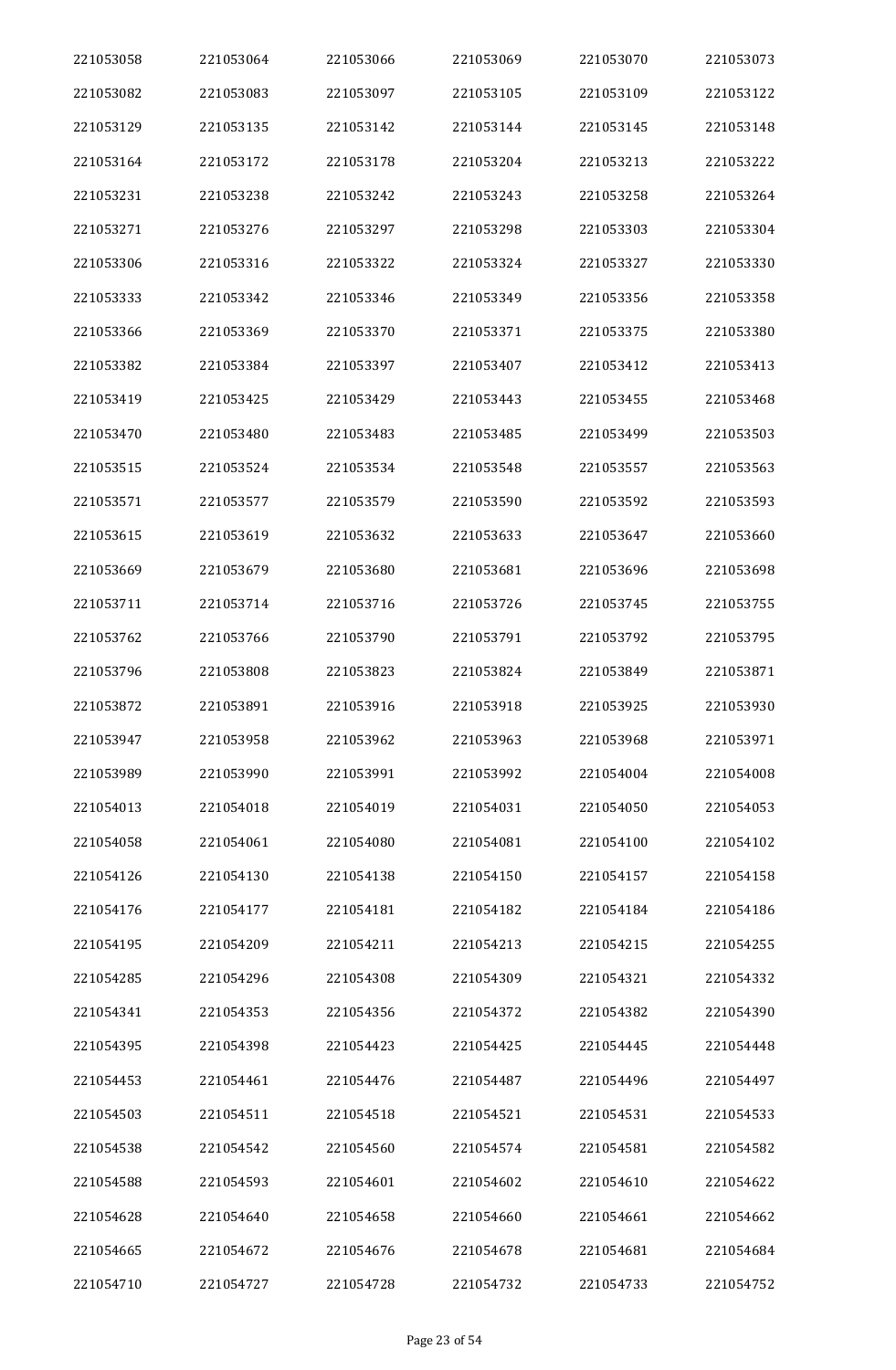| 221054762 | 221054764 | 221054772 | 221054786 | 221054788 | 221054794 |
|-----------|-----------|-----------|-----------|-----------|-----------|
| 221054799 | 221054804 | 221054808 | 221054814 | 221054822 | 221054832 |
| 221054834 | 221054844 | 221054854 | 221054855 | 221054858 | 221054863 |
| 221054880 | 221054886 | 221054892 | 221054896 | 221054903 | 221054908 |
| 221054915 | 221054917 | 221054928 | 221054953 | 221054956 | 221054960 |
| 221054972 | 221054986 | 221054988 | 221054997 | 221055024 | 221055026 |
| 221055031 | 221055039 | 221055040 | 221055044 | 221055054 | 221055057 |
| 221055059 | 221055060 | 221055064 | 221055077 | 221055091 | 221055107 |
| 221055113 | 221055123 | 221055126 | 221055137 | 221055145 | 221055149 |
| 221055162 | 221055166 | 221055171 | 221055173 | 221055177 | 221055184 |
| 221055187 | 221055189 | 221055199 | 221055202 | 221055205 | 221055208 |
| 221055209 | 221055213 | 221055214 | 221055225 | 221055231 | 221055232 |
| 221055234 | 221055236 | 221055237 | 221055239 | 221055245 | 221055248 |
| 221055253 | 221055259 | 221055277 | 221055307 | 221055313 | 221055324 |
| 221055328 | 221055336 | 221055337 | 221055347 | 221055352 | 221055354 |
| 221055372 | 221055389 | 221055399 | 221055409 | 221055412 | 221055414 |
| 221055418 | 221055434 | 221055441 | 221055466 | 221055467 | 221055468 |
| 221055469 | 221055479 | 221055480 | 221055490 | 221055508 | 221055528 |
| 221055531 | 221055554 | 221055557 | 221055570 | 221055582 | 221055584 |
| 221055593 | 221055596 | 221055609 | 221055614 | 221055632 | 221055642 |
| 221055643 | 221055660 | 221055669 | 221055678 | 221055685 | 221055689 |
| 221055715 | 221055726 | 221055729 | 221055732 | 221055742 | 221055744 |
| 221055747 | 221055751 | 221055764 | 221055779 | 221055780 | 221055783 |
| 221055789 | 221055797 | 221055802 | 221055817 | 221055823 | 221055831 |
| 221055835 | 221055836 | 221055837 | 221055839 | 221055840 | 221055850 |
| 221055865 | 221055869 | 221055903 | 221055926 | 221055935 | 221055936 |
| 221055938 | 221055954 | 221055959 | 221055960 | 221055962 | 221055963 |
| 221056018 | 221056032 | 221056037 | 221056045 | 221056046 | 221056059 |
| 221056085 | 221056089 | 221056101 | 221056103 | 221056105 | 221056108 |
| 221056138 | 221056144 | 221056153 | 221056157 | 221056168 | 221056176 |
| 221056185 | 221056189 | 221056193 | 221056197 | 221056210 | 221056217 |
| 221056231 | 221056233 | 221056236 | 221056242 | 221056249 | 221056256 |
| 221056261 | 221056265 | 221056271 | 221056274 | 221056291 | 221056296 |
| 221056304 | 221056317 | 221056324 | 221056331 | 221056334 | 221056338 |
| 221056342 | 221056343 | 221056349 | 221056350 | 221056352 | 221056354 |
| 221056379 | 221056385 | 221056388 | 221056389 | 221056394 | 221056397 |
| 221056409 | 221056412 | 221056413 | 221056416 | 221056424 | 221056425 |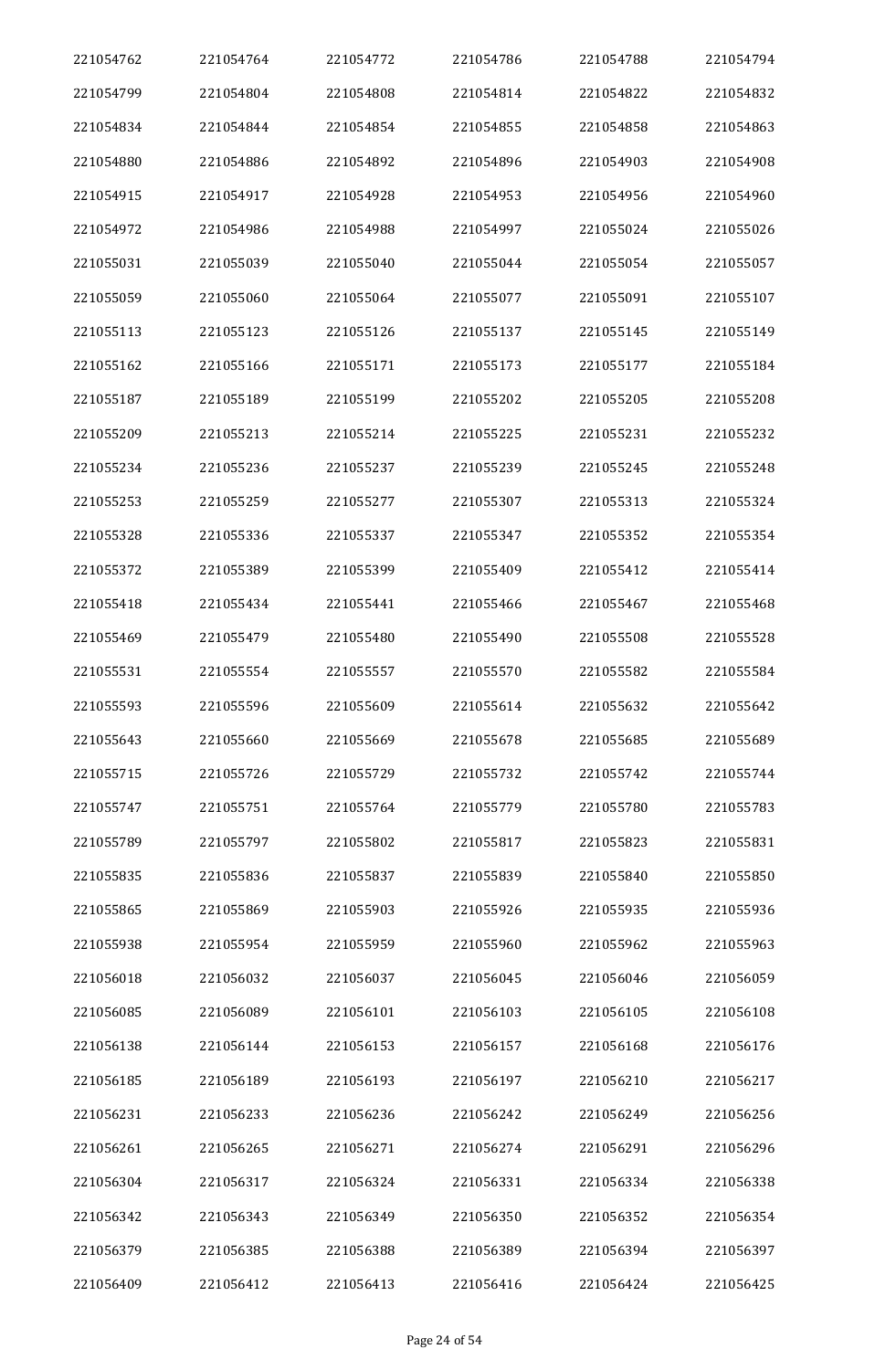| 221056429 | 221056444 | 221056454 | 221056456 | 221056468 | 221056469 |
|-----------|-----------|-----------|-----------|-----------|-----------|
| 221056479 | 221056480 | 221056500 | 221056513 | 221056516 | 221056519 |
| 221056530 | 221056535 | 221056539 | 221056542 | 221056545 | 221056567 |
| 221056568 | 221056569 | 221056576 | 221056594 | 221056597 | 221056607 |
| 221056626 | 221056632 | 221056635 | 221056637 | 221056666 | 221056689 |
| 221056690 | 221056698 | 221056709 | 221056718 | 221056723 | 221056736 |
| 221056741 | 221056746 | 221056748 | 221056749 | 221056761 | 221056764 |
| 221056768 | 221056780 | 221056781 | 221056786 | 221056795 | 221056797 |
| 221056814 | 221056826 | 221056842 | 221056851 | 221056859 | 221056861 |
| 221056862 | 221056865 | 221056869 | 221056871 | 221056882 | 221056898 |
| 221056899 | 221056900 | 221056909 | 221056915 | 221056924 | 221056949 |
| 221056959 | 221057019 | 221057049 | 221057068 | 221057072 | 221057082 |
| 221057093 | 221057129 | 221057132 | 221057133 | 221057138 | 221057143 |
| 221057145 | 221057161 | 221057168 | 221057181 | 221057208 | 221057212 |
| 221057221 | 221057240 | 221057262 | 221057273 | 221057284 | 221057293 |
| 221057325 | 221057326 | 221057337 | 221057342 | 221057356 | 221057362 |
| 221057366 | 221057377 | 221057380 | 221057384 | 221057390 | 221057391 |
| 221057405 | 221057460 | 221057461 | 221057462 | 221057487 | 221057491 |
| 221057495 | 221057498 | 221057501 | 221057508 | 221057511 | 221057520 |
| 221057521 | 221057527 | 221057546 | 221057551 | 221057557 | 221057558 |
| 221057576 | 221057580 | 221057583 | 221057585 | 221057587 | 221057590 |
| 221057592 | 221057615 | 221057618 | 221057624 | 221057625 | 221057636 |
| 221057660 | 221057667 | 221057668 | 221057673 | 221057682 | 221057686 |
| 221057690 | 221057699 | 221057715 | 221057729 | 221057736 | 221057747 |
| 221057759 | 221057763 | 221057764 | 221057783 | 221057800 | 221057803 |
| 221057808 | 221057809 | 221057825 | 221057826 | 221057844 | 221057847 |
| 221057856 | 221057860 | 221057880 | 221057888 | 221057890 | 221057912 |
| 221057920 | 221057928 | 221057937 | 221057938 | 221057947 | 221057958 |
| 221057960 | 221057962 | 221057966 | 221057973 | 221057981 | 221057982 |
| 221057993 | 221058001 | 221058013 | 221058019 | 221058021 | 221058022 |
| 221058025 | 221058030 | 221058043 | 221058055 | 221058070 | 221058073 |
| 221058081 | 221058082 | 221058095 | 221058099 | 221058104 | 221058110 |
| 221058134 | 221058137 | 221058144 | 221058145 | 221058156 | 221058157 |
| 221058160 | 221058176 | 221058184 | 221058185 | 221058197 | 221058221 |
| 221058225 | 221058238 | 221058241 | 221058246 | 221058252 | 221058270 |
| 221058276 | 221058279 | 221058280 | 221058286 | 221058287 | 221058288 |
| 221058302 | 221058310 | 221058311 | 221058318 | 221058320 | 221058321 |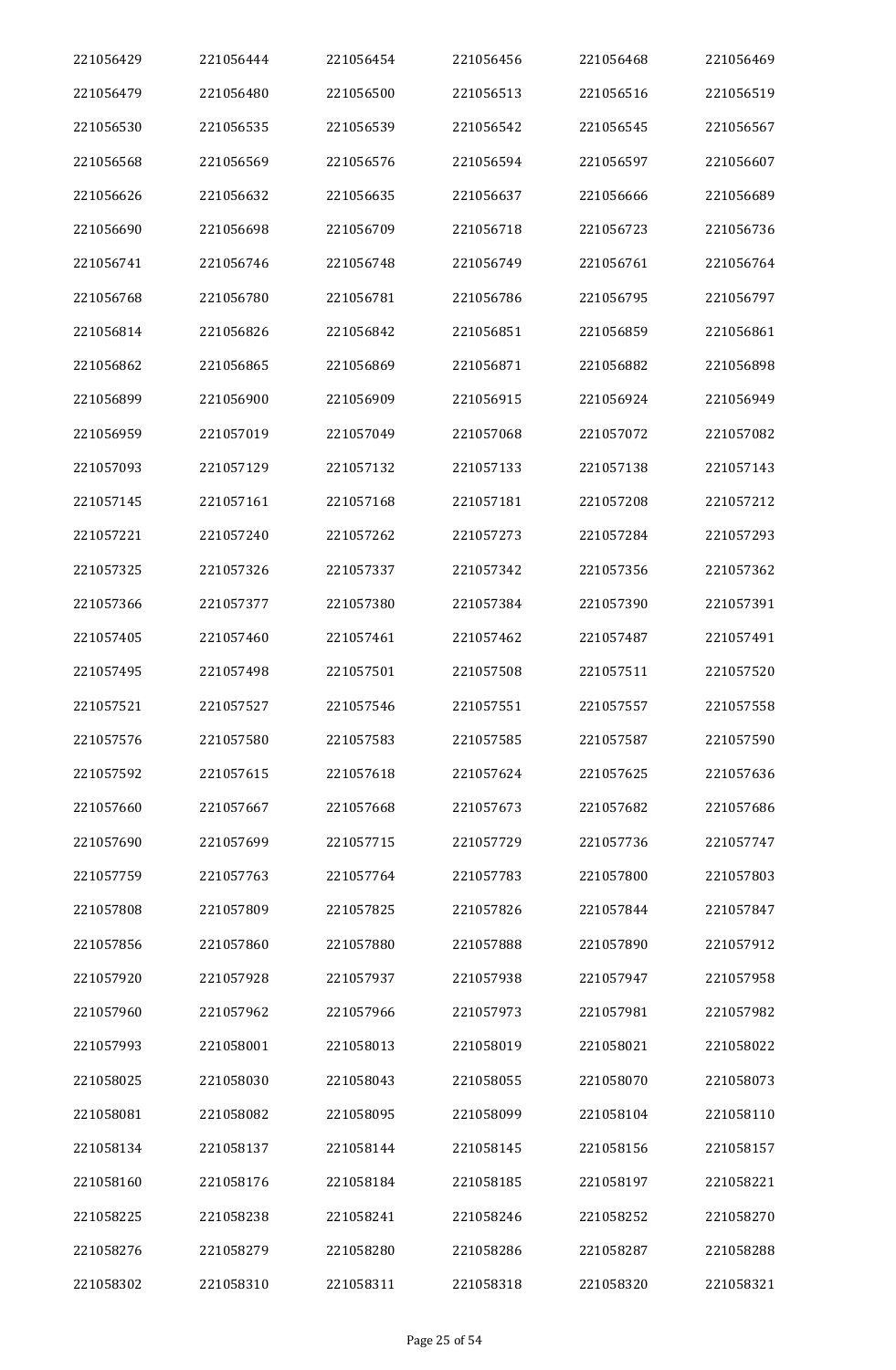| 221058334 | 221058340 | 221058348 | 221058379 | 221058381 | 221058383 |
|-----------|-----------|-----------|-----------|-----------|-----------|
| 221058390 | 221058391 | 221058393 | 221058402 | 221058403 | 221058405 |
| 221058408 | 221058420 | 221058446 | 221058450 | 221058479 | 221058509 |
| 221058519 | 221058521 | 221058530 | 221058545 | 221058552 | 221058562 |
| 221058564 | 221058566 | 221058577 | 221058584 | 221058611 | 221058642 |
| 221058643 | 221058645 | 221058651 | 221058653 | 221058657 | 221058660 |
| 221058671 | 221058678 | 221058694 | 221058695 | 221058699 | 221058703 |
| 221058705 | 221058721 | 221058734 | 221058749 | 221058751 | 221058772 |
| 221058774 | 221058777 | 221058782 | 221058784 | 221058786 | 221058787 |
| 221058793 | 221058802 | 221058803 | 221058813 | 221058819 | 221058829 |
| 221058844 | 221058845 | 221058850 | 221058851 | 221058854 | 221058860 |
| 221058866 | 221058873 | 221058876 | 221058879 | 221058882 | 221058884 |
| 221058885 | 221058889 | 221058890 | 221058906 | 221058914 | 221058919 |
| 221058924 | 221058927 | 221058943 | 221058946 | 221058952 | 221058966 |
| 221058972 | 221058975 | 221058976 | 221058983 | 221058988 | 221059016 |
| 221059023 | 221059032 | 221059040 | 221059042 | 221059070 | 221059075 |
| 221059086 | 221059089 | 221059099 | 221059105 | 221059126 | 221059134 |
| 221059144 | 221059158 | 221059164 | 221059166 | 221059168 | 221059174 |
| 221059176 | 221059191 | 221059193 | 221059215 | 221059220 | 221059234 |
| 221059253 | 221059261 | 221059264 | 221059265 | 221059280 | 221059289 |
| 221059300 | 221059301 | 221059309 | 221059310 | 221059321 | 221059326 |
| 221059340 | 221059356 | 221059370 | 221059372 | 221059378 | 221059385 |
| 221059393 | 221059396 | 221059411 | 221059413 | 221059417 | 221059418 |
| 221059422 | 221059426 | 221059432 | 221059437 | 221059441 | 221059443 |
| 221059461 | 221059469 | 221059472 | 221059474 | 221059480 | 221059510 |
| 221059517 | 221059527 | 221059537 | 221059539 | 221059540 | 221059544 |
| 221059547 | 221059549 | 221059555 | 221059582 | 221059586 | 221059587 |
| 221059591 | 221059592 | 221059595 | 221059611 | 221059612 | 221059616 |
| 221059617 | 221059631 | 221059635 | 221059652 | 221059671 | 221059682 |
| 221059695 | 221059698 | 221059702 | 221059712 | 221059725 | 221059733 |
| 221059735 | 221059743 | 221059768 | 221059777 | 221059779 | 221059782 |
| 221059786 | 221059789 | 221059790 | 221059791 | 221059799 | 221059811 |
| 221059814 | 221059819 | 221059833 | 221059835 | 221059873 | 221059876 |
| 221059890 | 221059899 | 221059909 | 221059912 | 221059920 | 221059960 |
| 221059977 | 221059979 | 221059987 | 221059995 | 221059996 | 221060001 |
| 221060003 | 221060007 | 221060040 | 221060041 | 221060063 | 221060064 |
| 221060073 | 221060087 | 221060090 | 221060117 | 221060118 | 221060122 |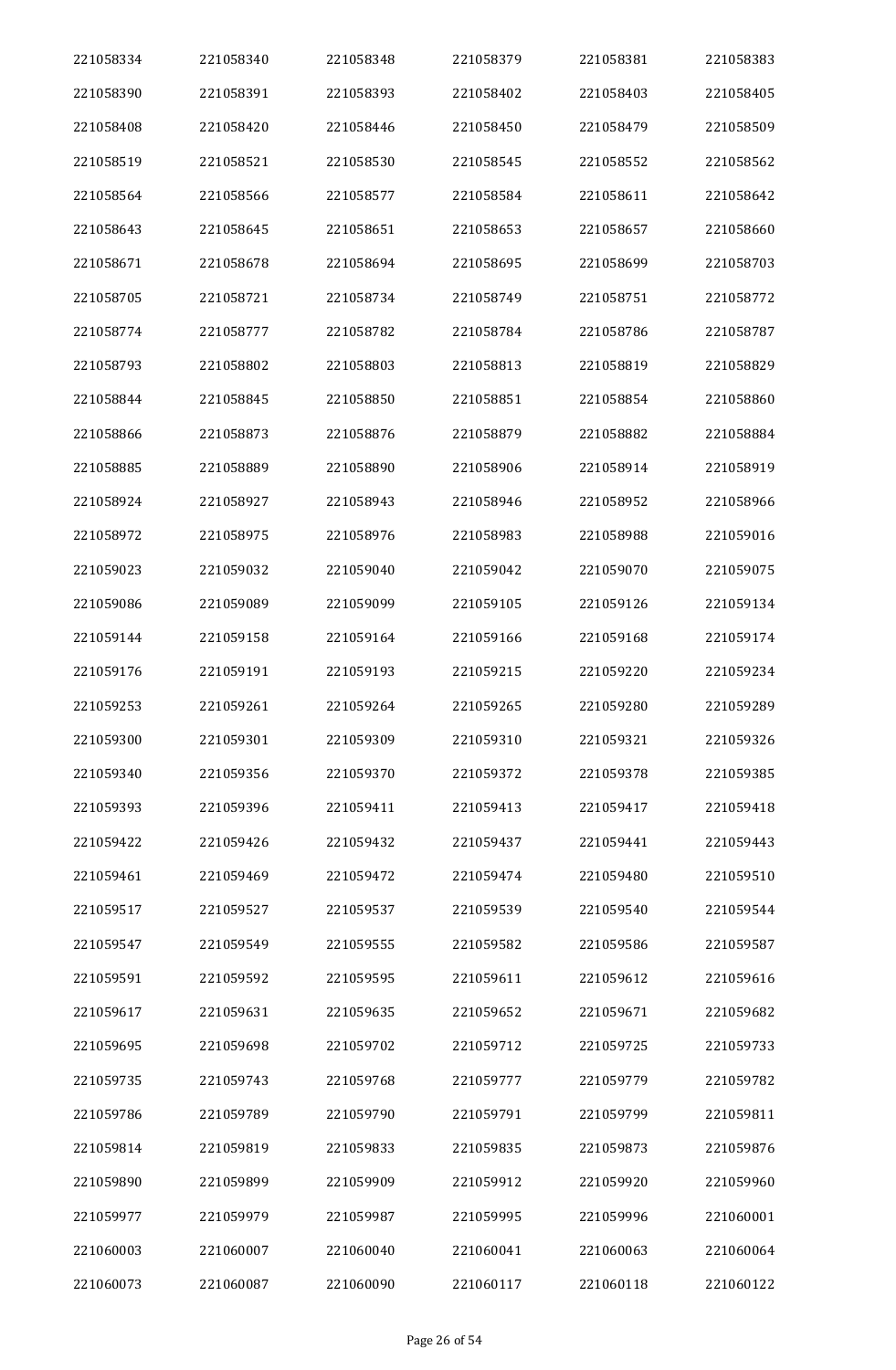| 221060130 | 221060138 | 221060148 | 221060168 | 221060173 | 221060174 |
|-----------|-----------|-----------|-----------|-----------|-----------|
| 221060182 | 221060184 | 221060189 | 221060192 | 221060205 | 221060233 |
| 221060236 | 221060240 | 221060244 | 221060247 | 221060260 | 221060261 |
| 221060267 | 221060286 | 221060288 | 221060291 | 221060298 | 221060300 |
| 221060325 | 221060345 | 221060365 | 221060401 | 221060424 | 221060426 |
| 221060446 | 221060463 | 221060470 | 221060477 | 221060487 | 221060491 |
| 221060496 | 221060499 | 221060503 | 221060507 | 221060513 | 221060525 |
| 221060536 | 221060537 | 221060546 | 221060547 | 221060566 | 221060571 |
| 221060585 | 221060586 | 221060598 | 221060608 | 221060624 | 221060635 |
| 221060637 | 221060638 | 221060645 | 221060660 | 221060672 | 221060679 |
| 221060681 | 221060688 | 221060702 | 221060732 | 221060739 | 221060748 |
| 221060753 | 221060762 | 221060787 | 221060791 | 221060797 | 221060801 |
| 221060812 | 221060816 | 221060826 | 221060836 | 221060850 | 221060852 |
| 221060853 | 221060854 | 221060863 | 221060880 | 221060884 | 221060903 |
| 221060910 | 221060927 | 221060930 | 221060936 | 221060969 | 221060972 |
| 221060973 | 221060986 | 221060990 | 221060993 | 221061001 | 221061007 |
| 221061008 | 221061010 | 221061023 | 221061029 | 221061034 | 221061035 |
| 221061037 | 221061041 | 221061046 | 221061050 | 221061055 | 221061063 |
| 221061064 | 221061072 | 221061121 | 221061135 | 221061136 | 221061139 |
| 221061147 | 221061161 | 221061163 | 221061165 | 221061167 | 221061170 |
| 221061172 | 221061182 | 221061198 | 221061210 | 221061223 | 221061226 |
| 221061229 | 221061234 | 221061237 | 221061254 | 221061266 | 221061277 |
| 221061281 | 221061307 | 221061347 | 221061367 | 221061368 | 221061388 |
| 221061392 | 221061395 | 221061405 | 221061421 | 221061434 | 221061436 |
| 221061437 | 221061439 | 221061465 | 221061469 | 221061475 | 221061494 |
| 221061495 | 221061504 | 221061508 | 221061515 | 221061518 | 221061522 |
| 221061525 | 221061527 | 221061532 | 221061543 | 221061545 | 221061558 |
| 221061569 | 221061580 | 221061583 | 221061595 | 221061597 | 221061604 |
| 221061612 | 221061616 | 221061617 | 221061620 | 221061624 | 221061636 |
| 221061646 | 221061648 | 221061658 | 221061662 | 221061669 | 221061700 |
| 221061722 | 221061723 | 221061732 | 221061741 | 221061751 | 221061752 |
| 221061756 | 221061757 | 221061759 | 221061760 | 221061768 | 221061785 |
| 221061793 | 221061794 | 221061795 | 221061806 | 221061811 | 221061818 |
| 221061828 | 221061831 | 221061836 | 221061850 | 221061854 | 221061864 |
| 221061889 | 221061897 | 221061910 | 221061935 | 221061943 | 221061945 |
| 221061948 | 221061950 | 221061953 | 221061994 | 221062016 | 221062018 |
| 221062030 | 221062032 | 221062035 | 221062041 | 221062049 | 221062050 |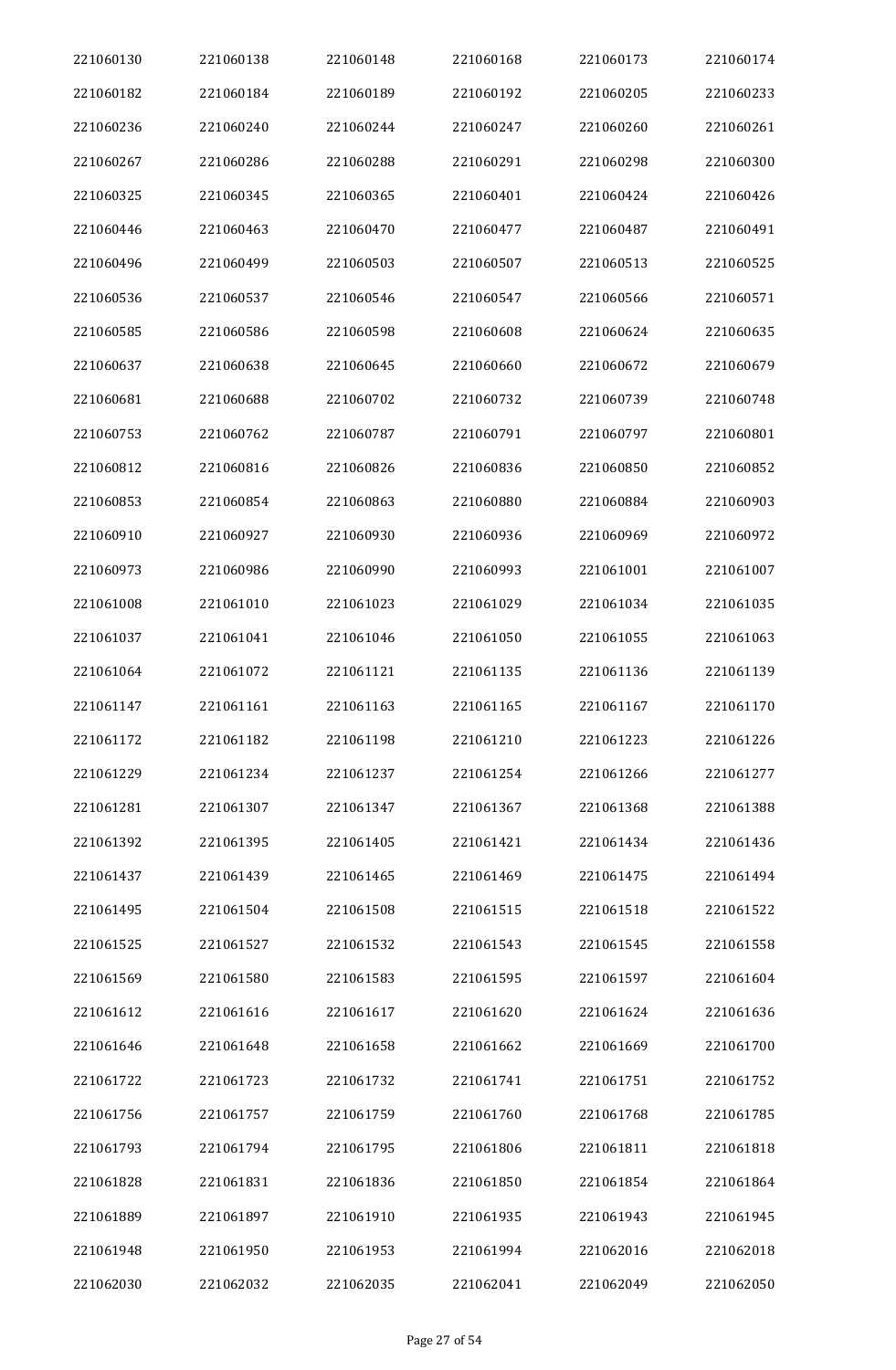| 221062054 | 221062071 | 221062074 | 221062080 | 221062086 | 221062090 |
|-----------|-----------|-----------|-----------|-----------|-----------|
| 221062095 | 221062097 | 221062101 | 221062122 | 221062126 | 221062127 |
| 221062149 | 221062151 | 221062154 | 221062158 | 221062162 | 221062165 |
| 221062171 | 221062176 | 221062182 | 221062190 | 221062200 | 221062201 |
| 221062216 | 221062224 | 221062235 | 221062251 | 221062255 | 221062274 |
| 221062281 | 221062287 | 221062295 | 221062305 | 221062318 | 221062322 |
| 221062323 | 221062328 | 221062378 | 221062382 | 221062410 | 221062426 |
| 221062431 | 221062437 | 221062440 | 221062441 | 221062446 | 221062464 |
| 221062476 | 221062489 | 221062505 | 221062511 | 221062517 | 221062519 |
| 221062535 | 221062547 | 221062553 | 221062555 | 221062574 | 221062587 |
| 221062596 | 221062608 | 221062622 | 221062634 | 221062655 | 221062660 |
| 221062673 | 221062677 | 221062702 | 221062720 | 221062721 | 221062722 |
| 221062723 | 221062735 | 221062737 | 221062741 | 221062744 | 221062748 |
| 221062763 | 221062767 | 221062778 | 221062779 | 221062789 | 221062795 |
| 221062796 | 221062797 | 221062804 | 221062808 | 221062814 | 221062818 |
| 221062828 | 221062831 | 221062833 | 221062836 | 221062841 | 221062845 |
| 221062849 | 221062857 | 221062863 | 221062881 | 221062901 | 221062904 |
| 221062911 | 221062932 | 221062934 | 221062951 | 221062956 | 221062960 |
| 221062964 | 221062974 | 221062975 | 221062982 | 221063003 | 221063015 |
| 221063030 | 221063041 | 221063049 | 221063053 | 221063055 | 221063062 |
| 221063063 | 221063065 | 221063071 | 221063083 | 221063087 | 221063103 |
| 221063109 | 221063118 | 221063119 | 221063121 | 221063122 | 221063125 |
| 221063127 | 221063135 | 221063143 | 221063168 | 221063171 | 221063191 |
| 221063198 | 221063211 | 221063262 | 221063281 | 221063285 | 221063286 |
| 221063292 | 221063308 | 221063309 | 221063317 | 221063319 | 221063328 |
| 221063331 | 221063352 | 221063373 | 221063387 | 221063445 | 221063453 |
| 221063455 | 221063483 | 221063487 | 221063488 | 221063490 | 221063496 |
| 221063502 | 221063507 | 221063516 | 221063524 | 221063526 | 221063543 |
| 221063544 | 221063548 | 221063572 | 221063576 | 221063594 | 221063618 |
| 221063629 | 221063630 | 221063635 | 221063637 | 221063641 | 221063646 |
| 221063668 | 221063674 | 221063681 | 221063687 | 221063702 | 221063715 |
| 221063722 | 221063724 | 221063728 | 221063734 | 221063738 | 221063742 |
| 221063746 | 221063751 | 221063764 | 221063776 | 221063780 | 221063794 |
| 221063802 | 221063804 | 221063808 | 221063811 | 221063819 | 221063820 |
| 221063825 | 221063844 | 221063856 | 221063871 | 221063875 | 221063900 |
| 221063906 | 221063914 | 221063921 | 221063923 | 221063930 | 221063957 |
| 221063965 | 221063977 | 221063985 | 221063988 | 221063995 | 221063996 |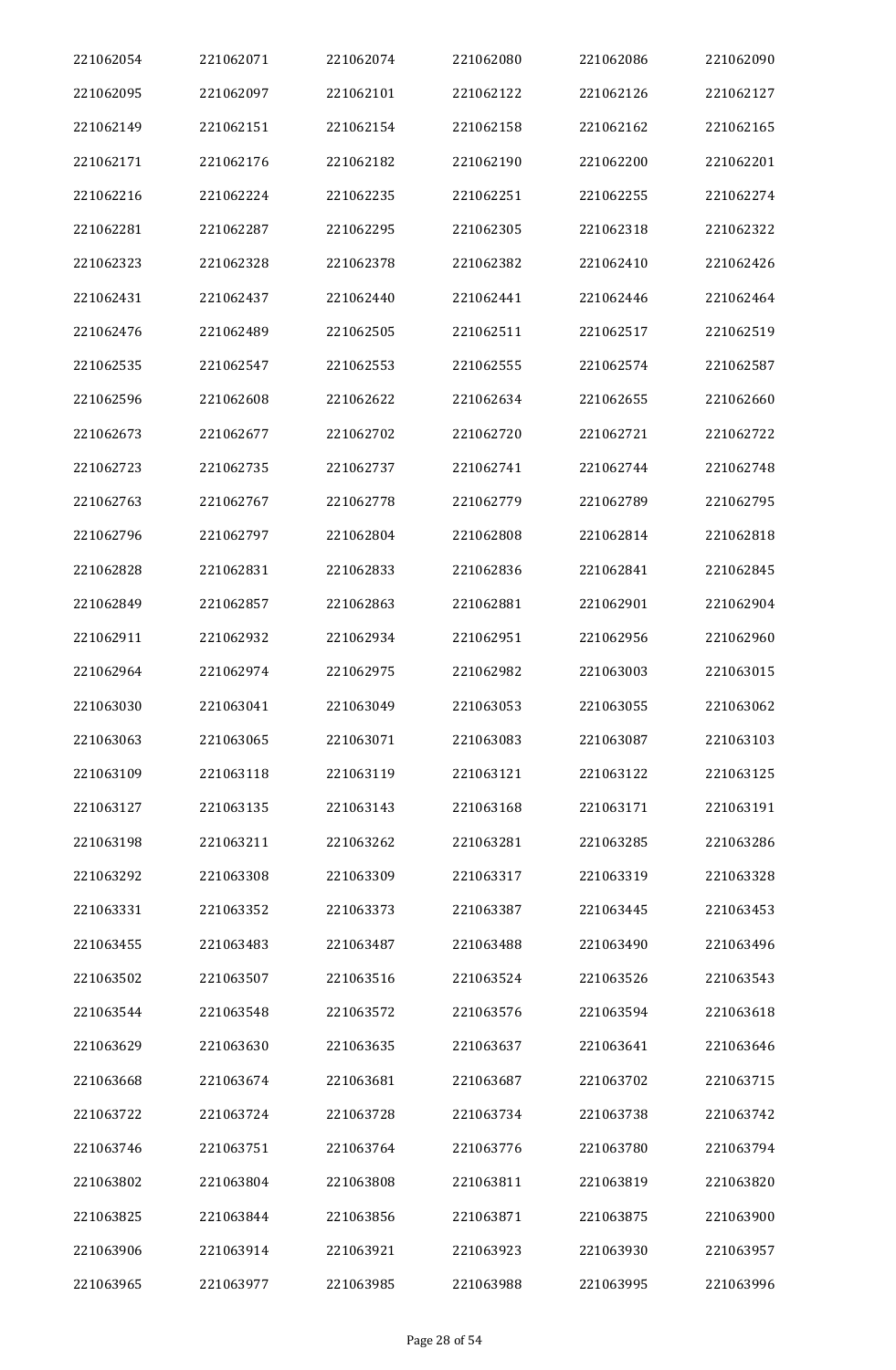| 221064017 | 221064030 | 221064037 | 221064051 | 221064058 | 221064066 |
|-----------|-----------|-----------|-----------|-----------|-----------|
| 221064070 | 221064074 | 221064083 | 221064093 | 221064096 | 221064103 |
| 221064104 | 221064109 | 221064113 | 221064114 | 221064121 | 221064129 |
| 221064132 | 221064140 | 221064143 | 221064150 | 221064156 | 221064206 |
| 221064209 | 221064226 | 221064249 | 221064251 | 221064256 | 221064262 |
| 221064263 | 221064270 | 221064275 | 221064278 | 221064286 | 221064298 |
| 221064301 | 221064303 | 221064322 | 221064333 | 221064334 | 221064342 |
| 221064343 | 221064353 | 221064370 | 221064372 | 221064374 | 221064382 |
| 221064394 | 221064398 | 221064405 | 221064406 | 221064428 | 221064430 |
| 221064438 | 221064446 | 221064447 | 221064450 | 221064451 | 221064492 |
| 221064496 | 221064510 | 221064526 | 221064528 | 221064540 | 221064541 |
| 221064546 | 221064565 | 221064571 | 221064582 | 221064585 | 221064587 |
| 221064600 | 221064639 | 221064643 | 221064678 | 221064687 | 221064700 |
| 221064711 | 221064713 | 221064715 | 221064731 | 221064736 | 221064741 |
| 221064743 | 221064749 | 221064763 | 221064764 | 221064765 | 221064768 |
| 221064778 | 221064786 | 221064799 | 221064821 | 221064827 | 221064852 |
| 221064857 | 221064864 | 221064893 | 221064896 | 221064897 | 221064901 |
| 221064914 | 221064922 | 221064932 | 221064945 | 221064967 | 221064970 |
| 221064979 | 221064983 | 221064984 | 221064987 | 221064996 | 221065007 |
| 221065018 | 221065026 | 221065036 | 221065041 | 221065049 | 221065053 |
| 221065056 | 221065059 | 221065064 | 221065069 | 221065070 | 221065086 |
| 221065094 | 221065096 | 221065097 | 221065105 | 221065115 | 221065118 |
| 221065119 | 221065124 | 221065126 | 221065136 | 221065142 | 221065148 |
| 221065150 | 221065152 | 221065174 | 221065181 | 221065188 | 221065207 |
| 221065211 | 221065217 | 221065219 | 221065223 | 221065224 | 221065239 |
| 221065244 | 221065248 | 221065251 | 221065257 | 221065268 | 221065281 |
| 221065286 | 221065301 | 221065340 | 221065362 | 221065363 | 221065364 |
| 221065374 | 221065380 | 221065392 | 221065402 | 221065409 | 221065429 |
| 221065433 | 221065482 | 221065490 | 221065494 | 221065497 | 221065498 |
| 221065510 | 221065511 | 221065520 | 221065531 | 221065539 | 221065546 |
| 221065564 | 221065566 | 221065568 | 221065570 | 221065572 | 221065579 |
| 221065602 | 221065619 | 221065620 | 221065627 | 221065631 | 221065633 |
| 221065634 | 221065635 | 221065641 | 221065658 | 221065666 | 221065675 |
| 221065678 | 221065695 | 221065700 | 221065708 | 221065736 | 221065776 |
| 221065786 | 221065801 | 221065804 | 221065805 | 221065812 | 221065815 |
| 221065831 | 221065838 | 221065839 | 221065858 | 221065875 | 221065876 |
| 221065881 | 221065894 | 221065923 | 221065925 | 221065935 | 221065940 |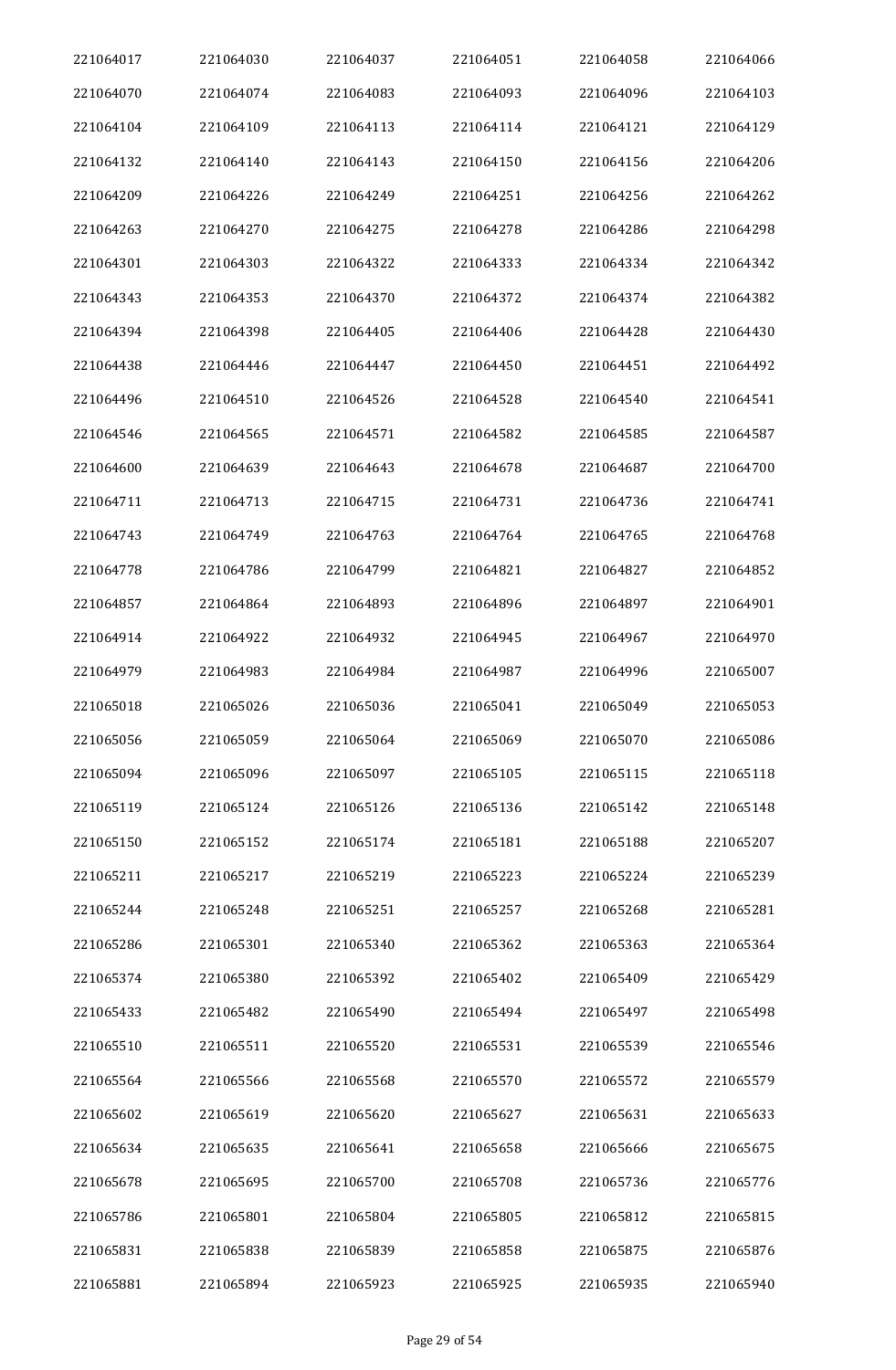| 221065944 | 221065969 | 221065976 | 221066004 | 221066007 | 221066018 |
|-----------|-----------|-----------|-----------|-----------|-----------|
| 221066021 | 221066028 | 221066035 | 221066040 | 221066044 | 221066049 |
| 221066078 | 221066084 | 221066085 | 221066089 | 221066092 | 221066101 |
| 221066107 | 221066108 | 221066129 | 221066131 | 221066139 | 221066149 |
| 221066151 | 221066152 | 221066155 | 221066161 | 221066170 | 221066172 |
| 221066183 | 221066189 | 221066192 | 221066194 | 221066212 | 221066225 |
| 221066226 | 221066230 | 221066251 | 221066267 | 221066270 | 221066285 |
| 221066286 | 221066290 | 221066308 | 221066314 | 221066321 | 221066328 |
| 221066333 | 221066342 | 221066355 | 221066365 | 221066368 | 221066396 |
| 221066397 | 221066398 | 221066430 | 221066449 | 221066451 | 221066452 |
| 221066454 | 221066458 | 221066466 | 221066471 | 221066473 | 221066477 |
| 221066481 | 221066492 | 221066506 | 221066522 | 221066533 | 221066539 |
| 221066561 | 221066562 | 221066570 | 221066575 | 221066579 | 221066580 |
| 221066584 | 221066586 | 221066592 | 221066597 | 221066600 | 221066605 |
| 221066626 | 221066629 | 221066657 | 221066670 | 221066691 | 221066699 |
| 221066709 | 221066713 | 221066721 | 221066723 | 221066728 | 221066731 |
| 221066738 | 221066740 | 221066754 | 221066760 | 221066772 | 221066790 |
| 221066797 | 221066811 | 221066816 | 221066821 | 221066829 | 221066831 |
| 221066838 | 221066846 | 221066852 | 221066859 | 221066867 | 221066873 |
| 221066881 | 221066895 | 221066897 | 221066900 | 221066908 | 221066913 |
| 221066914 | 221066937 | 221066941 | 221066951 | 221066957 | 221066968 |
| 221066975 | 221066980 | 221066991 | 221067021 | 221067025 | 221067044 |
| 221067052 | 221067053 | 221067083 | 221067094 | 221067121 | 221067133 |
| 221067134 | 221067142 | 221067146 | 221067147 | 221067154 | 221067156 |
| 221067169 | 221067173 | 221067194 | 221067195 | 221067198 | 221067200 |
| 221067212 | 221067216 | 221067223 | 221067235 | 221067236 | 221067239 |
| 221067249 | 221067265 | 221067266 | 221067271 | 221067272 | 221067278 |
| 221067288 | 221067314 | 221067338 | 221067349 | 221067374 | 221067377 |
| 221067380 | 221067381 | 221067384 | 221067388 | 221067424 | 221067427 |
| 221067442 | 221067447 | 221067452 | 221067453 | 221067466 | 221067469 |
| 221067478 | 221067489 | 221067490 | 221067494 | 221067500 | 221067537 |
| 221067545 | 221067565 | 221067581 | 221067587 | 221067590 | 221067603 |
| 221067617 | 221067619 | 221067627 | 221067641 | 221067651 | 221067663 |
| 221067667 | 221067671 | 221067678 | 221067679 | 221067703 | 221067709 |
| 221067711 | 221067737 | 221067745 | 221067749 | 221067769 | 221067773 |
| 221067780 | 221067789 | 221067823 | 221067831 | 221067832 | 221067865 |
| 221067868 | 221067871 | 221067878 | 221067889 | 221067900 | 221067903 |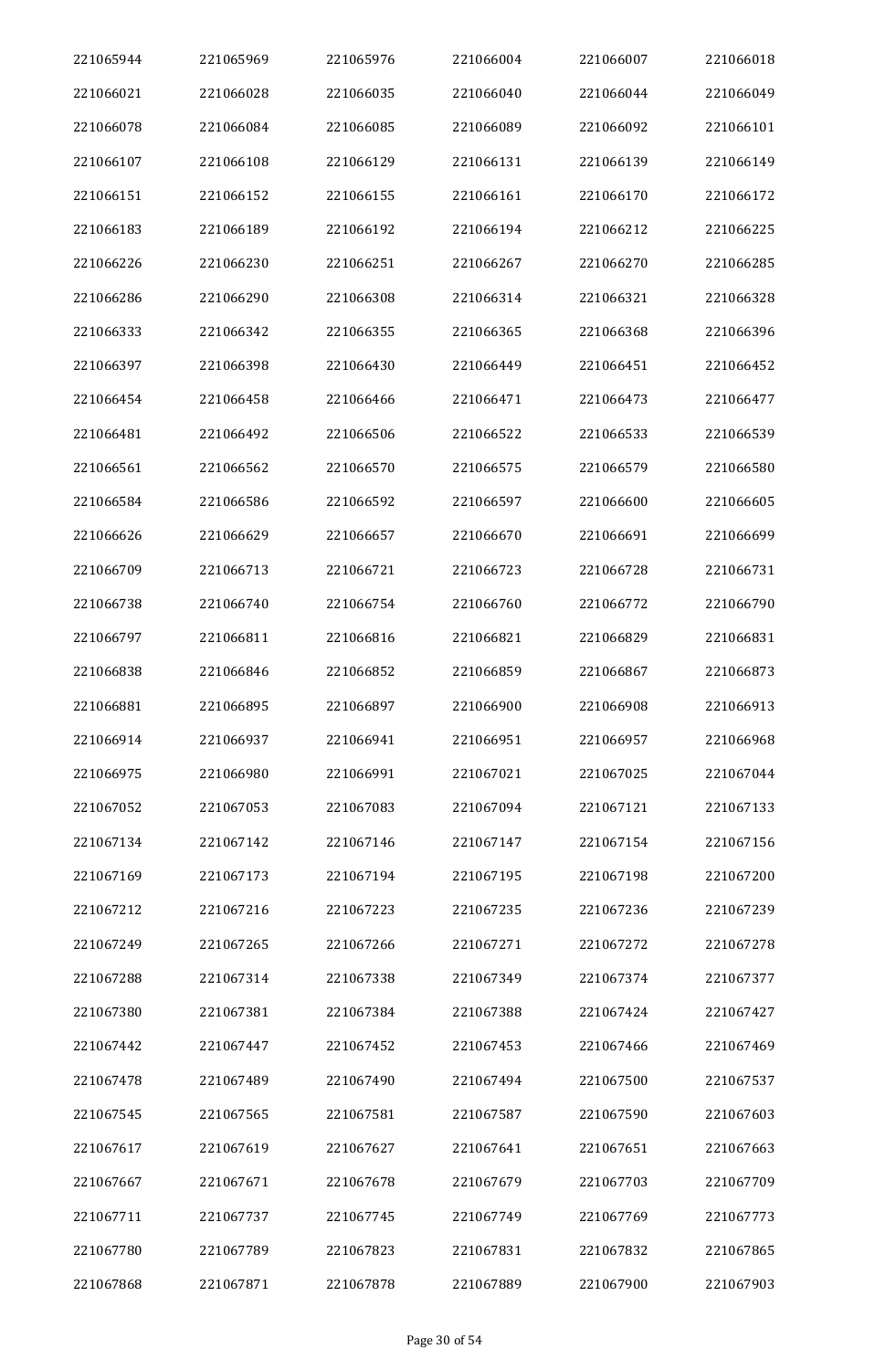| 221067904 | 221067912 | 221067930 | 221067939 | 221067943 | 221067944 |
|-----------|-----------|-----------|-----------|-----------|-----------|
| 221067954 | 221068013 | 221068017 | 221068028 | 221068037 | 221068039 |
| 221068052 | 221068062 | 221068067 | 221068078 | 221068082 | 221068086 |
| 221068104 | 221068106 | 221068124 | 221068144 | 221068145 | 221068146 |
| 221068182 | 221068187 | 221068191 | 221068211 | 221068224 | 221068228 |
| 221068231 | 221068233 | 221068259 | 221068293 | 221068304 | 221068312 |
| 221068313 | 221068319 | 221068353 | 221068359 | 221068366 | 221068367 |
| 221068369 | 221068374 | 221068384 | 221068388 | 221068393 | 221068406 |
| 221068419 | 221068431 | 221068436 | 221068440 | 221068455 | 221068464 |
| 221068490 | 221068492 | 221068493 | 221068499 | 221068501 | 221068503 |
| 221068508 | 221068509 | 221068517 | 221068521 | 221068526 | 221068529 |
| 221068531 | 221068538 | 221068549 | 221068558 | 221068562 | 221068570 |
| 221068574 | 221068575 | 221068581 | 221068585 | 221068591 | 221068592 |
| 221068599 | 221068605 | 221068606 | 221068607 | 221068633 | 221068639 |
| 221068667 | 221068673 | 221068676 | 221068678 | 221068684 | 221068698 |
| 221068706 | 221068709 | 221068711 | 221068713 | 221068727 | 221068732 |
| 221068734 | 221068739 | 221068758 | 221068759 | 221068772 | 221068775 |
| 221068798 | 221068802 | 221068808 | 221068824 | 221068828 | 221068862 |
| 221068873 | 221068882 | 221068893 | 221068895 | 221068898 | 221068903 |
| 221068933 | 221068951 | 221068957 | 221068961 | 221068969 | 221068981 |
| 221068983 | 221069008 | 221069015 | 221069028 | 221069034 | 221069035 |
| 221069041 | 221069042 | 221069044 | 221069079 | 221069080 | 221069095 |
| 221069101 | 221069130 | 221069139 | 221069151 | 221069173 | 221069176 |
| 221069178 | 221069180 | 221069191 | 221069223 | 221069243 | 221069248 |
| 221069257 | 221069262 | 221069270 | 221069275 | 221069289 | 221069293 |
| 221069333 | 221069335 | 221069338 | 221069341 | 221069343 | 221069344 |
| 221069350 | 221069352 | 221069366 | 221069367 | 221069405 | 221069437 |
| 221069450 | 221069454 | 221069476 | 221069480 | 221069497 | 221069508 |
| 221069510 | 221069519 | 221069522 | 221069546 | 221069552 | 221069580 |
| 221069581 | 221069582 | 221069583 | 221069586 | 221069590 | 221069618 |
| 221069619 | 221069635 | 221069636 | 221069641 | 221069645 | 221069667 |
| 221069677 | 221069693 | 221069695 | 221069699 | 221069710 | 221069744 |
| 221069754 | 221069757 | 221069765 | 221069813 | 221069826 | 221069851 |
| 221069886 | 221069896 | 221069918 | 221069921 | 221069922 | 221069929 |
| 221069956 | 221069960 | 221069977 | 221069980 | 221069987 | 221069992 |
| 221070009 | 221070013 | 221070016 | 221070033 | 221070037 | 221070038 |
| 221070046 | 221070056 | 221070065 | 221070069 | 221070071 | 221070090 |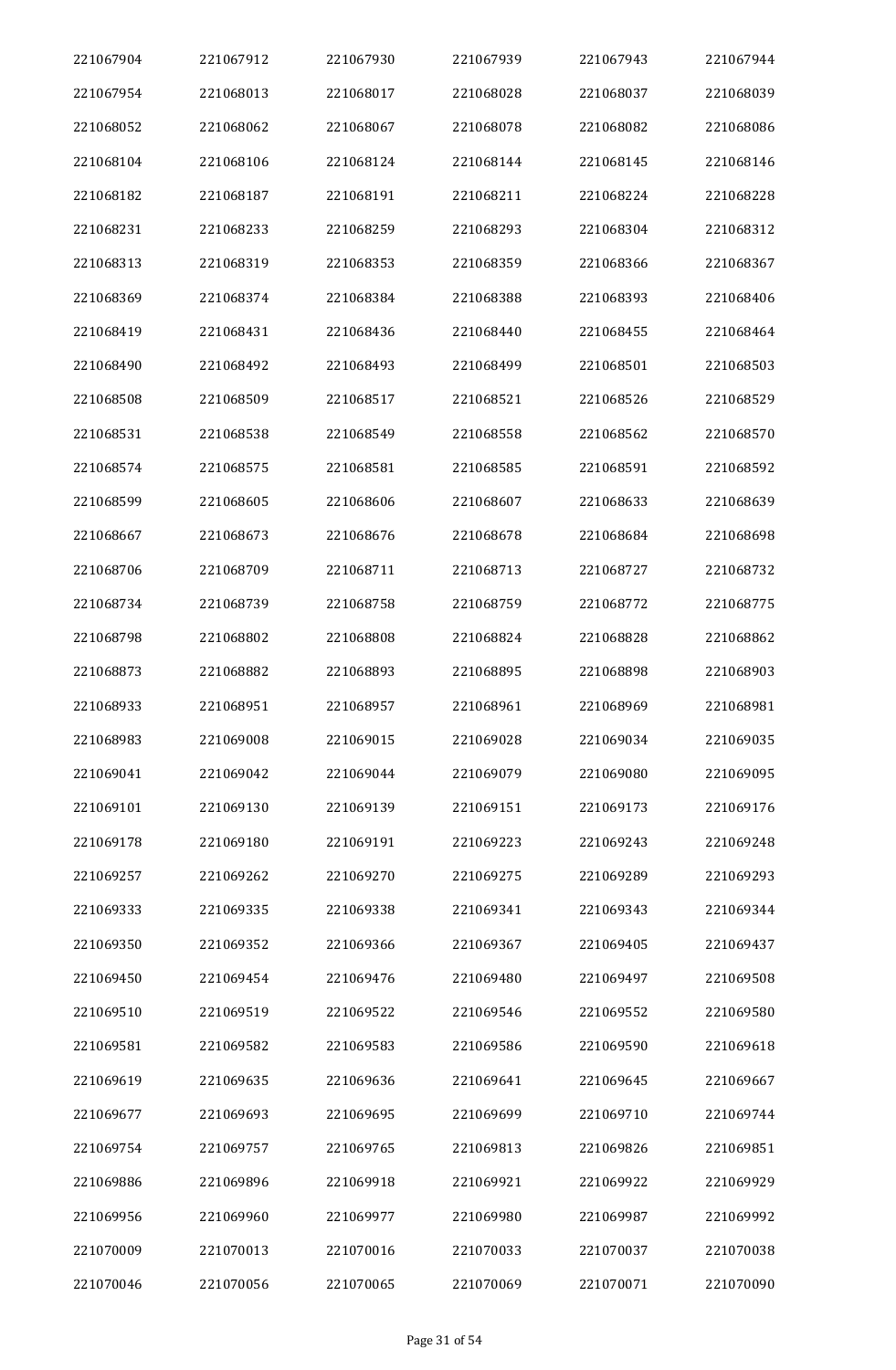| 221070091 | 221070108 | 221070112 | 221070114 | 221070119 | 221070122 |
|-----------|-----------|-----------|-----------|-----------|-----------|
| 221070129 | 221070138 | 221070159 | 221070163 | 221070176 | 221070181 |
| 221070197 | 221070208 | 221070212 | 221070226 | 221070228 | 221070247 |
| 221070265 | 221070267 | 221070287 | 221070313 | 221070343 | 221070345 |
| 221070363 | 221070382 | 221070386 | 221070391 | 221070418 | 221070424 |
| 221070425 | 221070432 | 221070434 | 221070436 | 221070438 | 221070449 |
| 221070450 | 221070452 | 221070459 | 221070466 | 221070513 | 221070521 |
| 221070530 | 221070539 | 221070549 | 221070574 | 221070583 | 221070590 |
| 221070595 | 221070616 | 221070631 | 221070633 | 221070662 | 221070664 |
| 221070668 | 221070670 | 221070676 | 221070688 | 221070692 | 221070704 |
| 221070714 | 221070716 | 221070732 | 221070742 | 221070745 | 221070754 |
| 221070755 | 221070756 | 221070763 | 221070767 | 221070769 | 221070771 |
| 221070810 | 221070811 | 221070826 | 221070835 | 221070870 | 221070879 |
| 221070880 | 221070885 | 221070891 | 221070892 | 221070906 | 221070912 |
| 221070918 | 221070923 | 221070952 | 221070955 | 221070958 | 221070959 |
| 221070962 | 221070974 | 221070989 | 221070993 | 221071013 | 221071014 |
| 221071022 | 221071025 | 221071036 | 221071041 | 221071052 | 221071055 |
| 221071060 | 221071061 | 221071071 | 221071073 | 221071078 | 221071094 |
| 221071109 | 221071113 | 221071125 | 221071129 | 221071147 | 221071162 |
| 221071199 | 221071205 | 221071221 | 221071225 | 221071227 | 221071230 |
| 221071248 | 221071281 | 221071287 | 221071295 | 221071297 | 221071357 |
| 221071362 | 221071364 | 221071365 | 221071368 | 221071376 | 221071391 |
| 221071425 | 221071433 | 221071437 | 221071449 | 221071459 | 221071461 |
| 221071484 | 221071504 | 221071507 | 221071521 | 221071524 | 221071532 |
| 221071547 | 221071557 | 221071562 | 221071601 | 221071612 | 221071614 |
| 221071618 | 221071626 | 221071633 | 221071637 | 221071641 | 221071660 |
| 221071663 | 221071665 | 221071668 | 221071672 | 221071678 | 221071686 |
| 221071687 | 221071712 | 221071715 | 221071723 | 221071739 | 221071740 |
| 221071747 | 221071755 | 221071775 | 221071790 | 221071796 | 221071800 |
| 221071808 | 221071836 | 221071842 | 221071852 | 221071854 | 221071857 |
| 221071874 | 221071887 | 221071914 | 221071933 | 221071943 | 221071962 |
| 221071971 | 221071977 | 221071979 | 221071986 | 221071994 | 221071995 |
| 221071997 | 221072000 | 221072022 | 221072026 | 221072027 | 221072031 |
| 221072038 | 221072075 | 221072100 | 221072116 | 221072122 | 221072144 |
| 221072161 | 221072205 | 221072208 | 221072215 | 221072225 | 221072254 |
| 221072269 | 221072271 | 221072283 | 221072289 | 221072291 | 221072306 |
| 221072310 | 221072344 | 221072347 | 221072357 | 221072377 | 221072385 |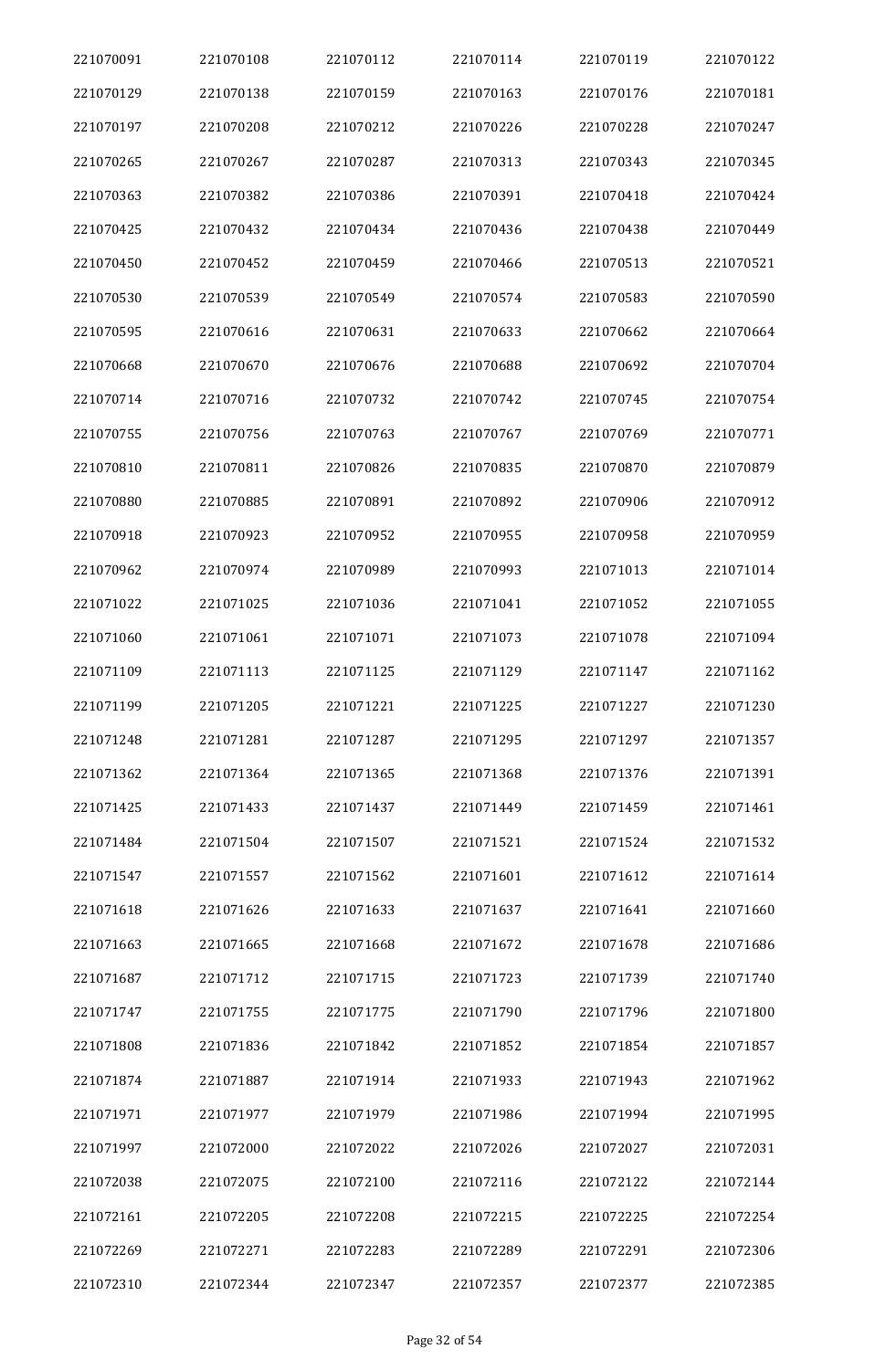| 221072395 | 221072398 | 221072401 | 221072414 | 221072427 | 221072444 |
|-----------|-----------|-----------|-----------|-----------|-----------|
| 221072452 | 221072463 | 221072491 | 221072501 | 221072508 | 221072513 |
| 221072515 | 221072517 | 221072529 | 221072556 | 221072558 | 221072564 |
| 221072584 | 221072630 | 221072641 | 221072645 | 221072655 | 221072657 |
| 221072660 | 221072661 | 221072666 | 221072669 | 221072674 | 221072681 |
| 221072689 | 221072704 | 221072705 | 221072714 | 221072739 | 221072746 |
| 221072749 | 221072760 | 221072764 | 221072770 | 221072783 | 221072804 |
| 221072805 | 221072820 | 221072821 | 221072830 | 221072834 | 221072838 |
| 221072848 | 221072870 | 221072877 | 221072888 | 221072898 | 221072905 |
| 221072907 | 221072911 | 221072922 | 221072930 | 221072939 | 221072955 |
| 221072972 | 221073006 | 221073027 | 221073040 | 221073057 | 221073066 |
| 221073067 | 221073075 | 221073083 | 221073084 | 221073094 | 221073107 |
| 221073110 | 221073118 | 221073136 | 221073138 | 221073150 | 221073151 |
| 221073158 | 221073176 | 221073204 | 221073206 | 221073225 | 221073239 |
| 221073241 | 221073247 | 221073248 | 221073258 | 221073264 | 221073265 |
| 221073285 | 221073295 | 221073297 | 221073298 | 221073312 | 221073313 |
| 221073339 | 221073373 | 221073374 | 221073387 | 221073393 | 221073405 |
| 221073408 | 221073412 | 221073413 | 221073416 | 221073420 | 221073422 |
| 221073430 | 221073437 | 221073447 | 221073460 | 221073463 | 221073479 |
| 221073482 | 221073530 | 221073532 | 221073562 | 221073581 | 221073582 |
| 221073589 | 221073600 | 221073606 | 221073614 | 221073615 | 221073640 |
| 221073642 | 221073646 | 221073668 | 221073673 | 221073675 | 221073676 |
| 221073693 | 221073725 | 221073730 | 221073753 | 221073760 | 221073765 |
| 221073771 | 221073798 | 221073804 | 221073818 | 221073819 | 221073821 |
| 221073829 | 221073858 | 221073861 | 221073869 | 221073872 | 221073886 |
| 221073911 | 221073930 | 221073935 | 221073938 | 221073940 | 221073942 |
| 221073956 | 221073994 | 221074004 | 221074006 | 221074009 | 221074021 |
| 221074024 | 221074029 | 221074035 | 221074075 | 221074081 | 221074082 |
| 221074090 | 221074096 | 221074102 | 221074115 | 221074129 | 221074135 |
| 221074150 | 221074153 | 221074166 | 221074174 | 221074189 | 221074191 |
| 221074193 | 221074206 | 221074207 | 221074223 | 221074227 | 221074233 |
| 221074251 | 221074254 | 221074259 | 221074260 | 221074262 | 221074268 |
| 221074273 | 221074290 | 221074316 | 221074321 | 221074338 | 221074343 |
| 221074351 | 221074376 | 221074377 | 221074385 | 221074399 | 221074414 |
| 221074418 | 221074426 | 221074436 | 221074448 | 221074449 | 221074451 |
| 221074456 | 221074462 | 221074483 | 221074488 | 221074504 | 221074508 |
| 221074518 | 221074525 | 221074529 | 221074552 | 221074571 | 221074595 |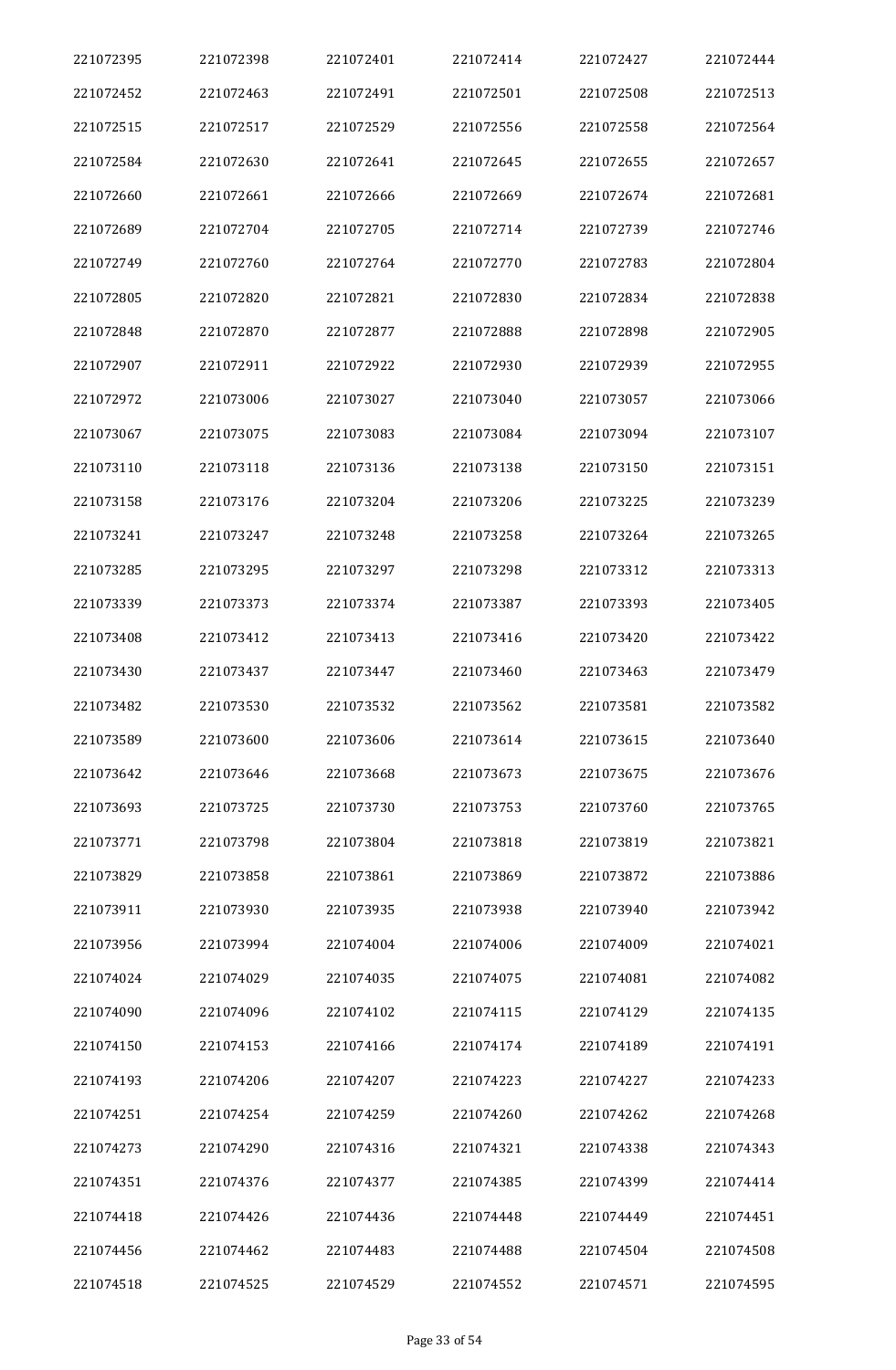| 221074601 | 221074637 | 221074655 | 221074665 | 221074670 | 221074673 |
|-----------|-----------|-----------|-----------|-----------|-----------|
| 221074678 | 221074699 | 221074702 | 221074723 | 221074725 | 221074728 |
| 221074760 | 221074766 | 221074770 | 221074772 | 221074779 | 221074787 |
| 221074792 | 221074798 | 221074815 | 221074828 | 221074831 | 221074846 |
| 221074855 | 221074864 | 221074877 | 221074886 | 221074913 | 221074934 |
| 221074958 | 221074960 | 221074965 | 221074984 | 221074999 | 221075008 |
| 221075021 | 221075053 | 221075063 | 221075078 | 221075084 | 221075089 |
| 221075098 | 221075112 | 221075138 | 221075140 | 221075145 | 221075151 |
| 221075153 | 221075156 | 221075158 | 221075166 | 221075167 | 221075168 |
| 221075175 | 221075186 | 221075209 | 221075217 | 221075231 | 221075233 |
| 221075239 | 221075242 | 221075253 | 221075271 | 221075310 | 221075320 |
| 221075335 | 221075337 | 221075342 | 221075359 | 221075361 | 221075367 |
| 221075374 | 221075386 | 221075387 | 221075390 | 221075391 | 221075420 |
| 221075434 | 221075441 | 221075450 | 221075461 | 221075462 | 221075463 |
| 221075467 | 221075484 | 221075495 | 221075496 | 221075513 | 221075516 |
| 221075518 | 221075520 | 221075534 | 221075535 | 221075537 | 221075540 |
| 221075547 | 221075551 | 221075558 | 221075589 | 221075597 | 221075598 |
| 221075606 | 221075608 | 221075609 | 221075613 | 221075616 | 221075619 |
| 221075620 | 221075635 | 221075636 | 221075644 | 221075645 | 221075647 |
| 221075661 | 221075670 | 221075676 | 221075712 | 221075728 | 221075729 |
| 221075734 | 221075774 | 221075778 | 221075796 | 221075801 | 221075826 |
| 221075855 | 221075864 | 221075865 | 221075868 | 221075870 | 221075873 |
| 221075881 | 221075890 | 221075891 | 221075898 | 221075913 | 221075932 |
| 221075933 | 221075937 | 221075943 | 221075966 | 221075967 | 221075970 |
| 221075990 | 221075998 | 221076004 | 221076016 | 221076017 | 221076022 |
| 221076036 | 221076066 | 221076081 | 221076088 | 221076100 | 221076124 |
| 221076135 | 221076142 | 221076144 | 221076151 | 221076156 | 221076161 |
| 221076163 | 221076185 | 221076204 | 221076208 | 221076224 | 221076228 |
| 221076230 | 221076232 | 221076268 | 221076273 | 221076275 | 221076298 |
| 221076303 | 221076315 | 221076321 | 221076327 | 221076366 | 221076368 |
| 221076397 | 221076398 | 221076406 | 221076420 | 221076424 | 221076444 |
| 221076449 | 221076485 | 221076486 | 221076487 | 221076490 | 221076495 |
| 221076499 | 221076502 | 221076522 | 221076536 | 221076537 | 221076545 |
| 221076547 | 221076551 | 221076552 | 221076595 | 221076603 | 221076605 |
| 221076609 | 221076629 | 221076632 | 221076636 | 221076641 | 221076653 |
| 221076665 | 221076674 | 221076684 | 221076695 | 221076696 | 221076697 |
| 221076712 | 221076717 | 221076721 | 221076738 | 221076750 | 221076776 |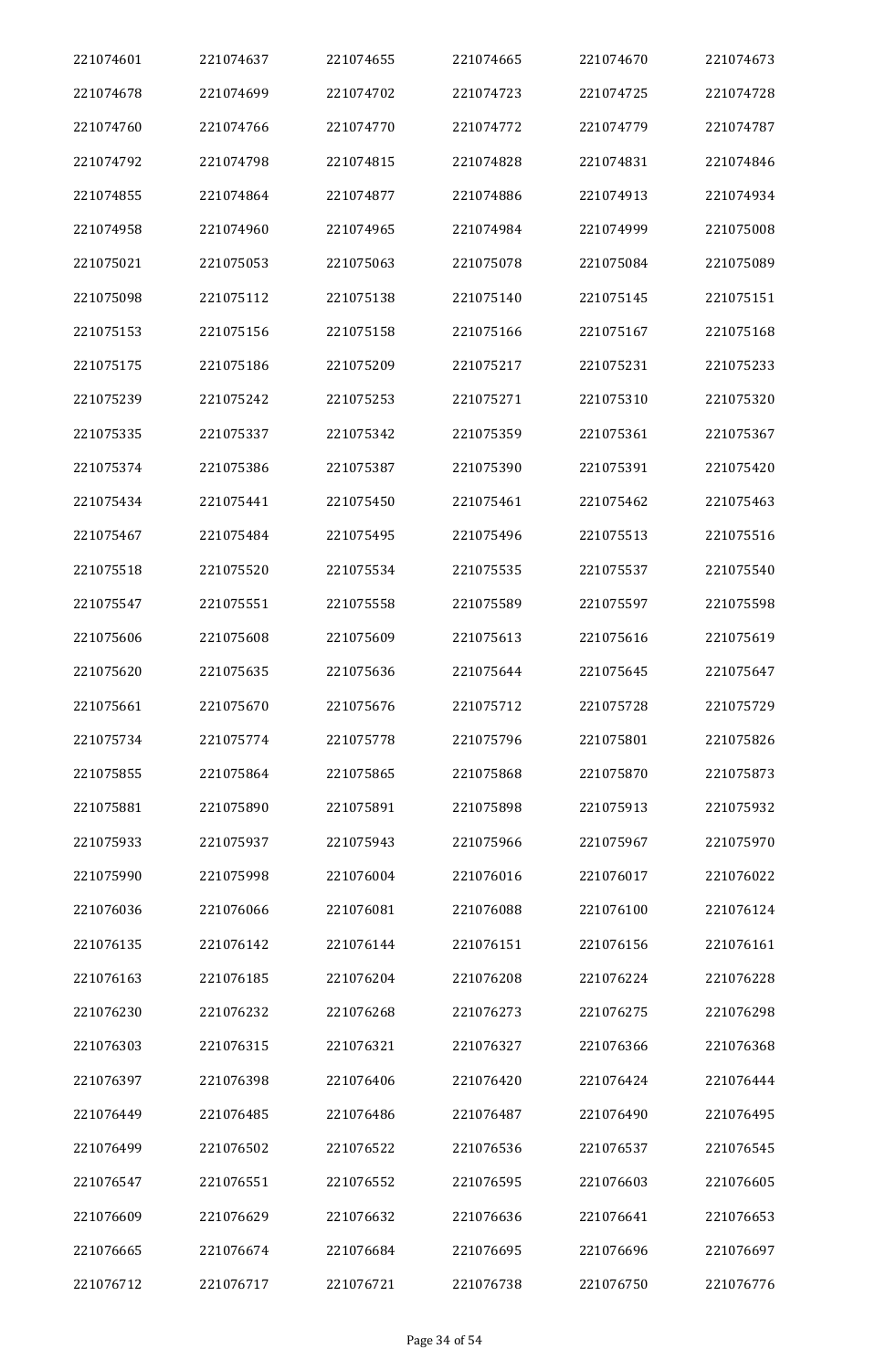| 221076786 | 221076792 | 221076796 | 221076804 | 221076815 | 221076837 |
|-----------|-----------|-----------|-----------|-----------|-----------|
| 221076838 | 221076849 | 221076857 | 221076858 | 221076883 | 221076893 |
| 221076903 | 221076915 | 221076916 | 221076924 | 221076929 | 221076932 |
| 221076935 | 221076945 | 221076968 | 221076987 | 221077010 | 221077014 |
| 221077029 | 221077030 | 221077040 | 221077046 | 221077048 | 221077060 |
| 221077098 | 221077105 | 221077118 | 221077126 | 221077134 | 221077142 |
| 221077153 | 221077171 | 221077179 | 221077202 | 221077206 | 221077224 |
| 221077229 | 221077286 | 221077296 | 221077320 | 221077325 | 221077329 |
| 221077333 | 221077334 | 221077351 | 221077395 | 221077402 | 221077405 |
| 221077411 | 221077416 | 221077423 | 221077433 | 221077436 | 221077451 |
| 221077453 | 221077454 | 221077464 | 221077473 | 221077481 | 221077485 |
| 221077501 | 221077502 | 221077534 | 221077536 | 221077538 | 221077563 |
| 221077573 | 221077579 | 221077596 | 221077605 | 221077612 | 221077616 |
| 221077621 | 221077624 | 221077625 | 221077626 | 221077627 | 221077628 |
| 221077633 | 221077645 | 221077655 | 221077662 | 221077666 | 221077676 |
| 221077693 | 221077711 | 221077714 | 221077720 | 221077738 | 221077739 |
| 221077765 | 221077778 | 221077790 | 221077797 | 221077803 | 221077808 |
| 221077810 | 221077817 | 221077820 | 221077822 | 221077834 | 221077848 |
| 221077850 | 221077864 | 221077881 | 221077883 | 221077885 | 221077911 |
| 221077921 | 221077926 | 221077939 | 221077955 | 221077965 | 221077976 |
| 221077987 | 221077996 | 221078027 | 221078041 | 221078053 | 221078060 |
| 221078068 | 221078077 | 221078099 | 221078109 | 221078112 | 221078126 |
| 221078131 | 221078139 | 221078141 | 221078157 | 221078171 | 221078186 |
| 221078211 | 221078213 | 221078223 | 221078242 | 221078243 | 221078283 |
| 221078302 | 221078307 | 221078318 | 221078327 | 221078337 | 221078344 |
| 221078351 | 221078358 | 221078360 | 221078369 | 221078377 | 221078381 |
| 221078385 | 221078407 | 221078414 | 221078431 | 221078456 | 221078457 |
| 221078458 | 221078460 | 221078480 | 221078485 | 221078506 | 221078533 |
| 221078537 | 221078589 | 221078600 | 221078603 | 221078622 | 221078631 |
| 221078642 | 221078643 | 221078646 | 221078665 | 221078672 | 221078682 |
| 221078686 | 221078690 | 221078696 | 221078701 | 221078702 | 221078708 |
| 221078709 | 221078712 | 221078719 | 221078737 | 221078740 | 221078766 |
| 221078767 | 221078772 | 221078783 | 221078788 | 221078807 | 221078808 |
| 221078815 | 221078818 | 221078825 | 221078826 | 221078831 | 221078839 |
| 221078849 | 221078888 | 221078923 | 221078924 | 221078927 | 221078949 |
| 221078953 | 221078963 | 221078973 | 221078988 | 221079000 | 221079009 |
| 221079011 | 221079036 | 221079049 | 221079068 | 221079070 | 221079073 |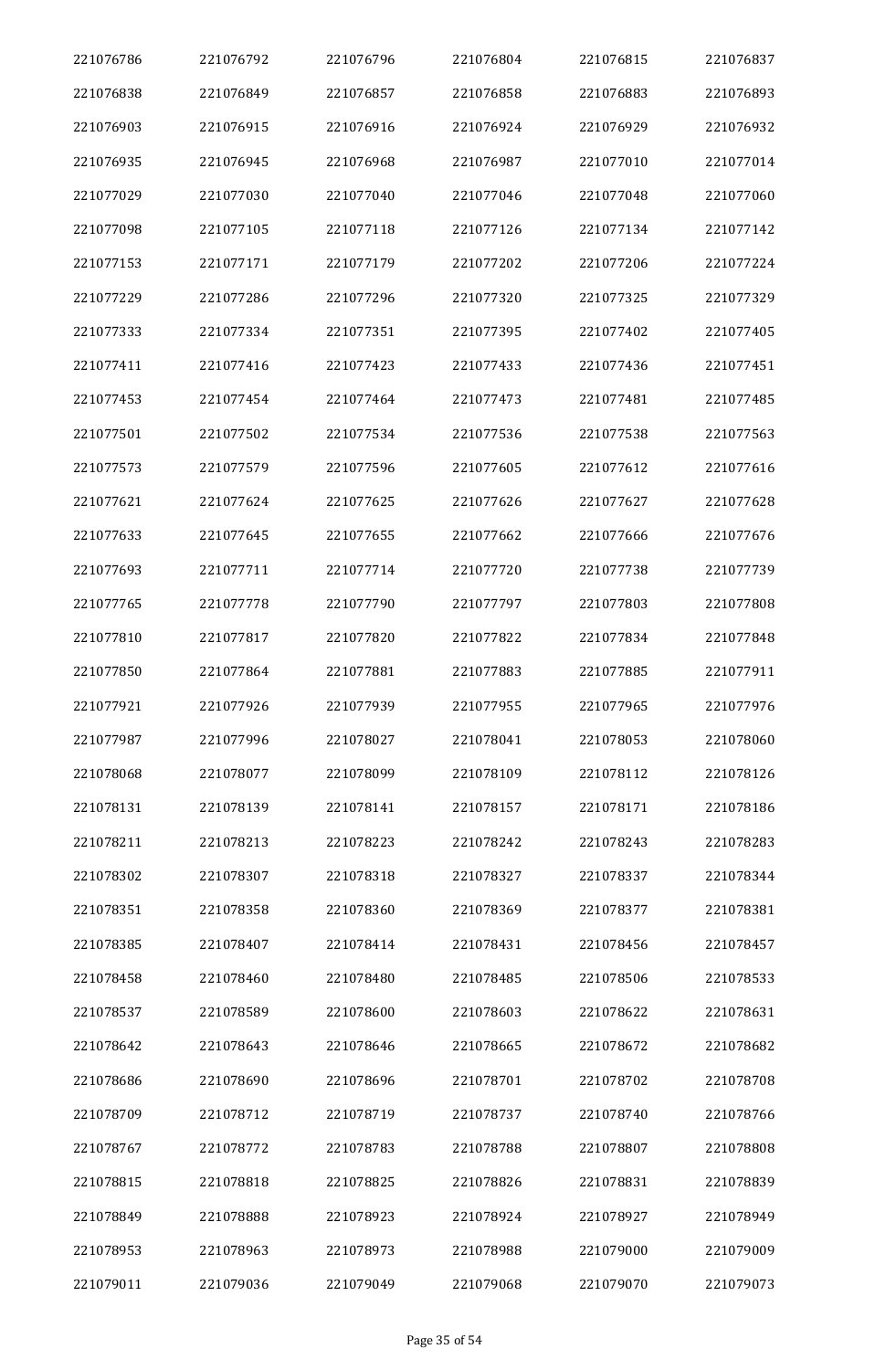| 221079079 | 221079083 | 221079085 | 221079089 | 221079117 | 221079147 |
|-----------|-----------|-----------|-----------|-----------|-----------|
| 221079155 | 221079163 | 221079165 | 221079178 | 221079193 | 221079211 |
| 221079222 | 221079229 | 221079242 | 221079257 | 221079267 | 221079269 |
| 221079288 | 221079305 | 221079307 | 221079324 | 221079335 | 221079368 |
| 221079387 | 221079402 | 221079406 | 221079409 | 221079412 | 221079432 |
| 221079448 | 221079460 | 221079468 | 221079476 | 221079484 | 221079487 |
| 221079501 | 221079502 | 221079526 | 221079530 | 221079543 | 221079546 |
| 221079551 | 221079576 | 221079631 | 221079667 | 221079671 | 221079705 |
| 221079711 | 221079715 | 221079745 | 221079780 | 221079781 | 221079782 |
| 221079792 | 221079797 | 221079803 | 221079810 | 221079814 | 221079861 |
| 221079867 | 221079870 | 221079883 | 221079895 | 221079901 | 221079917 |
| 221079926 | 221079932 | 221079944 | 221079945 | 221079963 | 221079973 |
| 221079976 | 221079984 | 221079987 | 221080032 | 221080033 | 221080037 |
| 221080043 | 221080044 | 221080053 | 221080069 | 221080070 | 221080093 |
| 221080096 | 221080097 | 221080102 | 221080120 | 221080126 | 221080161 |
| 221080163 | 221080185 | 221080189 | 221080199 | 221080202 | 221080211 |
| 221080215 | 221080226 | 221080233 | 221080236 | 221080239 | 221080247 |
| 221080248 | 221080250 | 221080254 | 221080262 | 221080269 | 221080298 |
| 221080316 | 221080336 | 221080344 | 221080377 | 221080387 | 221080389 |
| 221080394 | 221080418 | 221080438 | 221080444 | 221080446 | 221080494 |
| 221080514 | 221080522 | 221080532 | 221080540 | 221080566 | 221080573 |
| 221080583 | 221080584 | 221080586 | 221080591 | 221080595 | 221080615 |
| 221080630 | 221080655 | 221080662 | 221080684 | 221080715 | 221080744 |
| 221080760 | 221080778 | 221080784 | 221080788 | 221080789 | 221080802 |
| 221080805 | 221080822 | 221080829 | 221080832 | 221080846 | 221080847 |
| 221080880 | 221080893 | 221080894 | 221080902 | 221080946 | 221080951 |
| 221080955 | 221080965 | 221080970 | 221080976 | 221080997 | 221080999 |
| 221081008 | 221081016 | 221081048 | 221081082 | 221081095 | 221081117 |
| 221081137 | 221081144 | 221081152 | 221081166 | 221081171 | 221081198 |
| 221081199 | 221081209 | 221081214 | 221081215 | 221081231 | 221081232 |
| 221081234 | 221081256 | 221081264 | 221081280 | 221081297 | 221081298 |
| 221081308 | 221081310 | 221081315 | 221081319 | 221081328 | 221081333 |
| 221081337 | 221081366 | 221081415 | 221081426 | 221081468 | 221081491 |
| 221081497 | 221081498 | 221081499 | 221081500 | 221081503 | 221081505 |
| 221081518 | 221081520 | 221081533 | 221081535 | 221081543 | 221081544 |
| 221081552 | 221081580 | 221081584 | 221081592 | 221081596 | 221081597 |
| 221081599 | 221081600 | 221081631 | 221081632 | 221081633 | 221081647 |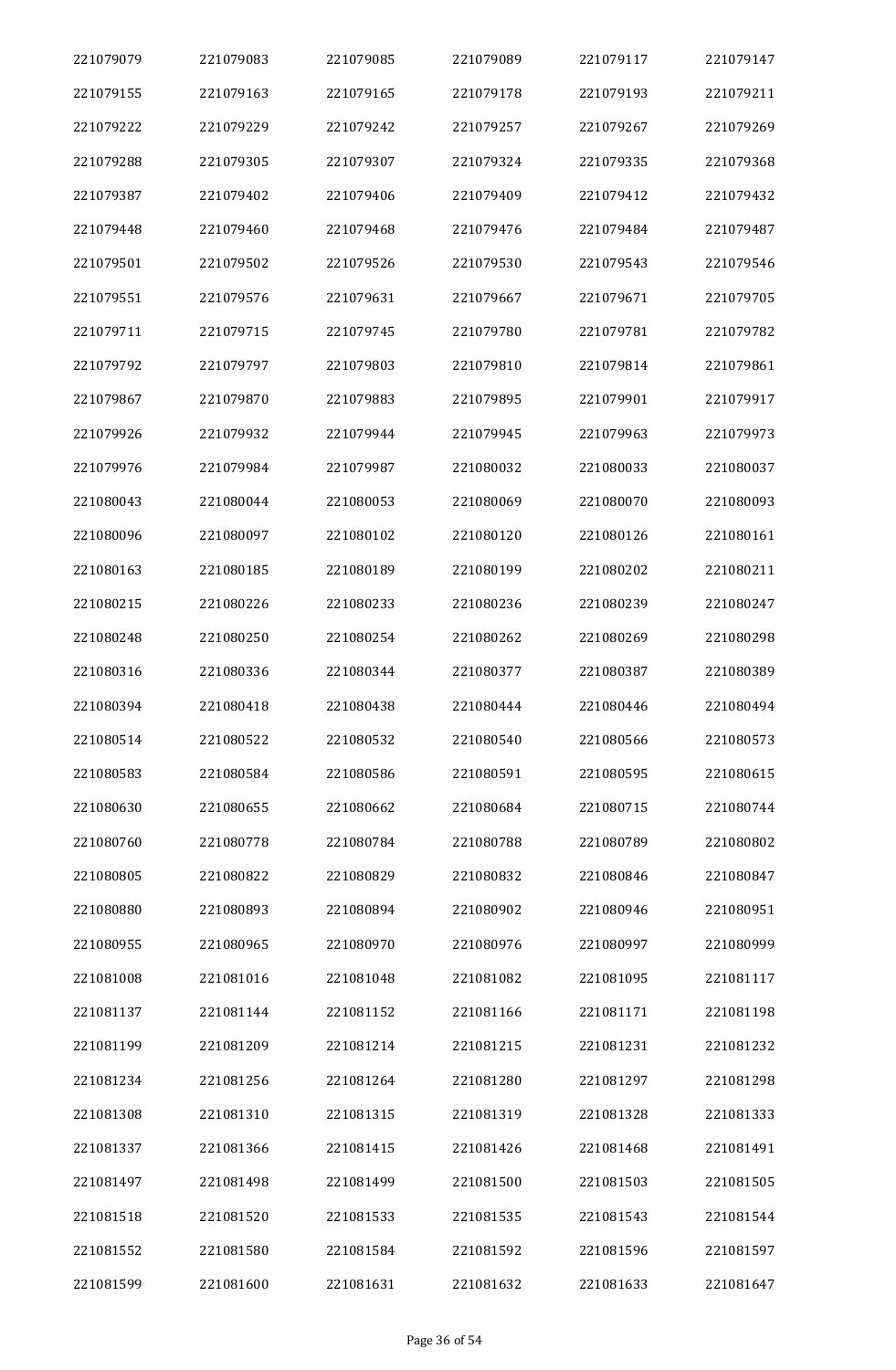| 221081670 | 221081676 | 221081685 | 221081687 | 221081689 | 221081695 |
|-----------|-----------|-----------|-----------|-----------|-----------|
| 221081704 | 221081706 | 221081723 | 221081724 | 221081738 | 221081750 |
| 221081775 | 221081802 | 221081812 | 221081835 | 221081885 | 221081887 |
| 221081901 | 221081925 | 221081934 | 221081937 | 221081991 | 221081992 |
| 221081994 | 221082003 | 221082016 | 221082024 | 221082047 | 221082063 |
| 221082067 | 221082085 | 221082094 | 221082102 | 221082105 | 221082115 |
| 221082118 | 221082121 | 221082148 | 221082157 | 221082160 | 221082174 |
| 221082179 | 221082195 | 221082197 | 221082209 | 221082218 | 221082261 |
| 221082270 | 221082271 | 221082286 | 221082306 | 221082313 | 221082316 |
| 221082332 | 221082373 | 221082395 | 221082397 | 221082399 | 221082401 |
| 221082407 | 221082429 | 221082447 | 221082458 | 221082477 | 221082488 |
| 221082495 | 221082496 | 221082529 | 221082536 | 221082537 | 221082547 |
| 221082553 | 221082574 | 221082578 | 221082610 | 221082625 | 221082662 |
| 221082664 | 221082689 | 221082703 | 221082708 | 221082723 | 221082728 |
| 221082735 | 221082739 | 221082747 | 221082759 | 221082800 | 221082802 |
| 221082809 | 221082810 | 221082817 | 221082827 | 221082853 | 221082866 |
| 221082872 | 221082890 | 221082895 | 221082949 | 221082950 | 221082951 |
| 221082958 | 221082961 | 221082962 | 221082973 | 221082996 | 221083007 |
| 221083044 | 221083066 | 221083067 | 221083078 | 221083082 | 221083093 |
| 221083140 | 221083149 | 221083156 | 221083170 | 221083171 | 221083178 |
| 221083188 | 221083196 | 221083218 | 221083221 | 221083222 | 221083240 |
| 221083297 | 221083307 | 221083308 | 221083316 | 221083336 | 221083384 |
| 221083396 | 221083407 | 221083429 | 221083432 | 221083434 | 221083435 |
| 221083436 | 221083440 | 221083448 | 221083461 | 221083467 | 221083472 |
| 221083528 | 221083544 | 221083549 | 221083556 | 221083559 | 221083561 |
| 221083567 | 221083573 | 221083576 | 221083583 | 221083591 | 221083634 |
| 221083636 | 221083661 | 221083662 | 221083669 | 221083697 | 221083702 |
| 221083719 | 221083727 | 221083739 | 221083750 | 221083766 | 221083769 |
| 221083772 | 221083784 | 221083785 | 221083807 | 221083845 | 221083856 |
| 221083876 | 221083879 | 221083884 | 221083892 | 221083914 | 221083936 |
| 221083940 | 221083946 | 221083969 | 221083986 | 221084020 | 221084025 |
| 221084038 | 221084044 | 221084055 | 221084065 | 221084077 | 221084089 |
| 221084106 | 221084116 | 221084129 | 221084143 | 221084150 | 221084155 |
| 221084159 | 221084160 | 221084163 | 221084178 | 221084184 | 221084202 |
| 221084230 | 221084246 | 221084264 | 221084276 | 221084286 | 221084291 |
| 221084294 | 221084315 | 221084333 | 221084350 | 221084355 | 221084362 |
| 221084376 | 221084392 | 221084399 | 221084404 | 221084412 | 221084436 |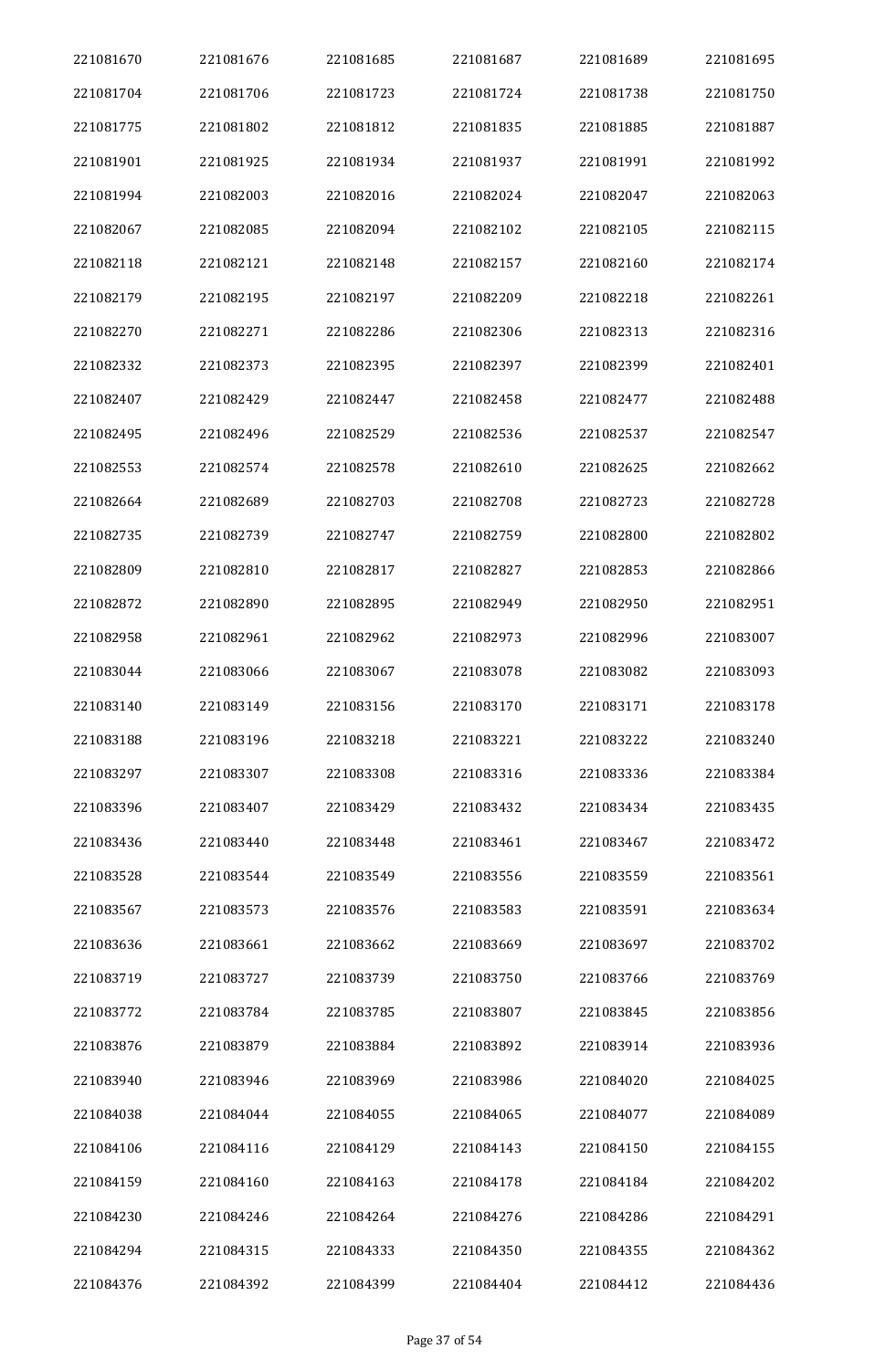| 221084443 | 221084450 | 221084463 | 221084468 | 221084470 | 221084471 |
|-----------|-----------|-----------|-----------|-----------|-----------|
| 221084480 | 221084549 | 221084550 | 221084561 | 221084566 | 221084567 |
| 221084616 | 221084617 | 221084622 | 221084651 | 221084652 | 221084664 |
| 221084685 | 221084695 | 221084718 | 221084721 | 221084750 | 221084757 |
| 221084760 | 221084774 | 221084782 | 221084820 | 221084824 | 221084850 |
| 221084854 | 221084862 | 221084865 | 221084869 | 221084877 | 221084878 |
| 221084881 | 221084885 | 221084896 | 221084897 | 221084901 | 221084904 |
| 221084913 | 221084918 | 221084921 | 221084931 | 221084951 | 221084958 |
| 221084967 | 221084987 | 221084998 | 221085000 | 221085003 | 221085018 |
| 221085027 | 221085056 | 221085065 | 221085067 | 221085072 | 221085084 |
| 221085095 | 221085108 | 221085127 | 221085128 | 221085133 | 221085143 |
| 221085181 | 221085189 | 221085202 | 221085208 | 221085218 | 221085235 |
| 221085238 | 221085240 | 221085244 | 221085264 | 221085271 | 221085279 |
| 221085280 | 221085282 | 221085298 | 221085301 | 221085306 | 221085314 |
| 221085324 | 221085348 | 221085351 | 221085355 | 221085356 | 221085359 |
| 221085365 | 221085370 | 221085403 | 221085416 | 221085424 | 221085432 |
| 221085446 | 221085471 | 221085499 | 221085562 | 221085568 | 221085575 |
| 221085588 | 221085591 | 221085601 | 221085617 | 221085619 | 221085622 |
| 221085643 | 221085654 | 221085659 | 221085666 | 221085669 | 221085684 |
| 221085690 | 221085692 | 221085708 | 221085719 | 221085741 | 221085744 |
| 221085745 | 221085751 | 221085756 | 221085760 | 221085766 | 221085768 |
| 221085782 | 221085787 | 221085812 | 221085820 | 221085822 | 221085828 |
| 221085848 | 221085868 | 221085889 | 221085899 | 221085913 | 221085920 |
| 221085935 | 221085938 | 221085950 | 221085952 | 221085962 | 221085992 |
| 221086006 | 221086013 | 221086022 | 221086036 | 221086051 | 221086054 |
| 221086069 | 221086071 | 221086072 | 221086079 | 221086128 | 221086139 |
| 221086143 | 221086150 | 221086152 | 221086153 | 221086165 | 221086166 |
| 221086174 | 221086193 | 221086219 | 221086221 | 221086257 | 221086263 |
| 221086264 | 221086267 | 221086269 | 221086279 | 221086295 | 221086301 |
| 221086315 | 221086327 | 221086358 | 221086366 | 221086372 | 221086373 |
| 221086376 | 221086383 | 221086392 | 221086399 | 221086402 | 221086416 |
| 221086424 | 221086437 | 221086446 | 221086454 | 221086458 | 221086465 |
| 221086468 | 221086487 | 221086497 | 221086529 | 221086531 | 221086537 |
| 221086566 | 221086574 | 221086578 | 221086579 | 221086581 | 221086625 |
| 221086631 | 221086633 | 221086653 | 221086686 | 221086708 | 221086713 |
| 221086719 | 221086723 | 221086742 | 221086749 | 221086773 | 221086776 |
| 221086778 | 221086790 | 221086796 | 221086812 | 221086831 | 221086835 |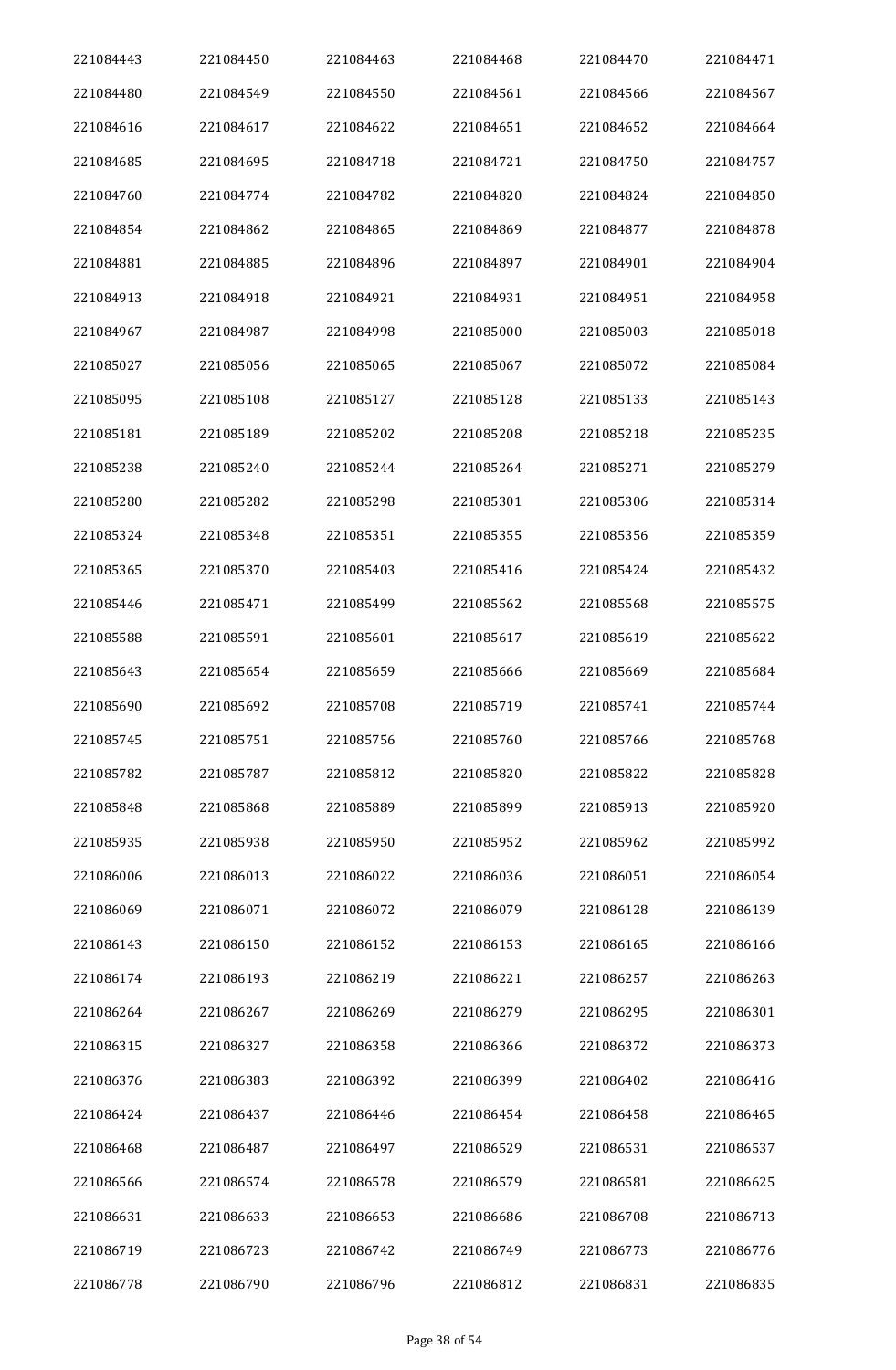| 221086854 | 221086867 | 221086874 | 221086897 | 221086916 | 221086931 |
|-----------|-----------|-----------|-----------|-----------|-----------|
| 221086933 | 221086960 | 221086963 | 221086977 | 221086993 | 221087013 |
| 221087015 | 221087019 | 221087032 | 221087035 | 221087041 | 221087047 |
| 221087116 | 221087146 | 221087154 | 221087166 | 221087182 | 221087213 |
| 221087214 | 221087220 | 221087227 | 221087233 | 221087235 | 221087271 |
| 221087272 | 221087286 | 221087288 | 221087290 | 221087300 | 221087324 |
| 221087325 | 221087348 | 221087356 | 221087358 | 221087365 | 221087373 |
| 221087374 | 221087376 | 221087378 | 221087379 | 221087380 | 221087407 |
| 221087412 | 221087415 | 221087419 | 221087426 | 221087437 | 221087453 |
| 221087478 | 221087483 | 221087486 | 221087502 | 221087517 | 221087548 |
| 221087560 | 221087563 | 221087576 | 221087584 | 221087589 | 221087594 |
| 221087610 | 221087615 | 221087617 | 221087632 | 221087658 | 221087660 |
| 221087668 | 221087670 | 221087700 | 221087728 | 221087734 | 221087745 |
| 221087775 | 221087781 | 221087820 | 221087821 | 221087855 | 221087856 |
| 221087862 | 221087878 | 221087894 | 221087909 | 221087917 | 221087918 |
| 221087922 | 221087929 | 221087938 | 221087952 | 221087981 | 221088008 |
| 221088020 | 221088053 | 221088058 | 221088059 | 221088061 | 221088086 |
| 221088087 | 221088088 | 221088109 | 221088156 | 221088160 | 221088173 |
| 221088178 | 221088188 | 221088192 | 221088207 | 221088211 | 221088217 |
| 221088222 | 221088225 | 221088231 | 221088260 | 221088262 | 221088265 |
| 221088275 | 221088279 | 221088303 | 221088322 | 221088355 | 221088361 |
| 221088363 | 221088380 | 221088415 | 221088439 | 221088445 | 221088453 |
| 221088459 | 221088474 | 221088496 | 221088515 | 221088535 | 221088541 |
| 221088542 | 221088547 | 221088549 | 221088562 | 221088585 | 221088595 |
| 221088620 | 221088635 | 221088637 | 221088639 | 221088651 | 221088673 |
| 221088678 | 221088687 | 221088699 | 221088709 | 221088715 | 221088724 |
| 221088726 | 221088729 | 221088733 | 221088736 | 221088737 | 221088739 |
| 221088760 | 221088767 | 221088770 | 221088771 | 221088777 | 221088783 |
| 221088794 | 221088798 | 221088815 | 221088847 | 221088882 | 221088889 |
| 221088901 | 221088913 | 221088926 | 221088968 | 221088987 | 221088999 |
| 221089030 | 221089053 | 221089062 | 221089066 | 221089104 | 221089108 |
| 221089122 | 221089124 | 221089126 | 221089141 | 221089196 | 221089198 |
| 221089219 | 221089236 | 221089248 | 221089257 | 221089295 | 221089299 |
| 221089316 | 221089331 | 221089334 | 221089362 | 221089367 | 221089375 |
| 221089394 | 221089426 | 221089428 | 221089443 | 221089463 | 221089503 |
| 221089564 | 221089572 | 221089604 | 221089614 | 221089627 | 221089628 |
| 221089633 | 221089642 | 221089651 | 221089652 | 221089684 | 221089695 |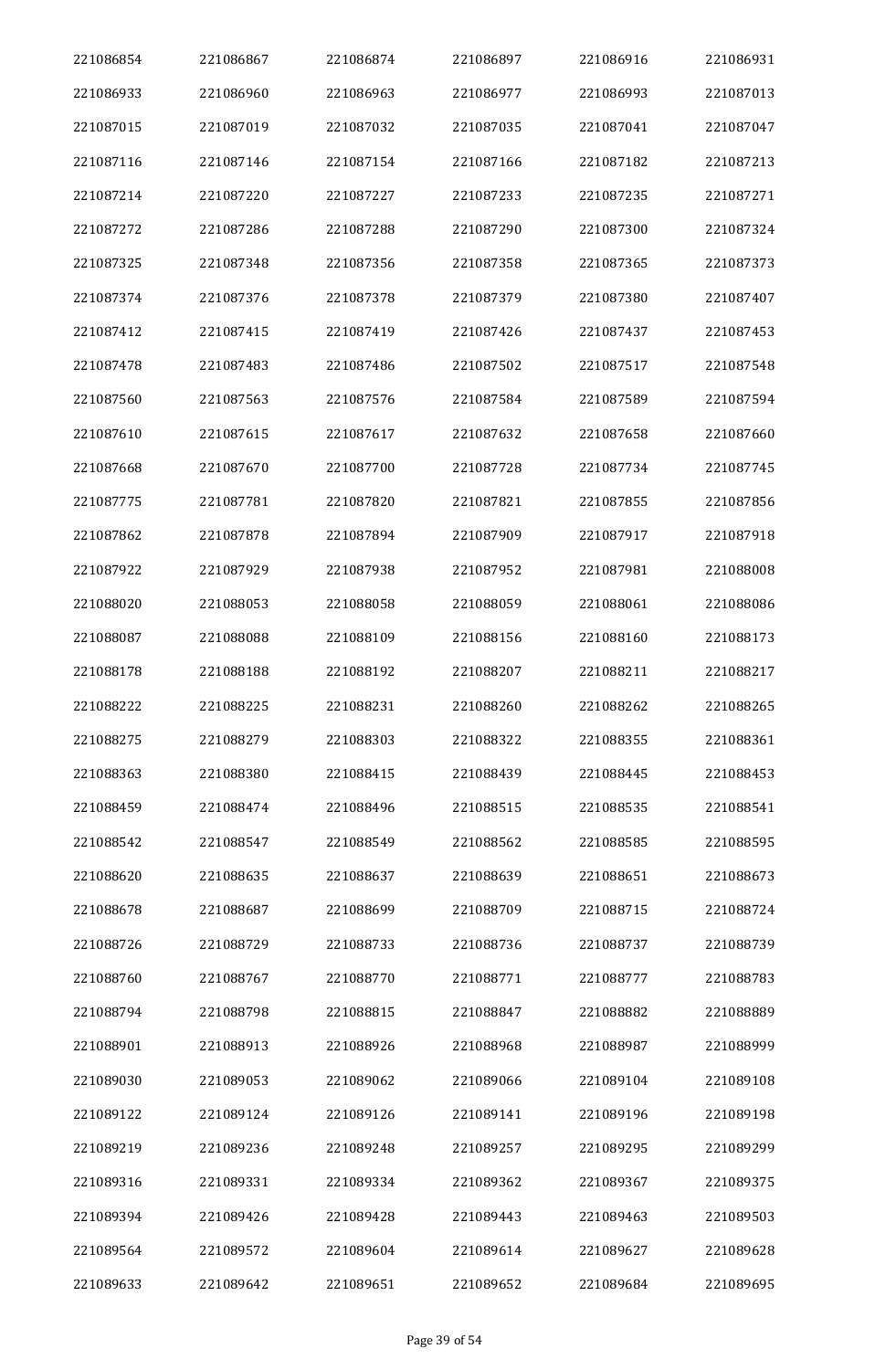| 221089709 | 221089782 | 221089807 | 221089808 | 221089860 | 221089868 |
|-----------|-----------|-----------|-----------|-----------|-----------|
| 221089877 | 221089907 | 221089927 | 221089965 | 221089971 | 221089976 |
| 221089982 | 221089997 | 221089999 | 221090009 | 221090021 | 221090026 |
| 221090036 | 221090054 | 221090095 | 221090096 | 221090123 | 221090127 |
| 221090143 | 221090153 | 221090196 | 221090197 | 221090200 | 221090210 |
| 221090212 | 221090214 | 221090222 | 221090229 | 221090243 | 221090283 |
| 221090297 | 221090298 | 221090326 | 221090332 | 221090358 | 221090367 |
| 221090391 | 221090403 | 221090426 | 221090428 | 221090434 | 221090442 |
| 221090450 | 221090454 | 221090508 | 221090528 | 221090553 | 221090577 |
| 221090582 | 221090600 | 221090628 | 221090644 | 221090645 | 221090663 |
| 221090672 | 221090674 | 221090683 | 221090687 | 221090701 | 221090710 |
| 221090724 | 221090735 | 221090749 | 221090752 | 221090764 | 221090778 |
| 221090804 | 221090807 | 221090856 | 221090869 | 221090881 | 221090899 |
| 221090914 | 221090937 | 221090939 | 221090940 | 221090943 | 221090964 |
| 221090984 | 221090990 | 221090997 | 221090998 | 221091013 | 221091035 |
| 221091039 | 221091052 | 221091056 | 221091094 | 221091105 | 221091108 |
| 221091112 | 221091136 | 221091144 | 221091147 | 221091148 | 221091169 |
| 221091213 | 221091215 | 221091221 | 221091239 | 221091271 | 221091291 |
| 221091292 | 221091320 | 221091329 | 221091357 | 221091370 | 221091397 |
| 221091418 | 221091420 | 221091433 | 221091436 | 221091457 | 221091459 |
| 221091464 | 221091468 | 221091491 | 221091497 | 221091499 | 221091507 |
| 221091512 | 221091516 | 221091520 | 221091582 | 221091587 | 221091603 |
| 221091616 | 221091623 | 221091630 | 221091633 | 221091641 | 221091650 |
| 221091658 | 221091665 | 221091671 | 221091682 | 221091695 | 221091715 |
| 221091727 | 221091751 | 221091775 | 221091785 | 221091798 | 221091803 |
| 221091823 | 221091826 | 221091830 | 221091838 | 221091846 | 221091866 |
| 221091872 | 221091873 | 221091874 | 221091886 | 221091887 | 221091899 |
| 221091903 | 221091905 | 221091909 | 221091951 | 221091971 | 221092002 |
| 221092007 | 221092018 | 221092041 | 221092042 | 221092057 | 221092112 |
| 221092121 | 221092133 | 221092181 | 221092183 | 221092186 | 221092191 |
| 221092202 | 221092208 | 221092209 | 221092214 | 221092239 | 221092241 |
| 221092251 | 221092252 | 221092279 | 221092295 | 221092311 | 221092321 |
| 221092326 | 221092332 | 221092341 | 221092344 | 221092349 | 221092355 |
| 221092356 | 221092368 | 221092421 | 221092431 | 221092432 | 221092435 |
| 221092437 | 221092439 | 221092447 | 221092458 | 221092461 | 221092467 |
| 221092468 | 221092475 | 221092484 | 221092486 | 221092489 | 221092496 |
| 221092505 | 221092507 | 221092513 | 221092515 | 221092557 | 221092579 |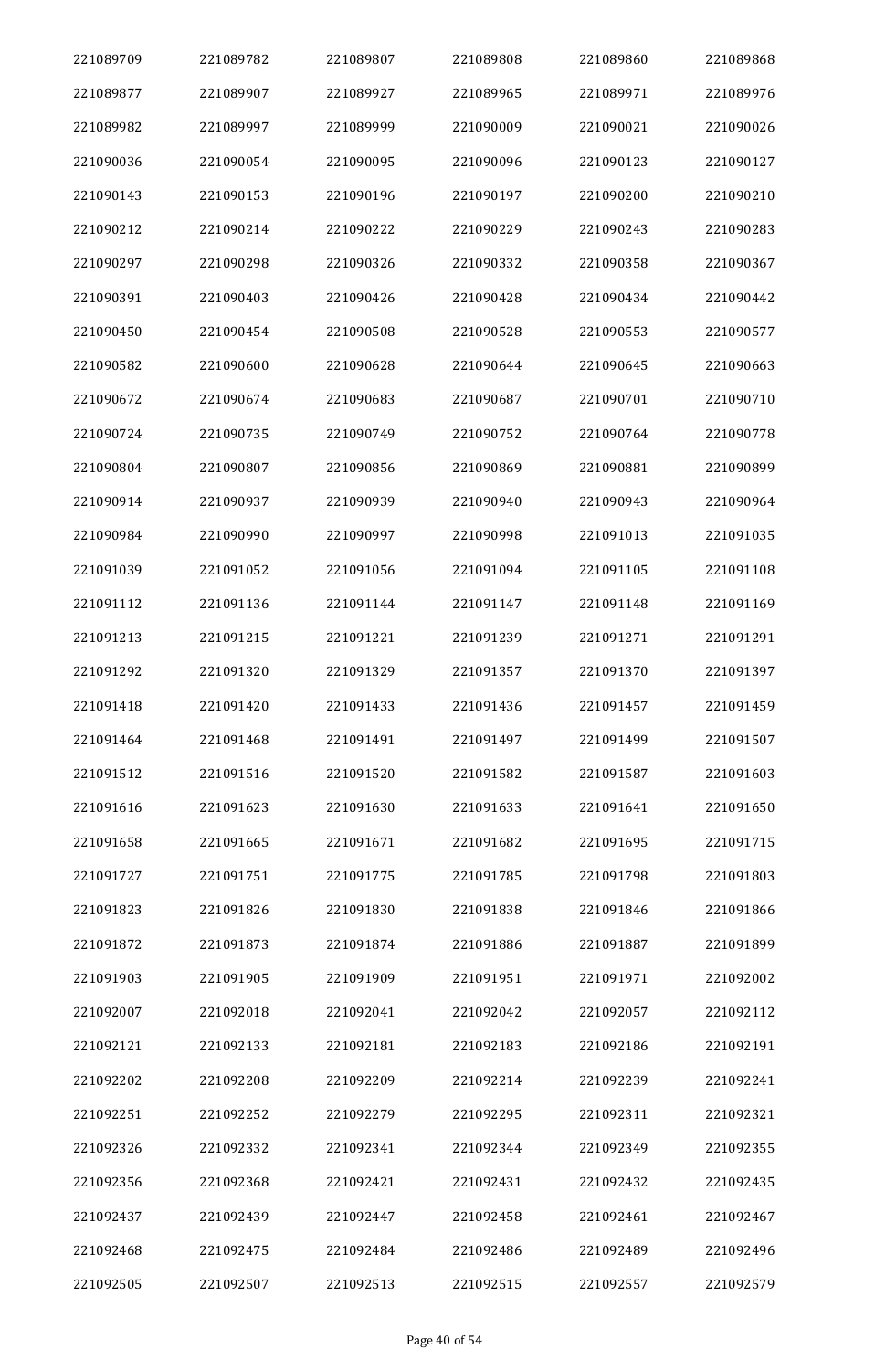| 221092611 | 221092616 | 221092624 | 221092625 | 221092651 | 221092661 |
|-----------|-----------|-----------|-----------|-----------|-----------|
| 221092667 | 221092676 | 221092684 | 221092703 | 221092704 | 221092711 |
| 221092723 | 221092731 | 221092750 | 221092755 | 221092757 | 221092758 |
| 221092775 | 221092780 | 221092782 | 221092788 | 221092790 | 221092805 |
| 221092857 | 221092861 | 221092870 | 221092871 | 221092886 | 221092893 |
| 221092896 | 221092904 | 221092915 | 221092916 | 221092926 | 221092935 |
| 221092971 | 221092975 | 221092986 | 221092997 | 221093034 | 221093041 |
| 221093049 | 221093056 | 221093065 | 221093073 | 221093075 | 221093093 |
| 221093104 | 221093106 | 221093108 | 221093110 | 221093111 | 221093137 |
| 221093141 | 221093168 | 221093186 | 221093188 | 221093195 | 221093197 |
| 221093203 | 221093226 | 221093234 | 221093247 | 221093271 | 221093312 |
| 221093323 | 221093336 | 221093339 | 221093342 | 221093354 | 221093356 |
| 221093366 | 221093368 | 221093375 | 221093384 | 221093397 | 221093402 |
| 221093418 | 221093429 | 221093432 | 221093434 | 221093437 | 221093454 |
| 221093457 | 221093462 | 221093464 | 221093468 | 221093483 | 221093485 |
| 221093488 | 221093496 | 221093502 | 221093510 | 221093512 | 221093515 |
| 221093519 | 221093532 | 221093536 | 221093542 | 221093549 | 221093552 |
| 221093555 | 221093558 | 221093562 | 221093569 | 221093580 | 221093591 |
| 221093607 | 221093619 | 221093643 | 221093645 | 221093659 | 221093682 |
| 221093683 | 221093690 | 221093705 | 221093720 | 221093726 | 221093733 |
| 221093742 | 221093762 | 221093769 | 221093818 | 221093819 | 221093836 |
| 221093841 | 221093858 | 221093867 | 221093890 | 221093898 | 221093899 |
| 221093902 | 221093919 | 221093926 | 221093933 | 221093935 | 221093941 |
| 221093945 | 221093967 | 221093979 | 221093999 | 221094032 | 221094080 |
| 221094115 | 221094140 | 221094148 | 221094160 | 221094168 | 221094195 |
| 221094220 | 221094222 | 221094241 | 221094254 | 221094272 | 221094278 |
| 221094285 | 221094293 | 221094314 | 221094318 | 221094339 | 221094341 |
| 221094344 | 221094349 | 221094399 | 221094410 | 221094417 | 221094447 |
| 221094458 | 221094460 | 221094485 | 221094499 | 221094501 | 221094534 |
| 221094564 | 221094594 | 221094607 | 221094616 | 221094617 | 221094650 |
| 221094682 | 221094683 | 221094687 | 221094702 | 221094716 | 221094717 |
| 221094723 | 221094724 | 221094732 | 221094758 | 221094760 | 221094861 |
| 221094873 | 221094878 | 221094918 | 221094925 | 221094926 | 221094945 |
| 221094951 | 221094952 | 221094955 | 221094970 | 221094971 | 221094985 |
| 221094990 | 221095017 | 221095025 | 221095027 | 221095036 | 221095051 |
| 221095053 | 221095055 | 221095058 | 221095068 | 221095074 | 221095079 |
| 221095102 | 221095114 | 221095145 | 221095147 | 221095149 | 221095168 |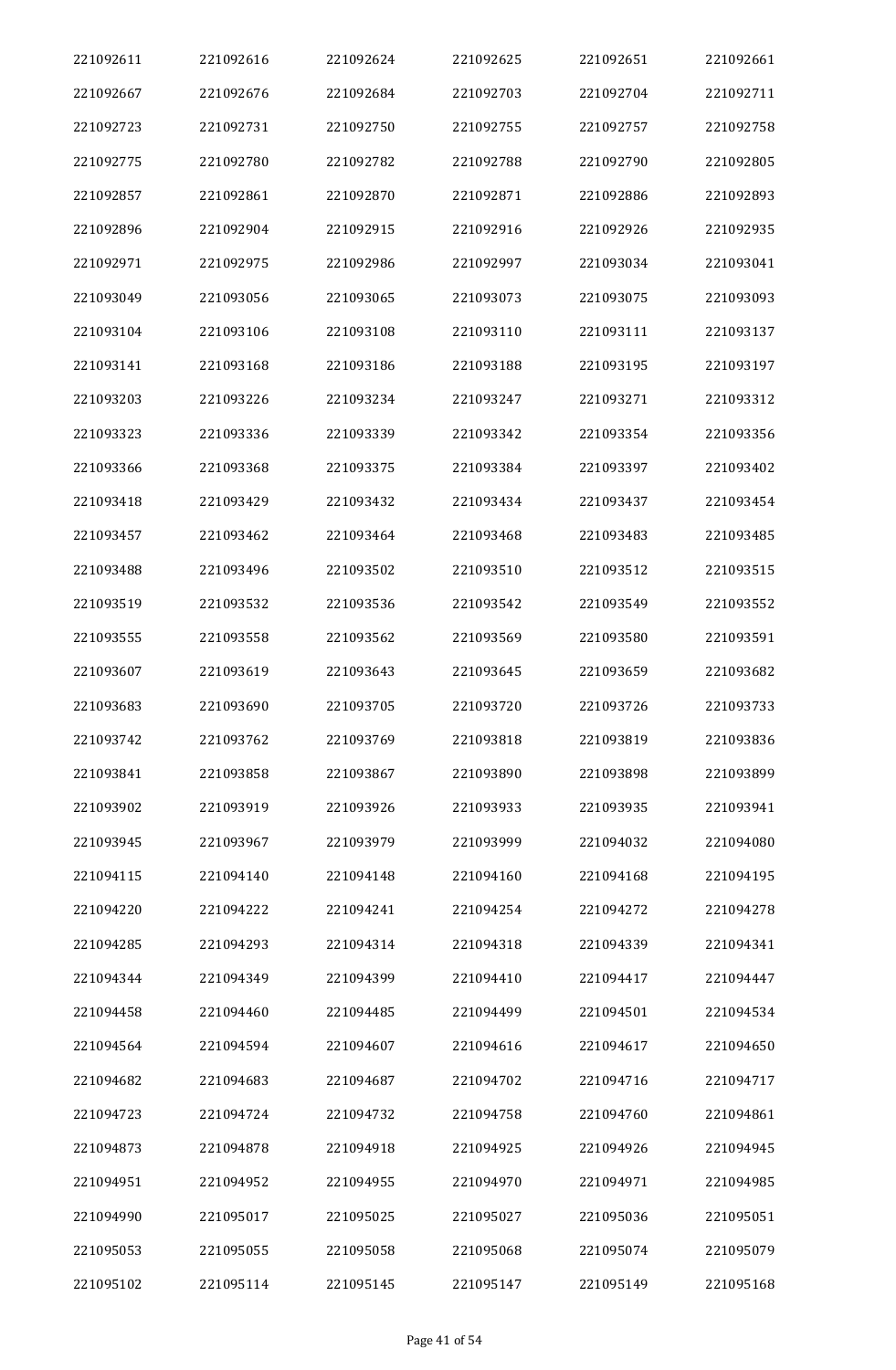| 221095184 | 221095185 | 221095219 | 221095239 | 221095265 | 221095285 |
|-----------|-----------|-----------|-----------|-----------|-----------|
| 221095305 | 221095323 | 221095339 | 221095362 | 221095364 | 221095398 |
| 221095407 | 221095413 | 221095428 | 221095429 | 221095446 | 221095469 |
| 221095475 | 221095482 | 221095489 | 221095492 | 221095493 | 221095499 |
| 221095511 | 221095520 | 221095559 | 221095588 | 221095613 | 221095614 |
| 221095635 | 221095642 | 221095686 | 221095688 | 221095709 | 221095726 |
| 221095784 | 221095790 | 221095792 | 221095802 | 221095824 | 221095840 |
| 221095861 | 221095869 | 221095895 | 221095905 | 221095933 | 221095948 |
| 221095968 | 221096000 | 221096003 | 221096004 | 221096029 | 221096036 |
| 221096040 | 221096072 | 221096087 | 221096132 | 221096145 | 221096146 |
| 221096150 | 221096151 | 221096160 | 221096199 | 221096221 | 221096229 |
| 221096250 | 221096261 | 221096262 | 221096264 | 221096287 | 221096291 |
| 221096349 | 221096357 | 221096379 | 221096406 | 221096440 | 221096506 |
| 221096537 | 221096541 | 221096545 | 221096554 | 221096566 | 221096604 |
| 221096609 | 221096619 | 221096670 | 221096706 | 221096718 | 221096742 |
| 221096750 | 221096761 | 221096762 | 221096796 | 221096823 | 221096835 |
| 221096848 | 221096883 | 221096893 | 221096901 | 221096925 | 221096948 |
| 221096954 | 221096955 | 221096999 | 221097016 | 221097019 | 221097025 |
| 221097036 | 221097045 | 221097050 | 221097059 | 221097075 | 221097081 |
| 221097115 | 221097155 | 221097177 | 221097189 | 221097194 | 221097205 |
| 221097217 | 221097218 | 221097221 | 221097224 | 221097229 | 221097236 |
| 221097244 | 221097247 | 221097274 | 221097278 | 221097286 | 221097332 |
| 221097347 | 221097382 | 221097392 | 221097443 | 221097453 | 221097496 |
| 221097511 | 221097534 | 221097568 | 221097571 | 221097576 | 221097581 |
| 221097590 | 221097598 | 221097603 | 221097629 | 221097640 | 221097673 |
| 221097685 | 221097690 | 221097720 | 221097729 | 221097735 | 221097747 |
| 221097757 | 221097760 | 221097764 | 221097772 | 221097794 | 221097829 |
| 221097881 | 221097885 | 221097891 | 221097911 | 221097926 | 221097934 |
| 221097940 | 221097986 | 221097991 | 221097999 | 221098019 | 221098020 |
| 221098024 | 221098032 | 221098044 | 221098066 | 221098075 | 221098090 |
| 221098099 | 221098111 | 221098116 | 221098133 | 221098152 | 221098163 |
| 221098179 | 221098214 | 221098234 | 221098239 | 221098242 | 221098247 |
| 221098307 | 221098310 | 221098314 | 221098321 | 221098323 | 221098329 |
| 221098341 | 221098365 | 221098375 | 221098416 | 221098418 | 221098435 |
| 221098453 | 221098458 | 221098461 | 221098466 | 221098474 | 221098478 |
| 221098489 | 221098519 | 221098522 | 221098527 | 221098534 | 221098562 |
| 221098578 | 221098601 | 221098616 | 221098624 | 221098628 | 221098642 |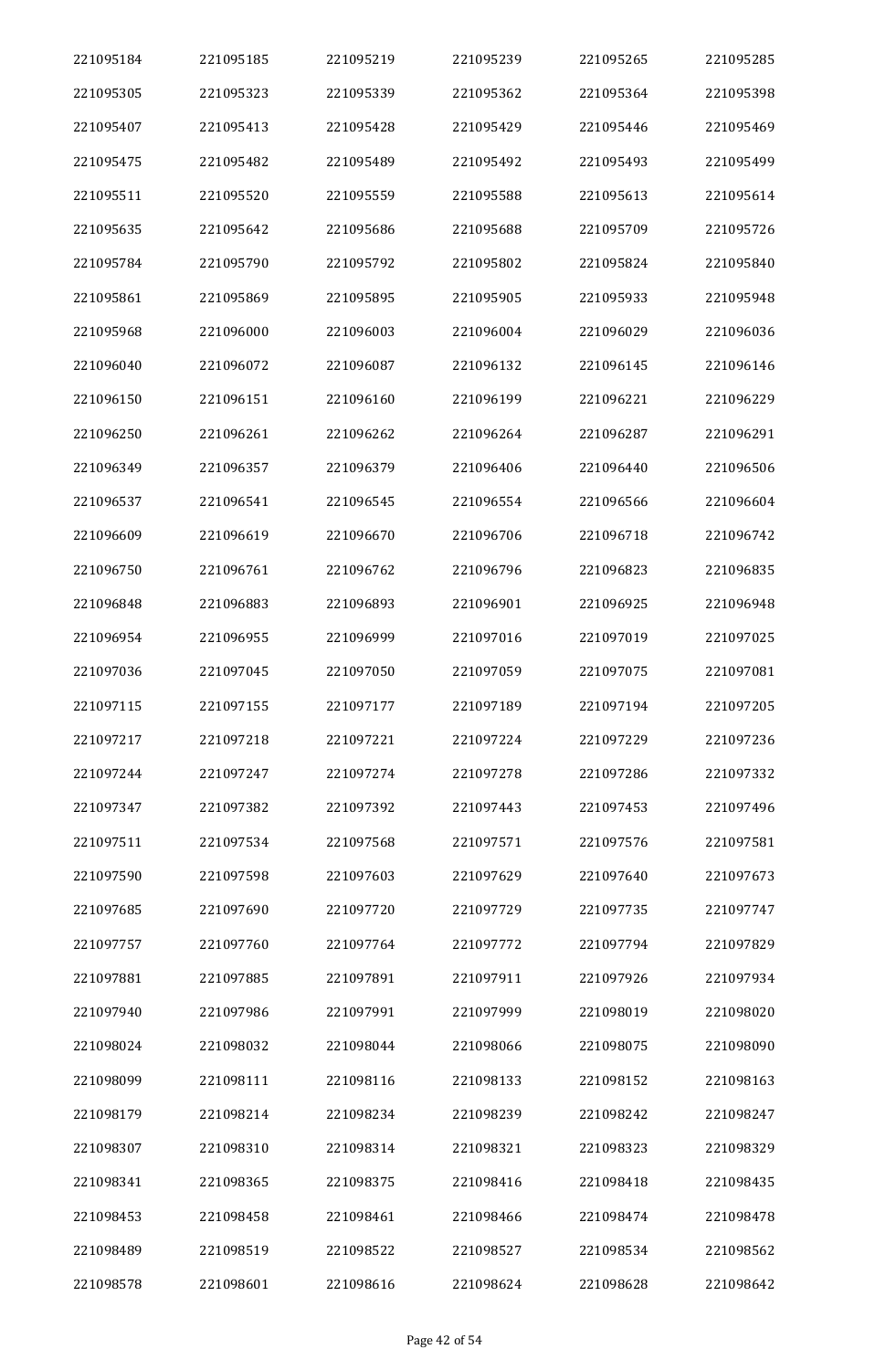| 221098643 | 221098675 | 221098689 | 221098691 | 221098704 | 221098708 |
|-----------|-----------|-----------|-----------|-----------|-----------|
| 221098716 | 221098718 | 221098729 | 221098735 | 221098750 | 221098752 |
| 221098754 | 221098762 | 221098766 | 221098791 | 221098793 | 221098795 |
| 221098810 | 221098840 | 221098841 | 221098844 | 221098853 | 221098863 |
| 221098889 | 221098901 | 221098908 | 221098923 | 221098940 | 221098972 |
| 221098984 | 221098995 | 221099015 | 221099024 | 221099066 | 221099072 |
| 221099087 | 221099089 | 221099102 | 221099110 | 221099131 | 221099140 |
| 221099142 | 221099152 | 221099159 | 221099165 | 221099166 | 221099188 |
| 221099205 | 221099254 | 221099270 | 221099274 | 221099335 | 221099356 |
| 221099381 | 221099383 | 221099386 | 221099387 | 221099401 | 221099411 |
| 221099445 | 221099452 | 221099453 | 221099489 | 221099490 | 221099497 |
| 221099504 | 221099537 | 221099560 | 221099565 | 221099566 | 221099586 |
| 221099594 | 221099598 | 221099619 | 221099623 | 221099643 | 221099681 |
| 221099691 | 221099695 | 221099696 | 221099702 | 221099705 | 221099724 |
| 221099727 | 221099747 | 221099750 | 221099797 | 221099807 | 221099819 |
| 221099861 | 221099885 | 221099889 | 221099896 | 221099916 | 221099927 |
| 221099963 | 221099974 | 221099999 | 221100043 | 221100045 | 221100047 |
| 221100049 | 221100076 | 221100079 | 221100096 | 221100097 | 221100113 |
| 221100114 | 221100130 | 221100143 | 221100158 | 221100161 | 221100163 |
| 221100170 | 221100183 | 221100184 | 221100205 | 221100223 | 221100226 |
| 221100232 | 221100236 | 221100271 | 221100321 | 221100326 | 221100343 |
| 221100365 | 221100367 | 221100374 | 221100375 | 221100396 | 221100399 |
| 221100406 | 221100407 | 221100415 | 221100419 | 221100420 | 221100449 |
| 221100461 | 221100471 | 221100481 | 221100482 | 221100516 | 221100533 |
| 221100564 | 221100567 | 221100587 | 221100595 | 221100608 | 221100623 |
| 221100624 | 221100626 | 221100631 | 221100640 | 221100671 | 221100685 |
| 221100695 | 221100708 | 221100717 | 221100719 | 221100747 | 221100765 |
| 221100782 | 221100800 | 221100803 | 221100805 | 221100824 | 221100831 |
| 221100845 | 221100848 | 221100866 | 221100871 | 221100872 | 221100893 |
| 221100898 | 221100901 | 221100903 | 221100907 | 221100908 | 221100930 |
| 221100935 | 221100936 | 221100938 | 221100939 | 221100946 | 221100951 |
| 221100959 | 221100983 | 221100991 | 221100993 | 221101002 | 221101003 |
| 221101050 | 221101056 | 221101070 | 221101089 | 221101111 | 221101114 |
| 221101123 | 221101137 | 221101146 | 221101173 | 221101174 | 221101202 |
| 221101279 | 221101296 | 221101297 | 221101299 | 221101310 | 221101312 |
| 221101323 | 221101349 | 221101361 | 221101386 | 221101398 | 221101429 |
| 221101447 | 221101463 | 221101501 | 221101502 | 221101511 | 221101532 |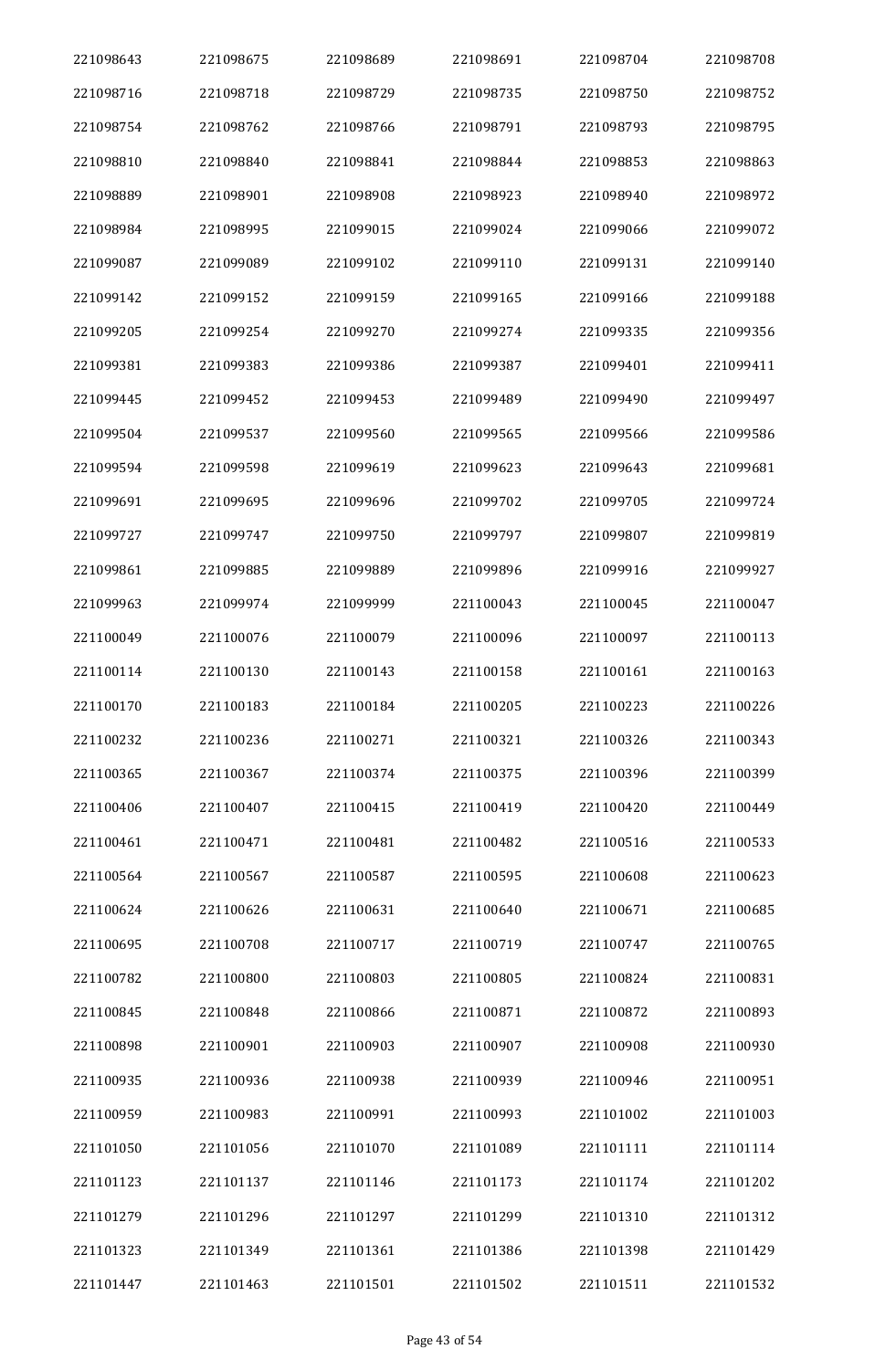| 221101536 | 221101557 | 221101609 | 221101619 | 221101629 | 221101648 |
|-----------|-----------|-----------|-----------|-----------|-----------|
| 221101650 | 221101674 | 221101689 | 221101704 | 221101714 | 221101723 |
| 221101728 | 221101730 | 221101745 | 221101765 | 221101786 | 221101787 |
| 221101815 | 221101863 | 221101874 | 221101884 | 221101893 | 221101898 |
| 221101901 | 221101918 | 221101934 | 221101939 | 221101993 | 221102021 |
| 221102035 | 221102057 | 221102088 | 221102121 | 221102165 | 221102199 |
| 221102215 | 221102239 | 221102250 | 221102320 | 221102333 | 221102370 |
| 221102408 | 221102415 | 221102431 | 221102434 | 221102441 | 221102453 |
| 221102461 | 221102462 | 221102463 | 221102467 | 221102489 | 221102497 |
| 221102572 | 221102580 | 221102603 | 221102609 | 221102618 | 221102643 |
| 221102652 | 221102662 | 221102700 | 221102706 | 221102724 | 221102725 |
| 221102743 | 221102745 | 221102751 | 221102759 | 221102786 | 221102831 |
| 221102832 | 221102859 | 221102874 | 221102901 | 221102903 | 221102906 |
| 221102907 | 221102911 | 221102913 | 221102919 | 221102932 | 221102960 |
| 221102980 | 221102984 | 221102988 | 221103001 | 221103010 | 221103015 |
| 221103030 | 221103050 | 221103051 | 221103060 | 221103068 | 221103072 |
| 221103096 | 221103142 | 221103152 | 221103164 | 221103224 | 221103238 |
| 221103264 | 221103287 | 221103288 | 221103310 | 221103312 | 221103322 |
| 221103330 | 221103331 | 221103365 | 221103373 | 221103383 | 221103413 |
| 221103438 | 221103529 | 221103533 | 221103541 | 221103560 | 221103571 |
| 221103596 | 221103622 | 221103682 | 221103692 | 221103693 | 221103722 |
| 221103723 | 221103741 | 221103746 | 221103747 | 221103758 | 221103773 |
| 221103815 | 221103819 | 221103820 | 221103822 | 221103839 | 221103842 |
| 221103861 | 221103896 | 221103902 | 221103906 | 221103912 | 221103930 |
| 221103944 | 221103945 | 221103959 | 221103960 | 221103970 | 221103980 |
| 221103985 | 221103995 | 221104021 | 221104060 | 221104083 | 221104094 |
| 221104101 | 221104108 | 221104120 | 221104123 | 221104140 | 221104143 |
| 221104153 | 221104165 | 221104195 | 221104208 | 221104216 | 221104220 |
| 221104230 | 221104237 | 221104249 | 221104275 | 221104282 | 221104299 |
| 221104302 | 221104332 | 221104339 | 221104353 | 221104371 | 221104376 |
| 221104407 | 221104415 | 221104426 | 221104435 | 221104458 | 221104462 |
| 221104473 | 221104476 | 221104479 | 221104480 | 221104487 | 221104489 |
| 221104498 | 221104510 | 221104517 | 221104521 | 221104532 | 221104536 |
| 221104540 | 221104551 | 221104564 | 221104569 | 221104586 | 221104587 |
| 221104589 | 221104595 | 221104606 | 221104608 | 221104613 | 221104614 |
| 221104624 | 221104641 | 221104644 | 221104651 | 221104667 | 221104672 |
| 221104676 | 221104693 | 221104704 | 221104719 | 221104740 | 221104749 |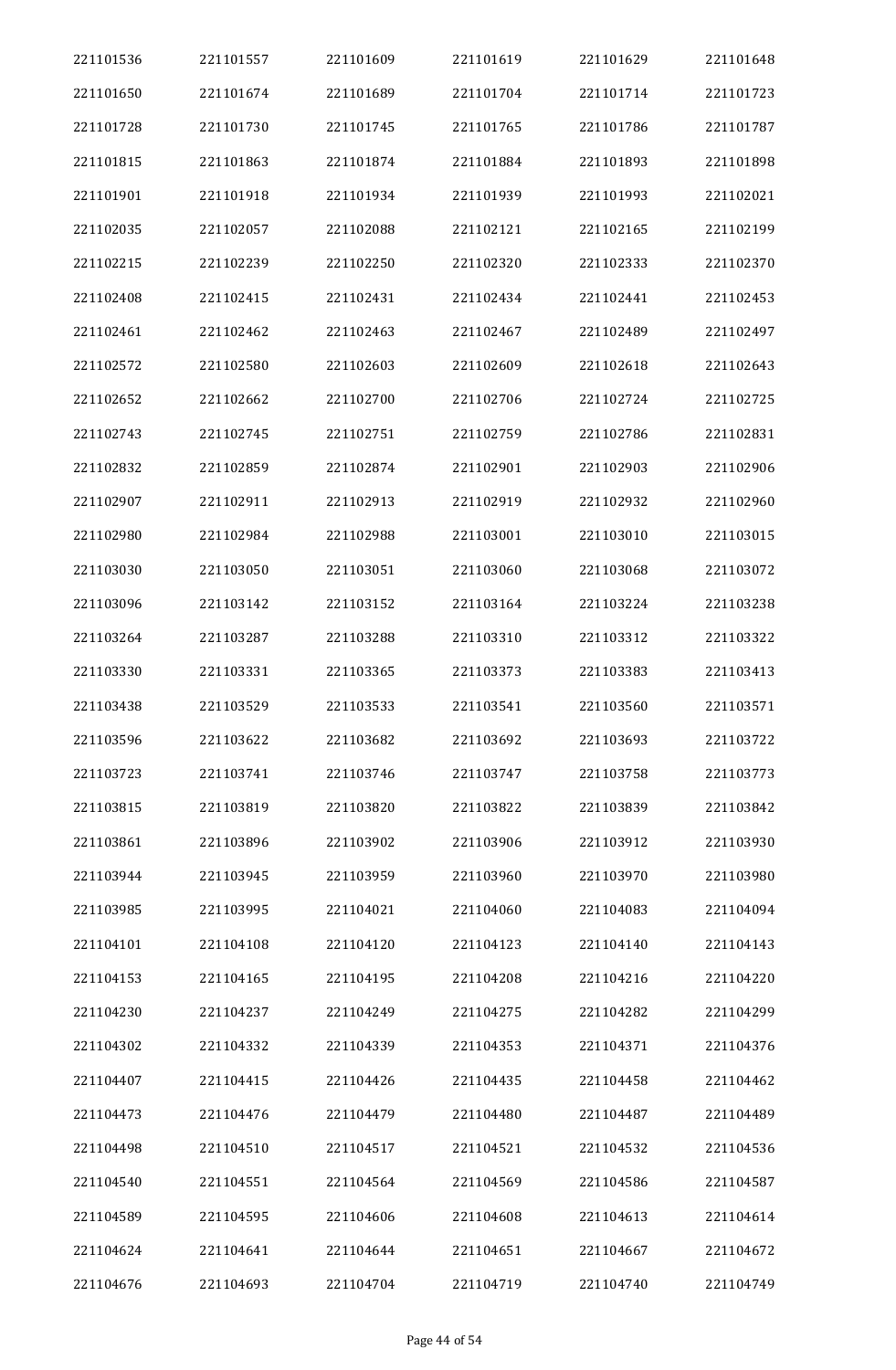| 221104751 | 221104758 | 221104771 | 221104784 | 221104789 | 221104796 |
|-----------|-----------|-----------|-----------|-----------|-----------|
| 221104805 | 221104825 | 221104831 | 221104846 | 221104892 | 221104897 |
| 221104899 | 221104901 | 221104917 | 221104936 | 221104951 | 221104965 |
| 221104976 | 221104998 | 221105002 | 221105033 | 221105044 | 221105073 |
| 221105081 | 221105086 | 221105088 | 221105100 | 221105124 | 221105126 |
| 221105138 | 221105170 | 221105176 | 221105189 | 221105190 | 221105225 |
| 221105235 | 221105263 | 221105270 | 221105272 | 221105295 | 221105309 |
| 221105314 | 221105333 | 221105341 | 221105342 | 221105345 | 221105351 |
| 221105366 | 221105369 | 221105387 | 221105403 | 221105410 | 221105412 |
| 221105415 | 221105434 | 221105451 | 221105456 | 221105473 | 221105477 |
| 221105478 | 221105479 | 221105521 | 221105537 | 221105540 | 221105548 |
| 221105558 | 221105568 | 221105573 | 221105589 | 221105595 | 221105609 |
| 221105641 | 221105704 | 221105737 | 221105768 | 221105777 | 221105788 |
| 221105825 | 221105844 | 221105860 | 221105864 | 221105870 | 221105874 |
| 221105889 | 221105892 | 221105895 | 221105900 | 221105902 | 221105903 |
| 221105914 | 221105922 | 221105923 | 221105935 | 221105958 | 221105960 |
| 221105967 | 221105978 | 221105982 | 221105985 | 221105989 | 221106004 |
| 221106025 | 221106032 | 221106039 | 221106044 | 221106045 | 221106048 |
| 221106057 | 221106087 | 221106105 | 221106133 | 221106135 | 221106145 |
| 221106156 | 221106170 | 221106171 | 221106195 | 221106206 | 221106213 |
| 221106228 | 221106231 | 221106243 | 221106257 | 221106261 | 221106265 |
| 221106270 | 221106304 | 221106310 | 221106337 | 221106346 | 221106359 |
| 221106375 | 221106381 | 221106390 | 221106400 | 221106403 | 221106417 |
| 221106458 | 221106471 | 221106475 | 221106479 | 221106486 | 221106549 |
| 221106561 | 221106571 | 221106574 | 221106587 | 221106626 | 221106665 |
| 221106666 | 221106667 | 221106688 | 221106696 | 221106750 | 221106755 |
| 221106776 | 221106787 | 221106790 | 221106791 | 221106824 | 221106844 |
| 221106847 | 221106865 | 221106867 | 221106888 | 221106890 | 221106905 |
| 221106930 | 221106952 | 221106965 | 221106966 | 221106971 | 221106984 |
| 221106986 | 221107014 | 221107023 | 221107029 | 221107035 | 221107040 |
| 221107041 | 221107043 | 221107047 | 221107048 | 221107049 | 221107059 |
| 221107060 | 221107068 | 221107105 | 221107108 | 221107114 | 221107121 |
| 221107122 | 221107123 | 221107142 | 221107160 | 221107176 | 221107184 |
| 221107209 | 221107221 | 221107227 | 221107251 | 221107255 | 221107257 |
| 221107271 | 221107310 | 221107314 | 221107316 | 221107324 | 221107331 |
| 221107338 | 221107364 | 221107370 | 221107375 | 221107377 | 221107383 |
| 221107387 | 221107389 | 221107394 | 221107408 | 221107416 | 221107418 |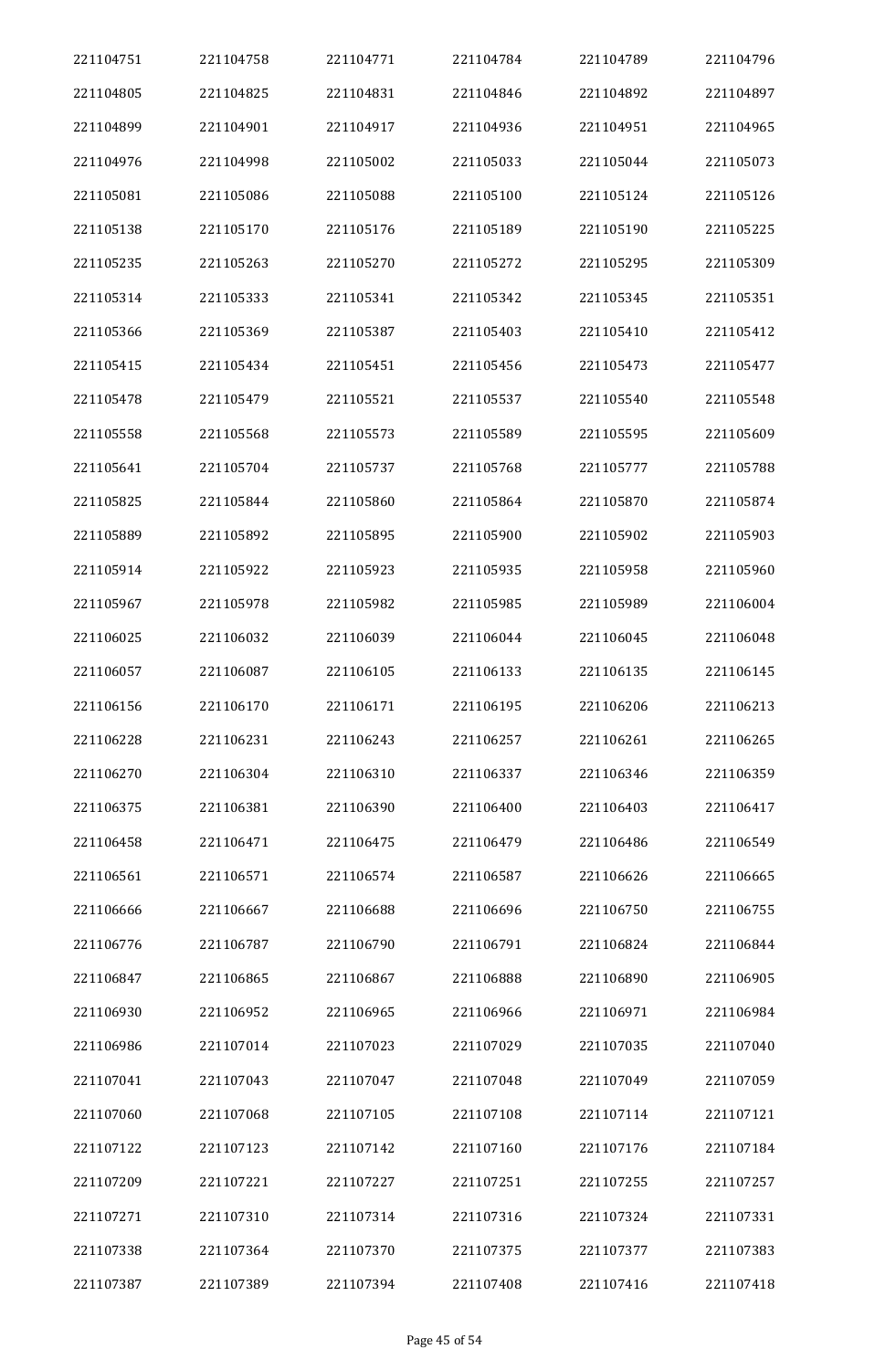| 221107438 | 221107468 | 221107487 | 221107533 | 221107553 | 221107556 |
|-----------|-----------|-----------|-----------|-----------|-----------|
| 221107581 | 221107598 | 221107624 | 221107625 | 221107644 | 221107647 |
| 221107659 | 221107683 | 221107684 | 221107685 | 221107688 | 221107693 |
| 221107710 | 221107721 | 221107735 | 221107737 | 221107774 | 221107816 |
| 221107832 | 221107835 | 221107845 | 221107876 | 221107894 | 221107904 |
| 221107916 | 221107918 | 221107930 | 221107931 | 221107956 | 221107980 |
| 221107983 | 221107991 | 221108005 | 221108006 | 221108010 | 221108012 |
| 221108027 | 221108029 | 221108030 | 221108032 | 221108060 | 221108061 |
| 221108078 | 221108081 | 221108082 | 221108093 | 221108109 | 221108141 |
| 221108146 | 221108161 | 221108180 | 221108204 | 221108211 | 221108212 |
| 221108214 | 221108220 | 221108235 | 221108236 | 221108238 | 221108240 |
| 221108252 | 221108285 | 221108334 | 221108392 | 221108405 | 221108448 |
| 221108475 | 221108502 | 221108514 | 221108540 | 221108542 | 221108605 |
| 221108643 | 221108654 | 221108657 | 221108700 | 221108718 | 221108723 |
| 221108732 | 221108741 | 221108758 | 221108807 | 221108824 | 221108835 |
| 221108847 | 221108849 | 221108857 | 221108868 | 221108889 | 221108900 |
| 221108906 | 221108912 | 221108920 | 221108946 | 221108950 | 221108958 |
| 221108964 | 221108985 | 221108988 | 221108990 | 221109026 | 221109031 |
| 221109056 | 221109086 | 221109099 | 221109110 | 221109154 | 221109159 |
| 221109160 | 221109164 | 221109168 | 221109186 | 221109230 | 221109235 |
| 221109281 | 221109292 | 221109295 | 221109297 | 221109300 | 221109317 |
| 221109320 | 221109322 | 221109328 | 221109337 | 221109354 | 221109363 |
| 221109365 | 221109391 | 221109406 | 221109407 | 221109426 | 221109429 |
| 221109438 | 221109439 | 221109446 | 221109455 | 221109468 | 221109471 |
| 221109496 | 221109521 | 221109529 | 221109538 | 221109560 | 221109569 |
| 221109579 | 221109617 | 221109618 | 221109632 | 221109646 | 221109692 |
| 221109696 | 221109709 | 221109737 | 221109745 | 221109767 | 221109798 |
| 221109809 | 221109827 | 221109828 | 221109837 | 221109854 | 221109858 |
| 221109945 | 221109956 | 221109958 | 221109981 | 221109986 | 221110016 |
| 221110020 | 221110052 | 221110084 | 221110085 | 221110091 | 221110111 |
| 221110128 | 221110131 | 221110141 | 221110149 | 221110164 | 221110188 |
| 221110213 | 221110214 | 221110227 | 221110247 | 221110264 | 221110272 |
| 221110295 | 221110299 | 221110301 | 221110313 | 221110322 | 221110324 |
| 221110325 | 221110345 | 221110355 | 221110380 | 221110400 | 221110407 |
| 221110408 | 221110412 | 221110431 | 221110452 | 221110455 | 221110456 |
| 221110468 | 221110477 | 221110518 | 221110545 | 221110561 | 221110562 |
| 221110563 | 221110602 | 221110606 | 221110607 | 221110622 | 221110631 |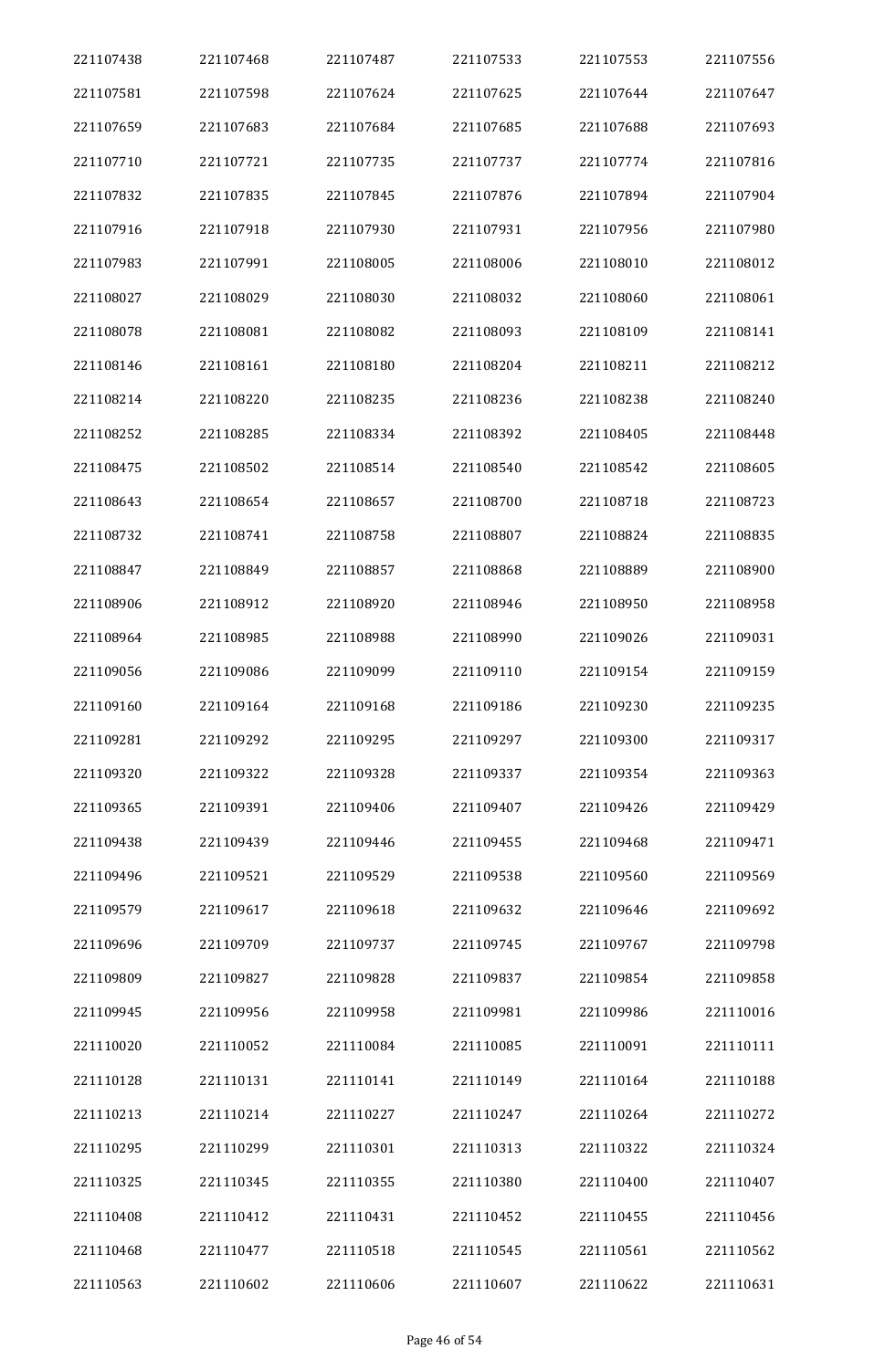| 221110643 | 221110645 | 221110671 | 221110673 | 221110691 | 221110745 |
|-----------|-----------|-----------|-----------|-----------|-----------|
| 221110750 | 221110751 | 221110782 | 221110783 | 221110789 | 221110808 |
| 221110814 | 221110815 | 221110832 | 221110848 | 221110851 | 221110872 |
| 221110896 | 221110911 | 221110922 | 221110934 | 221110952 | 221110965 |
| 221110971 | 221110975 | 221110978 | 221110985 | 221111002 | 221111003 |
| 221111011 | 221111020 | 221111028 | 221111049 | 221111065 | 221111067 |
| 221111068 | 221111071 | 221111075 | 221111083 | 221111084 | 221111116 |
| 221111128 | 221111129 | 221111133 | 221111143 | 221111145 | 221111176 |
| 221111182 | 221111221 | 221111235 | 221111260 | 221111283 | 221111291 |
| 221111298 | 221111299 | 221111312 | 221111316 | 221111321 | 221111327 |
| 221111330 | 221111347 | 221111349 | 221111358 | 221111360 | 221111363 |
| 221111384 | 221111401 | 221111438 | 221111439 | 221111450 | 221111452 |
| 221111467 | 221111473 | 221111498 | 221111501 | 221111510 | 221111538 |
| 221111558 | 221111591 | 221111593 | 221111598 | 221111604 | 221111617 |
| 221111618 | 221111625 | 221111630 | 221111631 | 221111645 | 221111650 |
| 221111657 | 221111662 | 221111668 | 221111684 | 221111694 | 221111707 |
| 221111725 | 221111730 | 221111751 | 221111771 | 221111773 | 221111785 |
| 221111788 | 221111794 | 221111796 | 221111798 | 221111802 | 221111811 |
| 221111828 | 221111844 | 221111885 | 221111886 | 221111888 | 221111895 |
| 221111963 | 221111975 | 221112011 | 221112038 | 221112070 | 221112083 |
| 221112091 | 221112092 | 221112104 | 221112161 | 221112166 | 221112184 |
| 221112203 | 221112215 | 221112223 | 221112281 | 221112313 | 221112320 |
| 221112323 | 221112335 | 221112348 | 221112374 | 221112378 | 221112388 |
| 221112425 | 221112427 | 221112432 | 221112439 | 221112461 | 221112495 |
| 221112499 | 221112507 | 221112517 | 221112539 | 221112548 | 221112567 |
| 221112582 | 221112603 | 221112608 | 221112625 | 221112647 | 221112650 |
| 221112661 | 221112677 | 221112683 | 221112694 | 221112702 | 221112707 |
| 221112716 | 221112720 | 221112725 | 221112738 | 221112747 | 221112750 |
| 221112757 | 221112789 | 221112790 | 221112801 | 221112808 | 221112816 |
| 221112820 | 221112828 | 221112849 | 221112890 | 221112903 | 221112909 |
| 221112924 | 221112927 | 221112948 | 221112976 | 221112989 | 221112995 |
| 221112997 | 221113019 | 221113024 | 221113052 | 221113067 | 221113076 |
| 221113090 | 221113105 | 221113130 | 221113132 | 221113134 | 221113137 |
| 221113165 | 221113194 | 221113218 | 221113236 | 221113248 | 221113252 |
| 221113273 | 221113283 | 221113287 | 221113301 | 221113320 | 221113341 |
| 221113343 | 221113347 | 221113378 | 221113391 | 221113397 | 221113398 |
| 221113399 | 221113407 | 221113451 | 221113475 | 221113485 | 221113486 |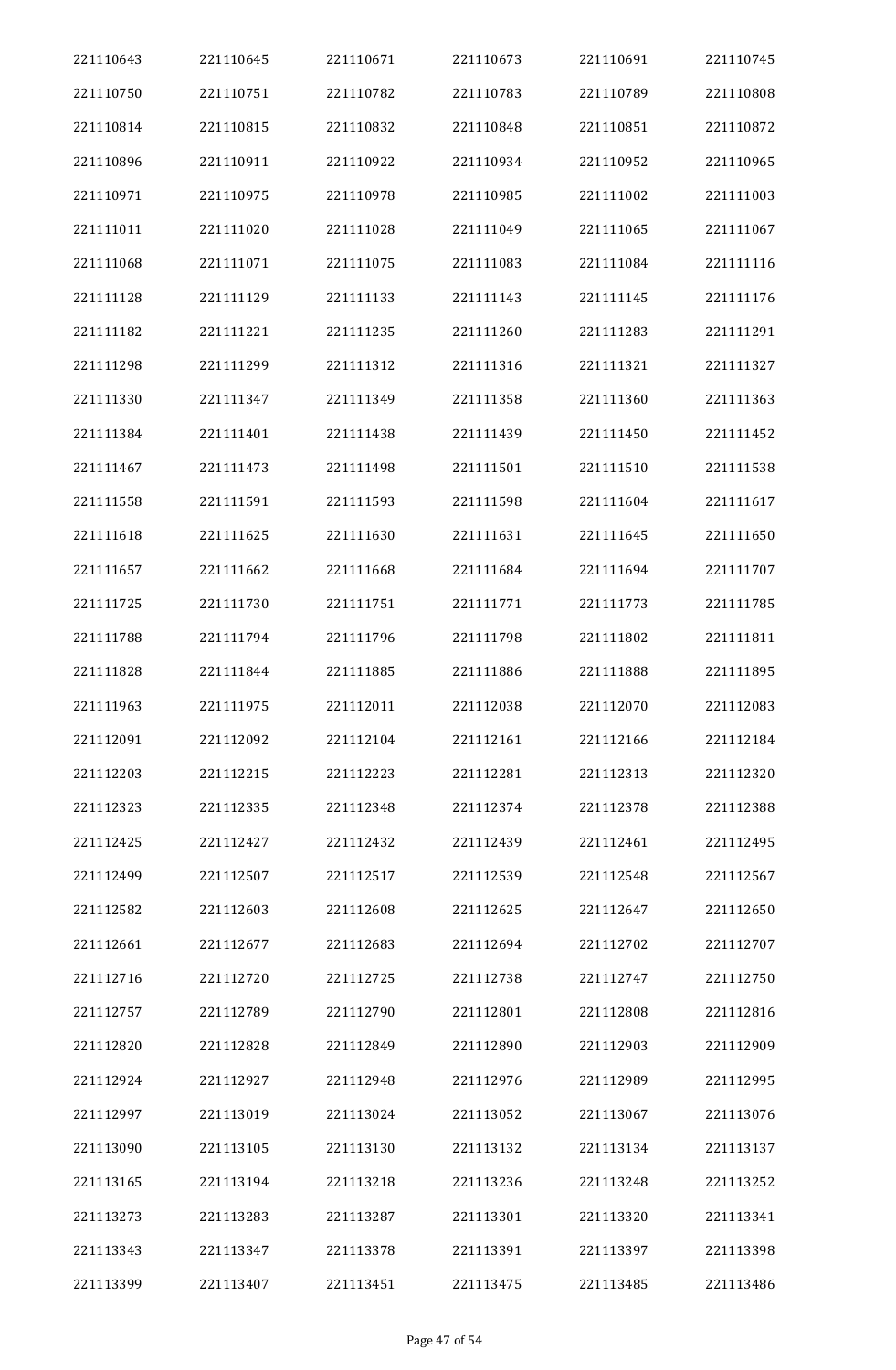| 221113489 | 221113509 | 221113511 | 221113518 | 221113528 | 221113530 |
|-----------|-----------|-----------|-----------|-----------|-----------|
| 221113550 | 221113580 | 221113590 | 221113595 | 221113600 | 221113620 |
| 221113634 | 221113641 | 221113645 | 221113671 | 221113673 | 221113677 |
| 221113683 | 221113706 | 221113738 | 221113744 | 221113771 | 221113774 |
| 221113779 | 221113783 | 221113785 | 221113794 | 221113795 | 221113806 |
| 221113816 | 221113827 | 221113835 | 221113860 | 221113885 | 221113893 |
| 221113904 | 221113936 | 221113961 | 221114061 | 221114064 | 221114075 |
| 221114090 | 221114092 | 221114094 | 221114096 | 221114102 | 221114123 |
| 221114133 | 221114152 | 221114164 | 221114191 | 221114195 | 221114200 |
| 221114226 | 221114228 | 221114247 | 221114251 | 221114252 | 221114265 |
| 221114268 | 221114325 | 221114339 | 221114356 | 221114362 | 221114373 |
| 221114380 | 221114390 | 221114410 | 221114420 | 221114442 | 221114460 |
| 221114463 | 221114465 | 221114468 | 221114472 | 221114483 | 221114488 |
| 221114497 | 221114504 | 221114512 | 221114515 | 221114540 | 221114541 |
| 221114578 | 221114580 | 221114619 | 221114630 | 221114631 | 221114632 |
| 221114635 | 221114669 | 221114675 | 221114679 | 221114750 | 221114761 |
| 221114762 | 221114771 | 221114779 | 221114781 | 221114808 | 221114824 |
| 221114831 | 221114860 | 221114864 | 221114873 | 221114875 | 221114892 |
| 221114900 | 221114907 | 221114936 | 221114944 | 221114945 | 221114980 |
| 221114989 | 221115001 | 221115003 | 221115011 | 221115042 | 221115052 |
| 221115096 | 221115097 | 221115117 | 221115137 | 221115154 | 221115157 |
| 221115163 | 221115184 | 221115208 | 221115224 | 221115258 | 221115270 |
| 221115283 | 221115291 | 221115315 | 221115458 | 221115461 | 221115485 |
| 221115490 | 221115525 | 221115554 | 221115564 | 221115611 | 221115617 |
| 221115628 | 221115634 | 221115667 | 221115672 | 221115689 | 221115697 |
| 221115737 | 221115748 | 221115772 | 221115773 | 221115792 | 221115825 |
| 221115828 | 221115847 | 221115864 | 221115907 | 221115922 | 221115941 |
| 221115946 | 221115948 | 221115952 | 221115975 | 221115990 | 221116017 |
| 221116021 | 221116037 | 221116092 | 221116109 | 221116110 | 221116118 |
| 221116162 | 221116190 | 221116207 | 221116240 | 221116245 | 221116261 |
| 221116280 | 221116292 | 221116316 | 221116319 | 221116346 | 221116355 |
| 221116370 | 221116382 | 221116389 | 221116404 | 221116421 | 221116427 |
| 221116429 | 221116434 | 221116435 | 221116438 | 221116457 | 221116479 |
| 221116488 | 221116489 | 221116491 | 221116504 | 221116512 | 221116530 |
| 221116534 | 221116553 | 221116561 | 221116575 | 221116582 | 221116592 |
| 221116633 | 221116651 | 221116667 | 221116674 | 221116681 | 221116682 |
| 221116734 | 221116738 | 221116751 | 221116769 | 221116792 | 221116843 |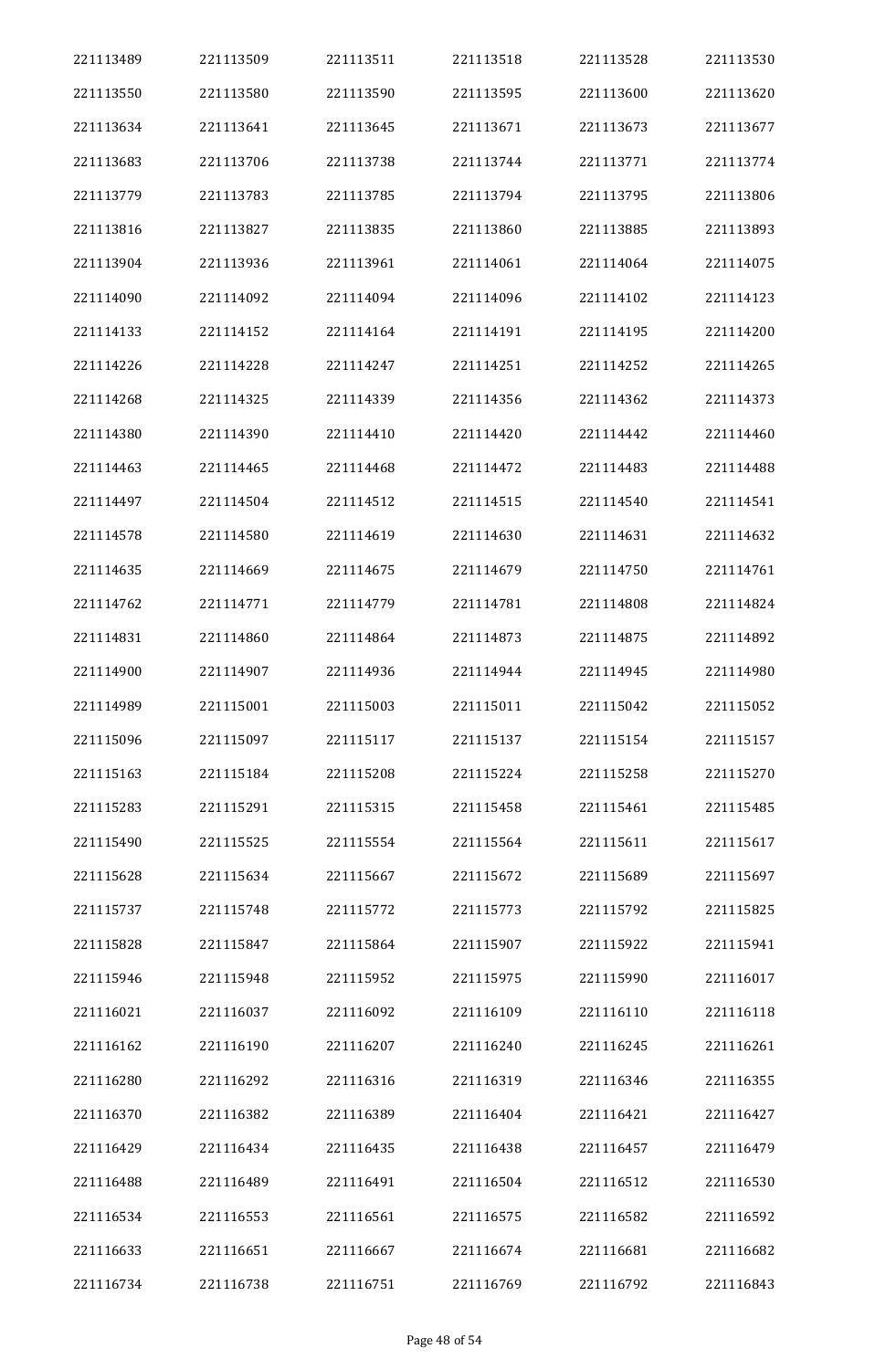| 221116846 | 221116851 | 221116864 | 221116877 | 221116888 | 221116889 |
|-----------|-----------|-----------|-----------|-----------|-----------|
| 221116899 | 221116903 | 221116918 | 221116946 | 221116962 | 221116967 |
| 221117003 | 221117009 | 221117013 | 221117048 | 221117069 | 221117078 |
| 221117082 | 221117084 | 221117093 | 221117119 | 221117128 | 221117142 |
| 221117143 | 221117163 | 221117168 | 221117179 | 221117181 | 221117189 |
| 221117210 | 221117240 | 221117243 | 221117287 | 221117300 | 221117304 |
| 221117321 | 221117323 | 221117339 | 221117351 | 221117353 | 221117375 |
| 221117384 | 221117387 | 221117388 | 221117390 | 221117400 | 221117402 |
| 221117415 | 221117430 | 221117432 | 221117443 | 221117458 | 221117466 |
| 221117483 | 221117486 | 221117509 | 221117523 | 221117544 | 221117551 |
| 221117591 | 221117609 | 221117633 | 221117650 | 221117658 | 221117716 |
| 221117719 | 221117726 | 221117738 | 221117741 | 221117769 | 221117778 |
| 221117784 | 221117791 | 221117792 | 221117812 | 221117826 | 221117827 |
| 221117884 | 221117928 | 221117932 | 221117993 | 221117997 | 221118001 |
| 221118027 | 221118035 | 221118039 | 221118042 | 221118066 | 221118069 |
| 221118087 | 221118112 | 221118139 | 221118144 | 221118146 | 221118150 |
| 221118160 | 221118182 | 221118202 | 221118206 | 221118209 | 221118234 |
| 221118252 | 221118263 | 221118281 | 221118292 | 221118298 | 221118301 |
| 221118322 | 221118330 | 221118333 | 221118346 | 221118352 | 221118353 |
| 221118359 | 221118371 | 221118380 | 221118395 | 221118400 | 221118403 |
| 221118415 | 221118428 | 221118440 | 221118448 | 221118454 | 221118482 |
| 221118486 | 221118504 | 221118506 | 221118509 | 221118523 | 221118541 |
| 221118550 | 221118559 | 221118580 | 221118585 | 221118587 | 221118590 |
| 221118592 | 221118609 | 221118612 | 221118628 | 221118630 | 221118637 |
| 221118663 | 221118669 | 221118678 | 221118715 | 221118740 | 221118749 |
| 221118761 | 221118767 | 221118781 | 221118790 | 221118795 | 221118816 |
| 221118830 | 221118842 | 221118850 | 221118872 | 221118878 | 221118881 |
| 221118885 | 221118891 | 221118959 | 221118966 | 221119014 | 221119016 |
| 221119018 | 221119046 | 221119057 | 221119069 | 221119086 | 221119103 |
| 221119106 | 221119142 | 221119158 | 221119220 | 221119231 | 221119232 |
| 221119244 | 221119250 | 221119256 | 221119331 | 221119338 | 221119342 |
| 221119351 | 221119386 | 221119406 | 221119426 | 221119523 | 221119532 |
| 221119547 | 221119606 | 221119637 | 221119661 | 221119695 | 221119771 |
| 221119811 | 221119813 | 221119818 | 221119823 | 221119825 | 221119844 |
| 221119848 | 221119912 | 221120026 | 221120044 | 221120092 | 221120094 |
| 221120123 | 221120152 | 221120174 | 221120176 | 221120182 | 221120187 |
| 221120190 | 221120199 | 221120221 | 221120251 | 221120280 | 221120290 |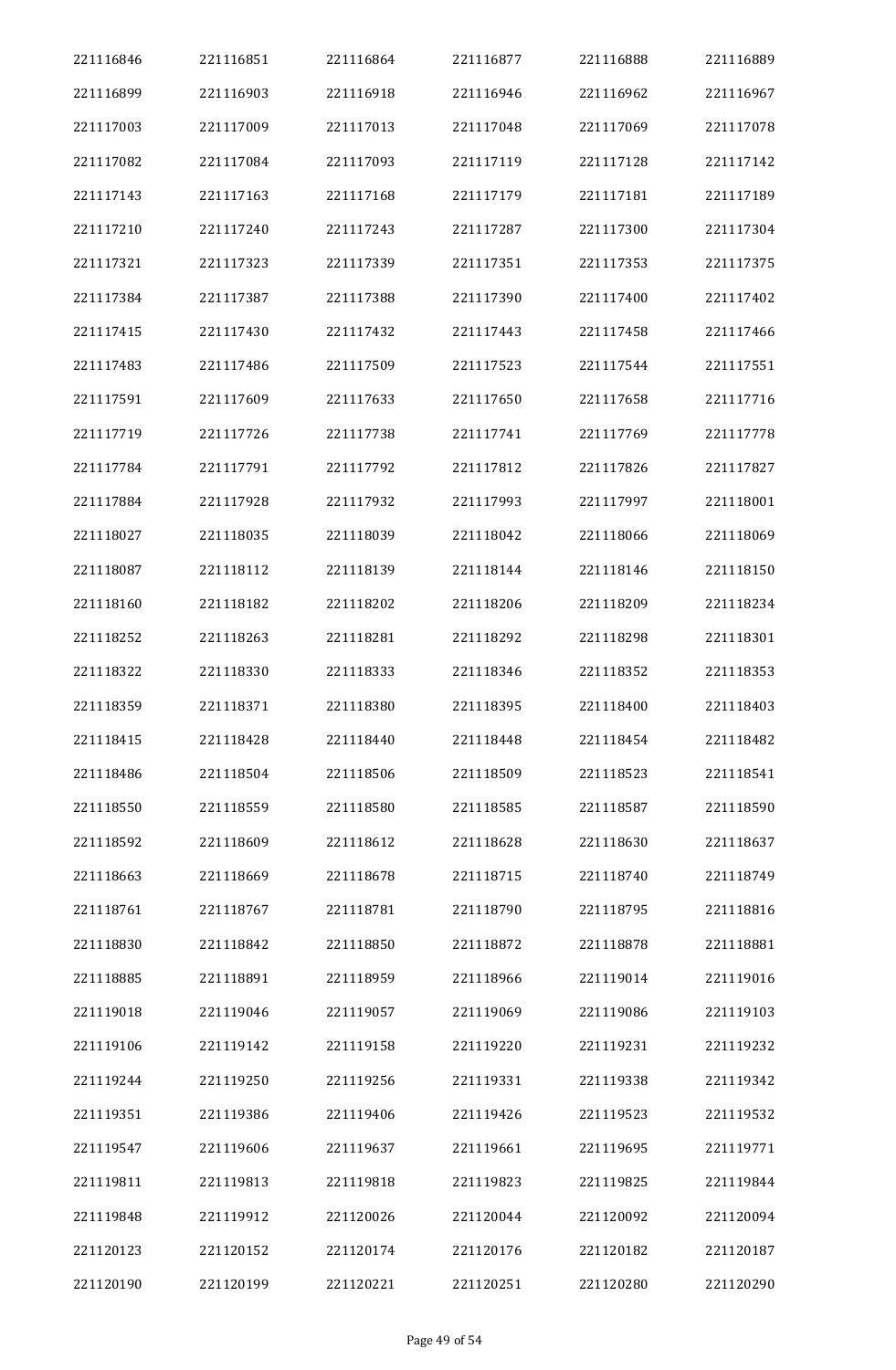| 221120306 | 221120313 | 221120320 | 221120331 | 221120395 | 221120405 |
|-----------|-----------|-----------|-----------|-----------|-----------|
| 221120414 | 221120548 | 221120549 | 221120550 | 221120566 | 221120571 |
| 221120579 | 221120594 | 221120596 | 221120636 | 221120648 | 221120656 |
| 221120661 | 221120666 | 221120672 | 221120676 | 221120681 | 221120697 |
| 221120722 | 221120727 | 221120730 | 221120734 | 221120735 | 221120751 |
| 221120774 | 221120784 | 221120794 | 221120826 | 221120839 | 221120881 |
| 221120888 | 221120895 | 221120900 | 221120910 | 221120941 | 221120956 |
| 221120967 | 221120968 | 221120980 | 221120991 | 221121003 | 221121005 |
| 221121021 | 221121023 | 221121025 | 221121031 | 221121072 | 221121085 |
| 221121090 | 221121101 | 221121112 | 221121131 | 221121166 | 221121232 |
| 221121274 | 221121294 | 221121304 | 221121342 | 221121348 | 221121353 |
| 221121356 | 221121361 | 221121371 | 221121375 | 221121378 | 221121394 |
| 221121412 | 221121416 | 221121435 | 221121442 | 221121449 | 221121459 |
| 221121463 | 221121465 | 221121517 | 221121522 | 221121524 | 221121542 |
| 221121545 | 221121554 | 221121555 | 221121569 | 221121574 | 221121600 |
| 221121629 | 221121638 | 221121663 | 221121682 | 221121688 | 221121698 |
| 221121701 | 221121710 | 221121726 | 221121728 | 221121734 | 221121744 |
| 221121756 | 221121771 | 221121772 | 221121777 | 221121791 | 221121795 |
| 221121798 | 221121821 | 221121829 | 221121836 | 221121852 | 221121867 |
| 221121870 | 221121883 | 221121886 | 221121897 | 221121899 | 221121972 |
| 221121998 | 221122028 | 221122044 | 221122047 | 221122048 | 221122064 |
| 221122074 | 221122097 | 221122101 | 221122104 | 221122127 | 221122143 |
| 221122150 | 221122172 | 221122177 | 221122181 | 221122226 | 221122247 |
| 221122269 | 221122279 | 221122283 | 221122302 | 221122314 | 221122318 |
| 221122324 | 221122336 | 221122337 | 221122346 | 221122348 | 221122415 |
| 221122428 | 221122438 | 221122445 | 221122482 | 221122484 | 221122485 |
| 221122490 | 221122523 | 221122541 | 221122545 | 221122548 | 221122569 |
| 221122571 | 221122578 | 221122613 | 221122624 | 221122637 | 221122646 |
| 221122694 | 221122701 | 221122730 | 221122785 | 221122804 | 221122805 |
| 221122838 | 221122884 | 221122887 | 221122896 | 221122905 | 221122914 |
| 221122925 | 221122934 | 221122939 | 221122959 | 221122979 | 221122988 |
| 221122990 | 221123008 | 221123024 | 221123025 | 221123047 | 221123074 |
| 221123080 | 221123090 | 221123107 | 221123143 | 221123155 | 221123162 |
| 221123180 | 221123195 | 221123196 | 221123214 | 221123216 | 221123242 |
| 221123252 | 221123285 | 221123302 | 221123319 | 221123323 | 221123332 |
| 221123397 | 221123411 | 221123429 | 221123435 | 221123519 | 221123532 |
| 221123569 | 221123571 | 221123580 | 221123615 | 221123620 | 221123642 |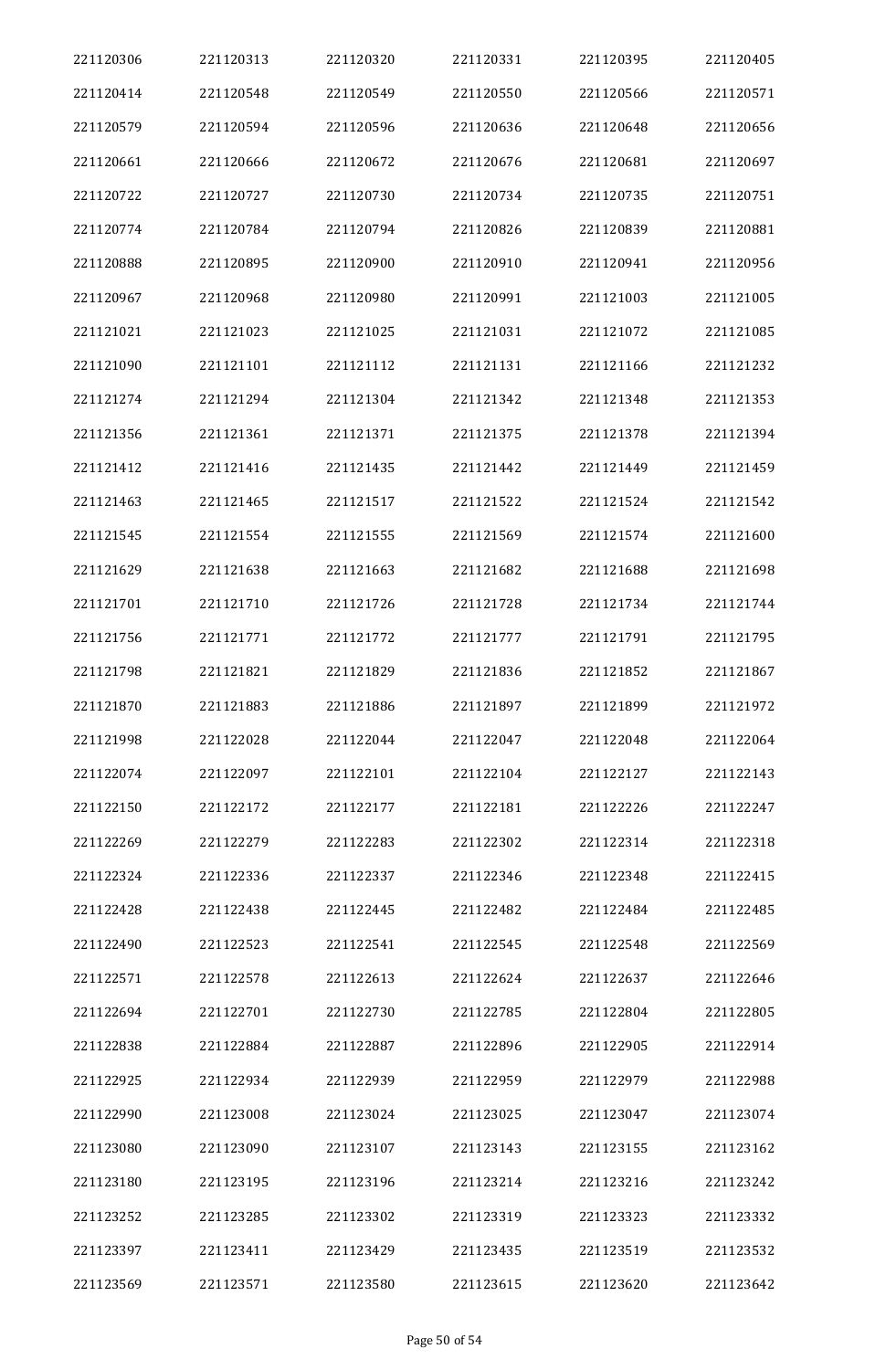| 221123671 | 221123696 | 221123734 | 221123740 | 221123783 | 221123813 |
|-----------|-----------|-----------|-----------|-----------|-----------|
| 221123818 | 221123828 | 221123847 | 221123848 | 221123876 | 221123884 |
| 221123910 | 221123935 | 221123950 | 221123999 | 221124005 | 221124011 |
| 221124016 | 221124021 | 221124039 | 221124055 | 221124072 | 221124073 |
| 221124074 | 221124096 | 221124108 | 221124114 | 221124159 | 221124198 |
| 221124230 | 221124294 | 221124300 | 221124339 | 221124358 | 221124371 |
| 221124377 | 221124391 | 221124402 | 221124413 | 221124426 | 221124445 |
| 221124465 | 221124478 | 221124481 | 221124485 | 221124494 | 221124510 |
| 221124523 | 221124532 | 221124548 | 221124613 | 221124635 | 221124685 |
| 221124698 | 221124699 | 221124717 | 221124771 | 221124777 | 221124805 |
| 221124831 | 221124832 | 221124864 | 221124871 | 221124883 | 221124898 |
| 221124906 | 221124929 | 221124963 | 221124966 | 221125001 | 221125026 |
| 221125039 | 221125078 | 221125101 | 221125106 | 221125141 | 221125166 |
| 221125170 | 221125173 | 221125177 | 221125185 | 221125187 | 221125210 |
| 221125211 | 221125225 | 221125239 | 221125248 | 221125253 | 221125254 |
| 221125256 | 221125272 | 221125279 | 221125301 | 221125312 | 221125322 |
| 221125330 | 221125334 | 221125354 | 221125362 | 221125394 | 221125430 |
| 221125438 | 221125446 | 221125461 | 221125492 | 221125493 | 221125517 |
| 221125518 | 221125540 | 221125553 | 221125568 | 221125593 | 221125595 |
| 221125613 | 221125686 | 221125699 | 221125729 | 221125733 | 221125742 |
| 221125744 | 221125810 | 221125814 | 221125829 | 221125836 | 221125850 |
| 221125885 | 221125891 | 221125910 | 221125915 | 221125988 | 221125990 |
| 221126019 | 221126037 | 221126061 | 221126071 | 221126083 | 221126089 |
| 221126091 | 221126098 | 221126118 | 221126137 | 221126200 | 221126226 |
| 221126240 | 221126255 | 221126316 | 221126322 | 221126423 | 221126429 |
| 221126434 | 221126436 | 221126457 | 221126481 | 221126486 | 221126499 |
| 221126532 | 221126537 | 221126541 | 221126574 | 221126638 | 221126671 |
| 221126703 | 221126718 | 221126721 | 221126739 | 221126748 | 221126758 |
| 221126777 | 221126782 | 221126826 | 221126828 | 221126832 | 221126835 |
| 221126867 | 221126881 | 221126896 | 221126921 | 221126934 | 221126939 |
| 221126950 | 221126952 | 221126971 | 221126988 | 221126991 | 221126992 |
| 221127005 | 221127010 | 221127049 | 221127052 | 221127062 | 221127076 |
| 221127095 | 221127101 | 221127107 | 221127133 | 221127145 | 221127148 |
| 221127152 | 221127208 | 221127238 | 221127260 | 221127275 | 221127288 |
| 221127311 | 221127315 | 221127330 | 221127344 | 221127354 | 221127358 |
| 221127380 | 221127403 | 221127408 | 221127411 | 221127433 | 221127444 |
| 221127448 | 221127478 | 221127498 | 221127548 | 221127560 | 221127562 |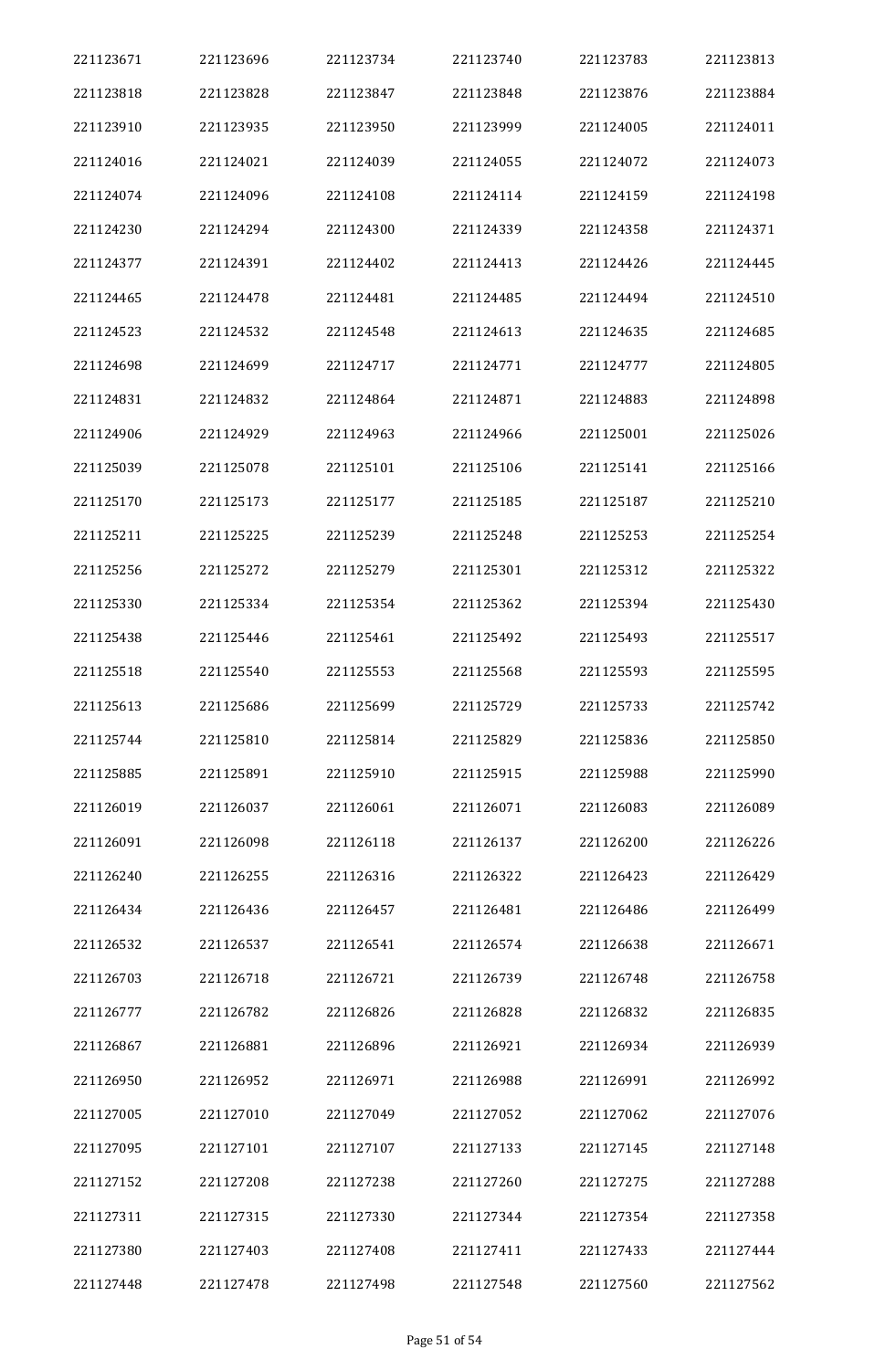| 221127564 | 221127565 | 221127578 | 221127601 | 221127607 | 221127608 |
|-----------|-----------|-----------|-----------|-----------|-----------|
| 221127616 | 221127619 | 221127648 | 221127676 | 221127686 | 221127690 |
| 221127707 | 221127709 | 221127735 | 221127738 | 221127751 | 221127793 |
| 221127824 | 221127829 | 221127878 | 221127924 | 221127963 | 221127983 |
| 221128004 | 221128018 | 221128024 | 221128027 | 221128034 | 221128047 |
| 221128051 | 221128055 | 221128084 | 221128085 | 221128094 | 221128104 |
| 221128110 | 221128118 | 221128197 | 221128201 | 221128211 | 221128249 |
| 221128284 | 221128292 | 221128302 | 221128308 | 221128313 | 221128354 |
| 221128365 | 221128376 | 221128386 | 221128422 | 221128454 | 221128473 |
| 221128484 | 221128538 | 221128552 | 221128561 | 221128571 | 221128606 |
| 221128622 | 221128628 | 221128634 | 221128722 | 221128723 | 221128735 |
| 221128736 | 221128756 | 221128776 | 221128777 | 221128829 | 221128841 |
| 221128848 | 221128959 | 221128967 | 221128971 | 221129005 | 221129042 |
| 221129045 | 221129079 | 221129123 | 221129136 | 221129137 | 221129138 |
| 221129143 | 221129167 | 221129180 | 221129224 | 221129231 | 221129256 |
| 221129285 | 221129296 | 221129300 | 221129312 | 221129313 | 221129328 |
| 221129342 | 221129358 | 221129360 | 221129379 | 221129398 | 221129412 |
| 221129421 | 221129432 | 221129457 | 221129482 | 221129492 | 221129534 |
| 221129536 | 221129561 | 221129573 | 221129576 | 221129609 | 221129629 |
| 221129645 | 221129661 | 221129667 | 221129669 | 221129691 | 221129698 |
| 221129712 | 221129729 | 221129759 | 221129761 | 221129763 | 221129771 |
| 221129787 | 221129791 | 221129814 | 221129824 | 221129825 | 221129841 |
| 221129842 | 221129843 | 221129848 | 221129872 | 221129893 | 221129897 |
| 221129926 | 221129940 | 221129961 | 221129968 | 221129970 | 221130005 |
| 221130036 | 221130042 | 221130053 | 221130069 | 221130100 | 221130105 |
| 221130124 | 221130132 | 221130161 | 221130163 | 221130186 | 221130223 |
| 221130228 | 221130233 | 221130238 | 221130275 | 221130303 | 221130322 |
| 221130327 | 221130335 | 221130344 | 221130352 | 221130353 | 221130382 |
| 221130393 | 221130404 | 221130411 | 221130417 | 221130439 | 221130444 |
| 221130448 | 221130471 | 221130505 | 221130516 | 221130518 | 221130521 |
| 221130543 | 221130554 | 221130561 | 221130566 | 221130573 | 221130580 |
| 221130581 | 221130583 | 221130602 | 221130613 | 221130638 | 221130667 |
| 221130681 | 221130702 | 221130732 | 221130774 | 221130775 | 221130779 |
| 221130790 | 221130791 | 221130795 | 221130799 | 221130808 | 221130813 |
| 221130818 | 221130839 | 221130855 | 221130861 | 221130890 | 221130908 |
| 221130914 | 221130920 | 221130949 | 221130954 | 221130968 | 221130975 |
| 221130985 | 221130992 | 221131001 | 221131021 | 221131044 | 221131049 |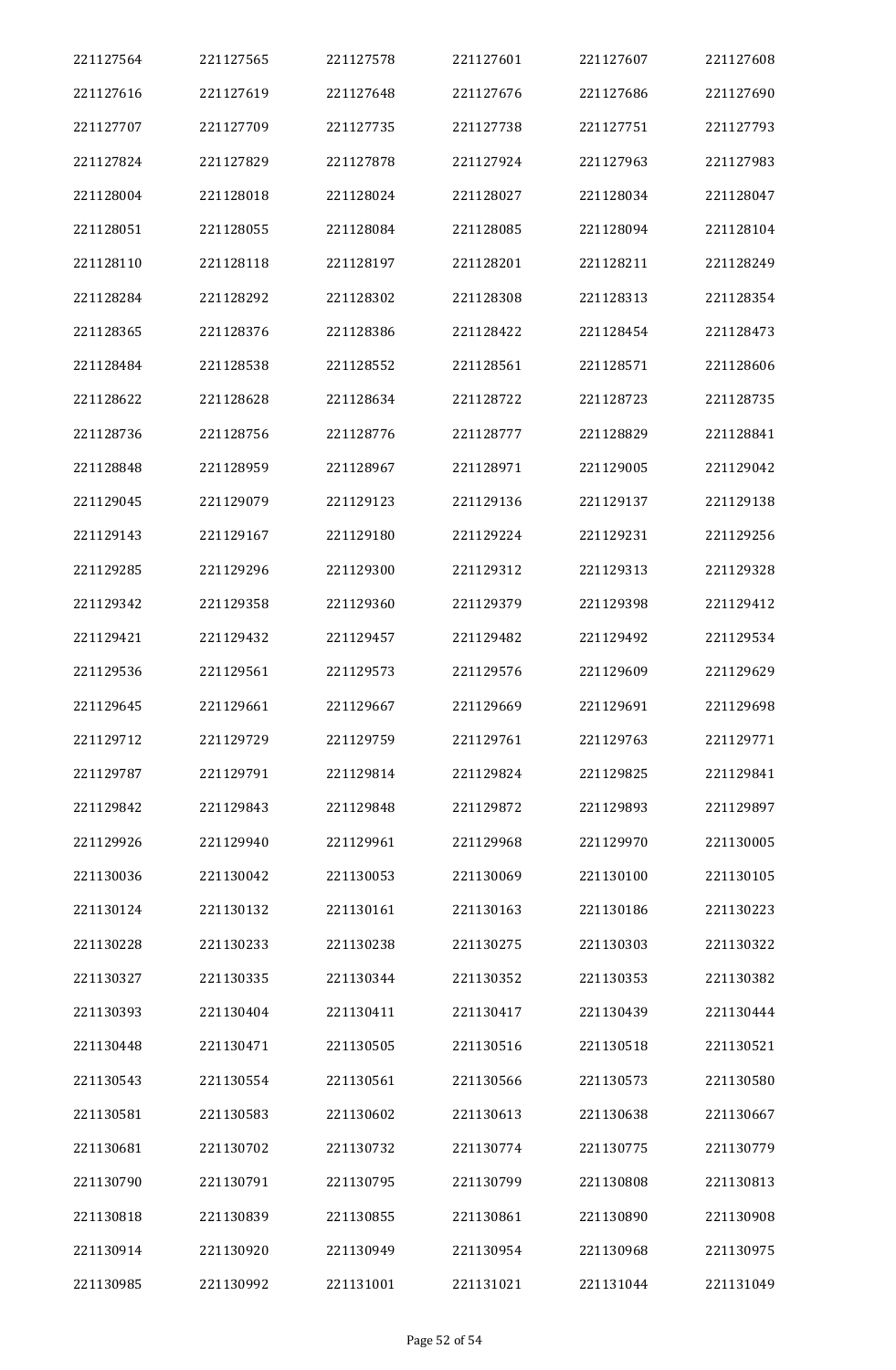| 221131077 | 221131104 | 221131107 | 221131120 | 221131150 | 221131153 |
|-----------|-----------|-----------|-----------|-----------|-----------|
| 221131159 | 221131167 | 221131180 | 221131203 | 221131207 | 221131231 |
| 221131292 | 221131344 | 221131345 | 221131349 | 221131365 | 221131396 |
| 221131440 | 221131444 | 221131445 | 221131464 | 221131484 | 221131497 |
| 221131509 | 221131521 | 221131557 | 221131579 | 221131580 | 221131581 |
| 221131592 | 221131612 | 221131646 | 221131647 | 221131680 | 221131683 |
| 221131702 | 221131726 | 221131730 | 221131746 | 221131755 | 221131779 |
| 221131788 | 221131818 | 221131821 | 221131838 | 221131872 | 221131874 |
| 221131900 | 221131930 | 221131955 | 221131959 | 221132003 | 221132005 |
| 221132033 | 221132067 | 221132144 | 221132197 | 221132204 | 221132262 |
| 221132263 | 221132302 | 221132306 | 221132308 | 221132311 | 221132340 |
| 221132353 | 221132370 | 221132427 | 221132496 | 221132497 | 221132508 |
| 221132511 | 221132524 | 221132565 | 221132581 | 221132582 | 221132605 |
| 221132641 | 221132652 | 221132704 | 221132719 | 221132724 | 221132726 |
| 221132798 | 221132810 | 221132836 | 221132843 | 221132845 | 221132865 |
| 221132883 | 221132909 | 221132917 | 221132934 | 221132948 | 221132953 |
| 221132957 | 221132980 | 221133007 | 221133011 | 221133019 | 221133071 |
| 221133081 | 221133084 | 221133091 | 221133114 | 221133177 | 221133178 |
| 221133179 | 221133183 | 221133189 | 221133252 | 221133289 | 221133314 |
| 221133322 | 221133343 | 221133352 | 221133357 | 221133389 | 221133425 |
| 221133441 | 221133451 | 221133452 | 221133468 | 221133527 | 221133558 |
| 221133576 | 221133580 | 221133588 | 221133595 | 221133620 | 221133639 |
| 221133693 | 221133724 | 221133727 | 221133785 | 221133791 | 221133897 |
| 221133916 | 221133932 | 221133934 | 221133948 | 221134006 | 221134008 |
| 221134010 | 221134019 | 221134075 | 221134079 | 221134114 | 221134122 |
| 221134123 | 221134140 | 221134148 | 221134166 | 221134167 | 221134194 |
| 221134197 | 221134202 | 221134203 | 221134235 | 221134246 | 221134258 |
| 221134277 | 221134314 | 221134320 | 221134330 | 221134367 | 221134459 |
| 221134480 | 221134491 | 221134520 | 221134523 | 221134528 | 221134533 |
| 221134534 | 221134539 | 221134546 | 221134568 | 221134584 | 221134595 |
| 221134598 | 221134622 | 221134638 | 221134651 | 221134661 | 221134680 |
| 221134695 | 221134696 | 221134716 | 221134718 | 221134724 | 221134732 |
| 221134768 | 221134787 | 221134788 | 221134799 | 221134801 | 221134822 |
| 221134855 | 221134858 | 221134875 | 221134881 | 221134889 | 221134903 |
| 221134906 | 221134940 | 221134965 | 221134971 | 221134975 | 221135015 |
| 221135017 | 221135038 | 221135049 | 221135053 | 221135055 | 221135064 |
| 221135074 | 221135117 | 221135137 | 221135139 | 221135145 | 221135182 |